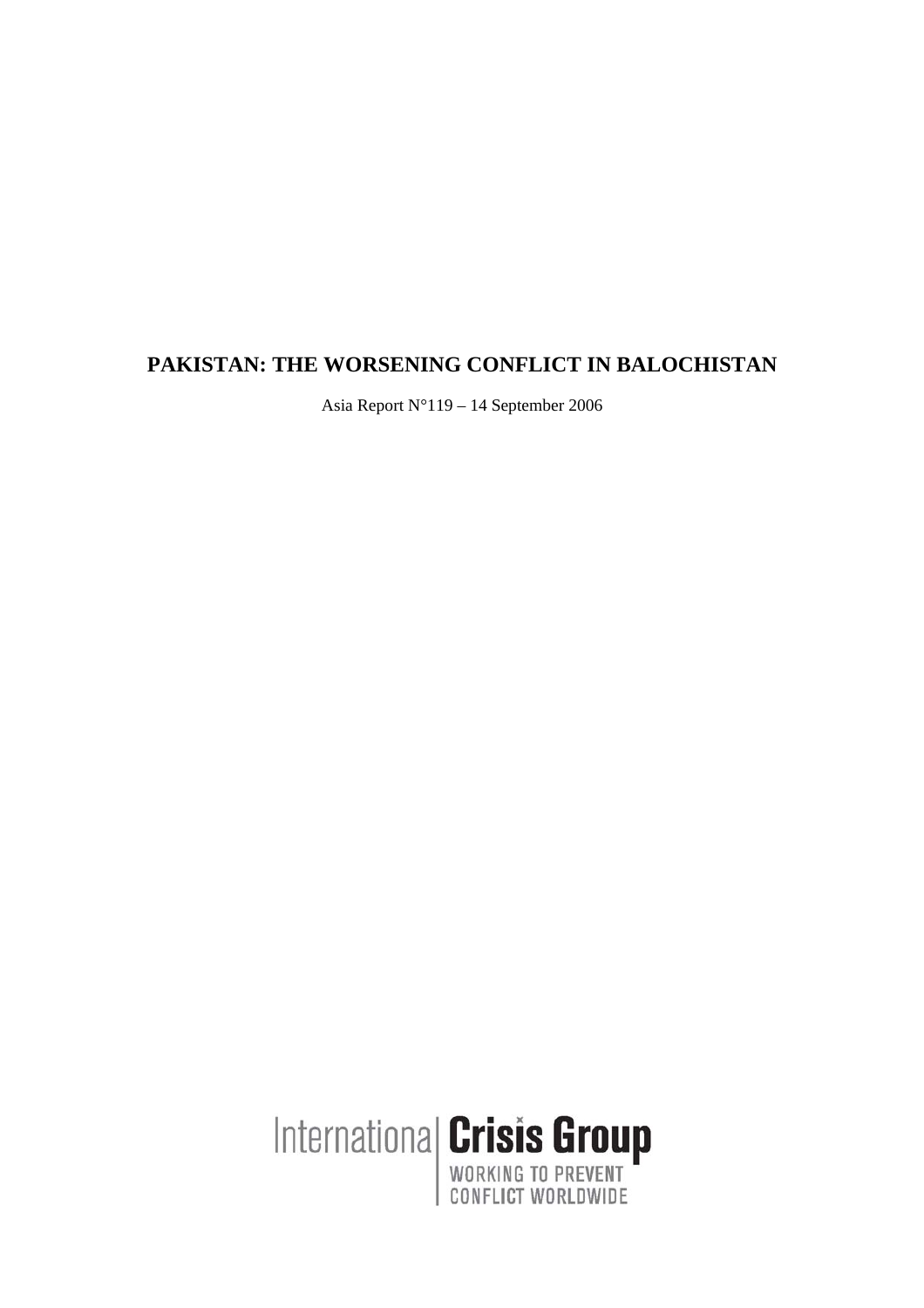# **TABLE OF CONTENTS**

| I.          |                       |                   |  |  |
|-------------|-----------------------|-------------------|--|--|
| II.         |                       |                   |  |  |
|             | A.                    |                   |  |  |
|             | <b>B.</b>             |                   |  |  |
|             | $C_{\cdot}$           |                   |  |  |
| III.        |                       |                   |  |  |
|             | $\mathsf{A}$ .        |                   |  |  |
|             | <b>B.</b>             |                   |  |  |
|             | C.                    |                   |  |  |
|             | D.                    |                   |  |  |
| IV.         |                       |                   |  |  |
|             | A.                    |                   |  |  |
|             | <b>B.</b>             |                   |  |  |
|             |                       | 1.                |  |  |
|             |                       | 2.                |  |  |
|             |                       | 3.                |  |  |
|             | $\mathcal{C}_{\cdot}$ |                   |  |  |
| $V_{\cdot}$ |                       |                   |  |  |
|             | A.                    |                   |  |  |
|             |                       | 1.                |  |  |
|             |                       | 2.                |  |  |
|             | $\mathbf{B}$ .        |                   |  |  |
|             |                       | 1.                |  |  |
|             |                       | 2.                |  |  |
| VI.         |                       |                   |  |  |
|             |                       |                   |  |  |
|             |                       | <b>APPENDICES</b> |  |  |
|             | A.                    |                   |  |  |
|             | <b>B.</b>             |                   |  |  |
|             | $\mathcal{C}$ .       |                   |  |  |
|             | D.                    |                   |  |  |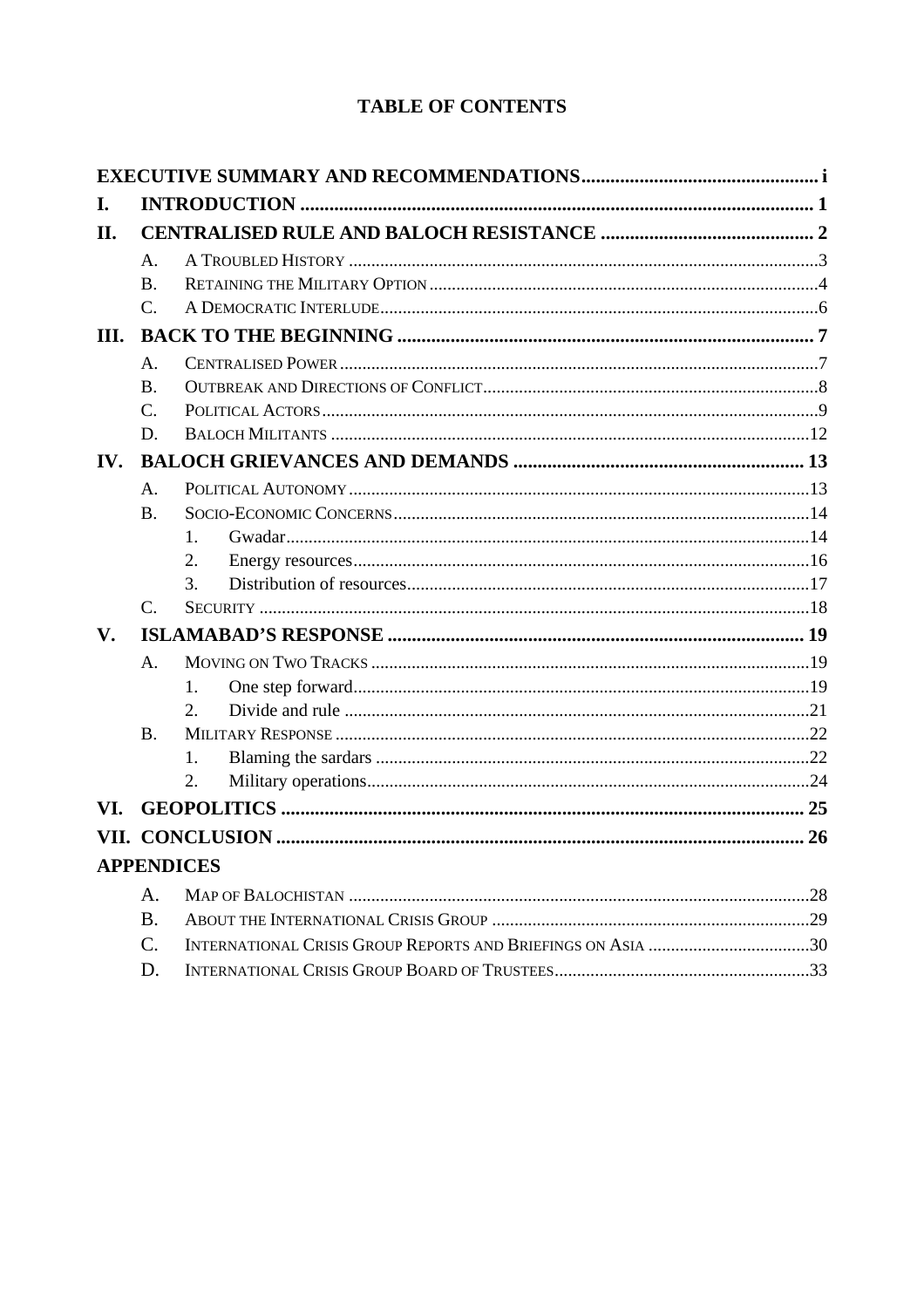Internationa **Crisis Group** 

**Asia Report N°119** 14 September 2006

## **PAKISTAN: THE WORSENING CONFLICT IN BALOCHISTAN**

## **EXECUTIVE SUMMARY AND RECOMMENDATIONS**

President Pervez Musharraf and the military are responsible for the worsening of the conflict in Balochistan. Tensions between the government and its Baloch opposition have grown because of Islamabad's heavy-handed armed response to Baloch militancy and its refusal to negotiate demands for political and economic autonomy. The killing of Baloch leader Nawab Akbar Khan Bugti in August 2006 sparked riots and will likely lead to more confrontation. The conflict could escalate if the government insists on seeking a military solution to what is a political problem and the international community, especially the U.S., fails to recognise the price that is involved for security in neighbouring Afghanistan.

Tensions with the central government are not new to Balochistan, given the uneven distribution of power, which favors the federation at the cost of the federal units. The Baloch have long demanded a restructured relationship that would transfer powers from what is seen as an exploitative central government to the provinces. But Musharraf's authoritarian rule has deprived them of participatory, representative avenues to articulate demands and to voice grievances. Politically and economically marginalised, many Baloch see the insurgency as a defensive response to the perceived colonisation of their province by the Punjabi-dominated military.

Although regional parties still seek provincial autonomy within a federal parliamentary democratic framework, and there is, as yet, little support for secession, militant sentiments could grow if Islamabad does not reverse illadvised policies that include:

- exploitation of Balochistan's natural resources without giving the province its due share;
- $\Box$  construction of further military garrisons to strengthen an already extensive network of military bases; and
- $\Box$  centrally driven and controlled economic projects, such as the Gwadar deep sea port, that do not benefit locals but raise fears that the resulting influx of economic migrants could make the Baloch a minority in their homeland.

While Baloch alienation is widespread, crossing tribal, regional and class lines, the military government insists that a few sardars (tribal leaders) are challenging the centre's writ, concerned that their power base would be eroded by Islamabad's plans to develop Balochistan; the state therefore has little option but to meet the challenge head on. This failure to accept the legitimacy of grievances lies at the heart of an increasingly intractable conflict, as does Islamabad's reliance on coercion and indiscriminate force to silence dissent.

The military government should recognise that it faces conflict not with a handful of sardars but with a broadbased movement for political, economic and social empowerment. The only one way out is to end all military action, release political prisoners and respect constitutionally guaranteed political freedoms.

As a preliminary confidence-building measure, Islamabad should implement recommendations of the Parliamentary Committee on Balochistan, which have local support. But a sustainable solution requires implementation, in spirit and substance, of constitutional provisions for political, administrative and economic autonomy. The federation would also be strengthened if the national parliament were to amend the constitution, to shift powers from an overbearing centre to the provinces. However, centralised rule is the hallmark of authoritarianism. Like its predecessors, this military government is averse to democratic engagement and powersharing, preferring to retain and consolidate power through patron-client relations and divide-and-rule strategies.

Reliance on the Pashtun religious parties to counter its Baloch opposition has strengthened Pashtun Islamist forces at the cost of the moderate Baloch. With their chief Pakistani patron, Fazlur Rehman's Jamiat Ulema-e-Islam running the Balochistan government in alliance with Musharraf's Muslim League (Quaid-i-Azam), a reinvigorated Afghan and Pakistani Taliban are attacking international forces and the Kabul government across Balochistan's border with Afghanistan. But the international community, particularly the U.S. and its Western allies, seem to ignore the domestic and regional implications of the Balochistan conflict, instead placing their faith in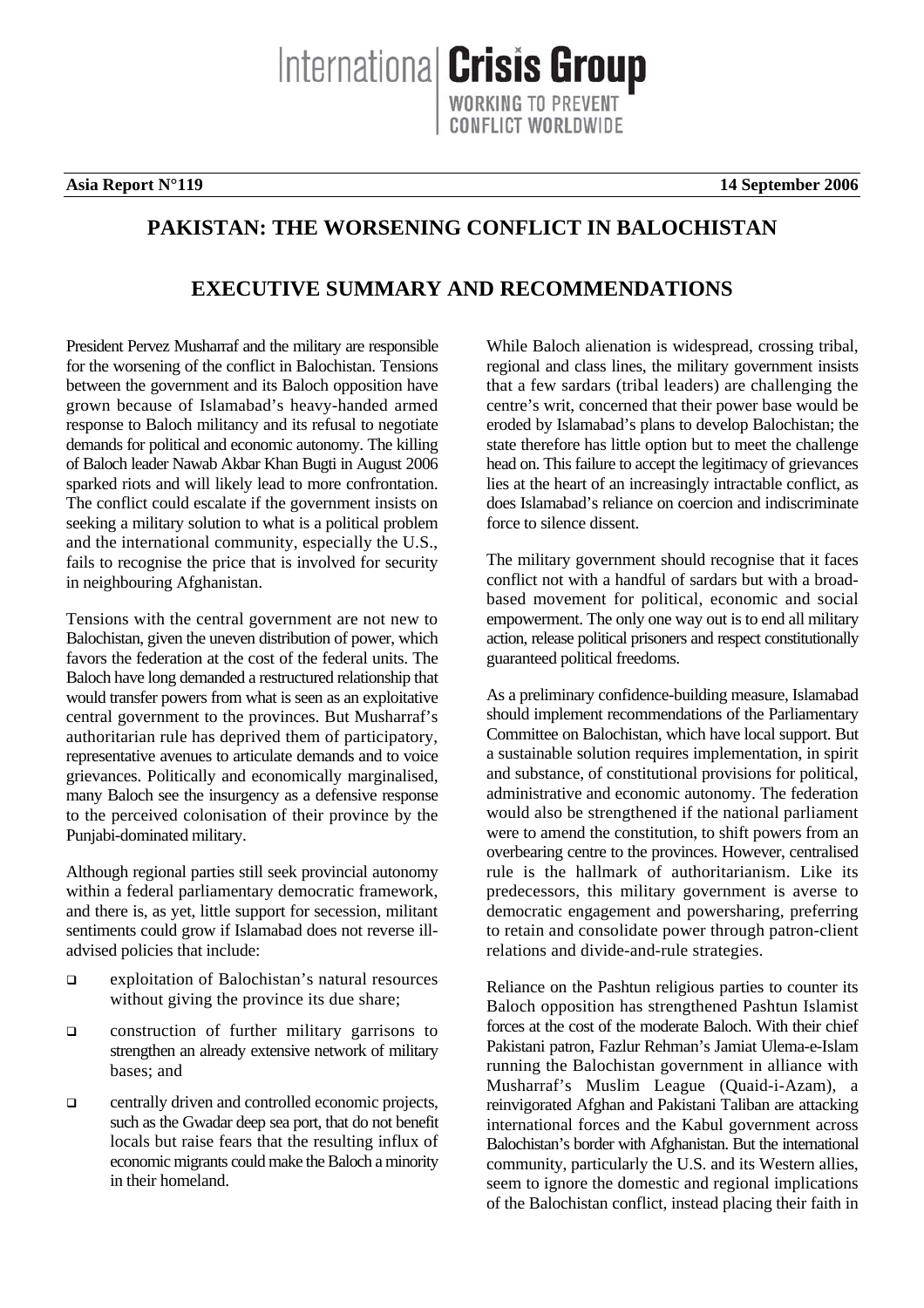a military government that is targeting the anti-Taliban Baloch and Pashtuns and rewarding pro-Taliban Pashtun parties.

With the federal government refusing to compromise with its Baloch opponents, intent on a military solution to a political problem and ignoring local stakeholders in framing political and economic policies, the directions of the conflict are clear. The military can retain control over Balochistan's territory through sheer force, but it cannot defeat an insurgency that has local support.

Still, the conflict could be resolved easily. Free and fair elections in 2007 would restore participatory representative institutions, reducing tensions between the centre and the province, empowering moderate forces and marginalising extremists in Balochistan. In the absence of a democratic transition, however, the militancy is unlikely to subside. The longer the conflict continues, the higher the costs – political, social and economic for a fragile polity.

## **RECOMMENDATIONS:**

### **To the Government of Pakistan:**

- 1. End reliance on a military solution in Balochistan and quickly take the following steps to deescalate:
	- (a) cease military action, send the armed forces back to the barracks and restrict their role to guarding the province's land and nautical borders;
	- (b) withdraw the Frontier Corps, replacing it with provincial security forces that are firmly under provincial control;
	- (c) dismantle all check posts manned by paramilitary and other federal security agencies; and
	- (d) halt construction of military bases (cantonments) and end plans to construct additional military or paramilitary facilities.
- 2. Respect democratic freedoms by:
	- (a) producing immediately all detainees before the courts and releasing political prisoners;
	- (b) ending the political role of intelligence agencies, military and civil, and barring them from detaining prisoners;
	- (c) withdrawing travel restrictions, internal and external, on Baloch opposition leaders and activists;
	- (d) ending intimidation, torture, arbitrary arrests, disappearances and extra-judicial killings;
- (e) allowing all political parties to function freely, respecting the constitutionally guaranteed rights of speech and expression, assembly, association and movement; and
- (f) respecting the constitutional obligation to preserve and promote distinct language and culture.
- 3. Entrust the Baloch with more responsibility for their own security by:
	- (a) accepting provincial jurisdiction over law and order and policing;
	- (b) retaining Balochistan Levies, re-establishing those that have been disbanded, reforming them into a professional force accountable to provincial authority and replacing them by the police only once police reform has been enacted countrywide;
	- (c) ensuring that locals are recruited to the police force and Levies in Balochistan; and
	- (d) meeting the quota for Baloch recruitment in the armed forces and federal security agencies.
- 4. Allow local and international media unhindered access to all districts in Balochistan, including the conflict zones.
- 5. Begin immediately a dialogue with all regional and national-level political parties on ways of solving the crisis and create a favorable environment for such a dialogue by:
	- (a) implementing at once recommendations of the Mushahid Hussain parliamentary subcommittee, particularly those that pertain to revised gas royalties, social sector expenditure by the federation as well as oil and gas companies, and jobs for Baloch in the federal government and its institutions;
	- (b) establishing and empowering the special task force proposed by the Mushahid Hussain subcommittee to monitor and implement these recommendations;
	- (c) revising the distribution criteria for National Finance Commission awards to account for backwardness, level of development, geographic size, and revenue levels of the provinces; and
	- (d) reviving the moribund Council of Common Interests, accepting parliamentary authority over the body, and accepting and implementing its decisions.
- 6. Ensure sustainable development with local ownership by: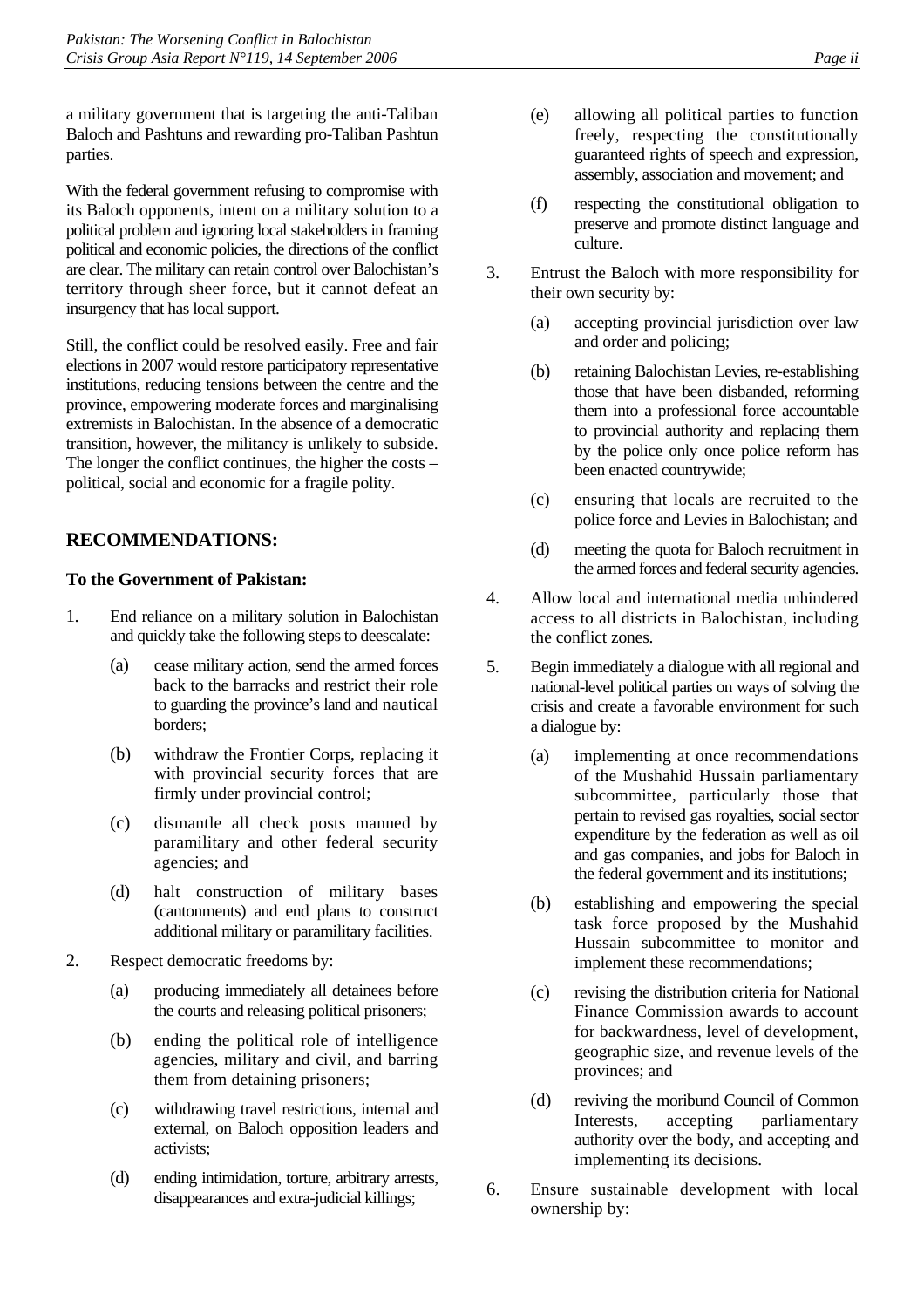- (a) meeting Baloch concerns about Gwadar Port by placing the project under provincial government control; ending the practice of allocating coastal lands to security agencies; giving local fishermen unimpeded access to their fishing grounds; revising the "master plan" so locals are not dislocated; addressing pressing health and education needs, with an emphasis on new technical institutes and colleges; and implementing job quotas for locals at the port and related projects;
- (b) ensuring in Sui and other oil and gas extraction projects that the well head value and natural gas rates are on par with other provinces; renegotiating natural gas rates and the royalty formula; encouraging oil and gas companies to hire and train Baloch workers and allocate funds for social development; and consulting with the province on privatisation of the oil and gas industry and other state-owned enterprises; and
- (c) making the provincial government a party to all investment and development projects.
- 7. Refocus policies towards human development by:
	- (a) allocating an annual financial package for social sector development pursuant to district level recommendations;
	- (b) granting specific funds for hospitals, technical institutions, medical colleges and universities, as well as high schools in all districts; and
	- (c) developing irrigation schemes, including small dams, for rural Balochistan, on the recommendation of the provincial government.

#### **To the National Assembly:**

- 8. Enhance provincial autonomy and strengthen the federation by:
	- (a) eliminating the Concurrent Legislative List and devolving all its subjects to the provinces;
	- (b) constituting a bipartisan parliamentary committee to recommend, within a fixed timeframe, the transfer of subjects from the Federal Legislative List to the provinces, beginning with subjects in Part II of the list;
	- (c) enacting legislation to regulate and monitor land allotment, sales and transfers in Gwadar; and
	- (d) constituting a parliamentary committee, with an equal number of members from the ruling and opposition benches, to examine cases of abuse of power by security agencies.

#### **To the Supreme Court:**

9. Form a high-level judicial commission to enquire into the 26 August 2006 killing of Baloch nationalist leader Nawab Akbar Khan Bugti.

#### **To the International Community:**

- 10. Urge the Pakistan government to immediately end military action in Balochistan.
- 11. Press the Pakistan government to end all practices that violate international human rights standards, including torture, arbitrary arrests, detentions, and extra-judicial killings.

#### **Islamabad/Brussels, 14 September 2006**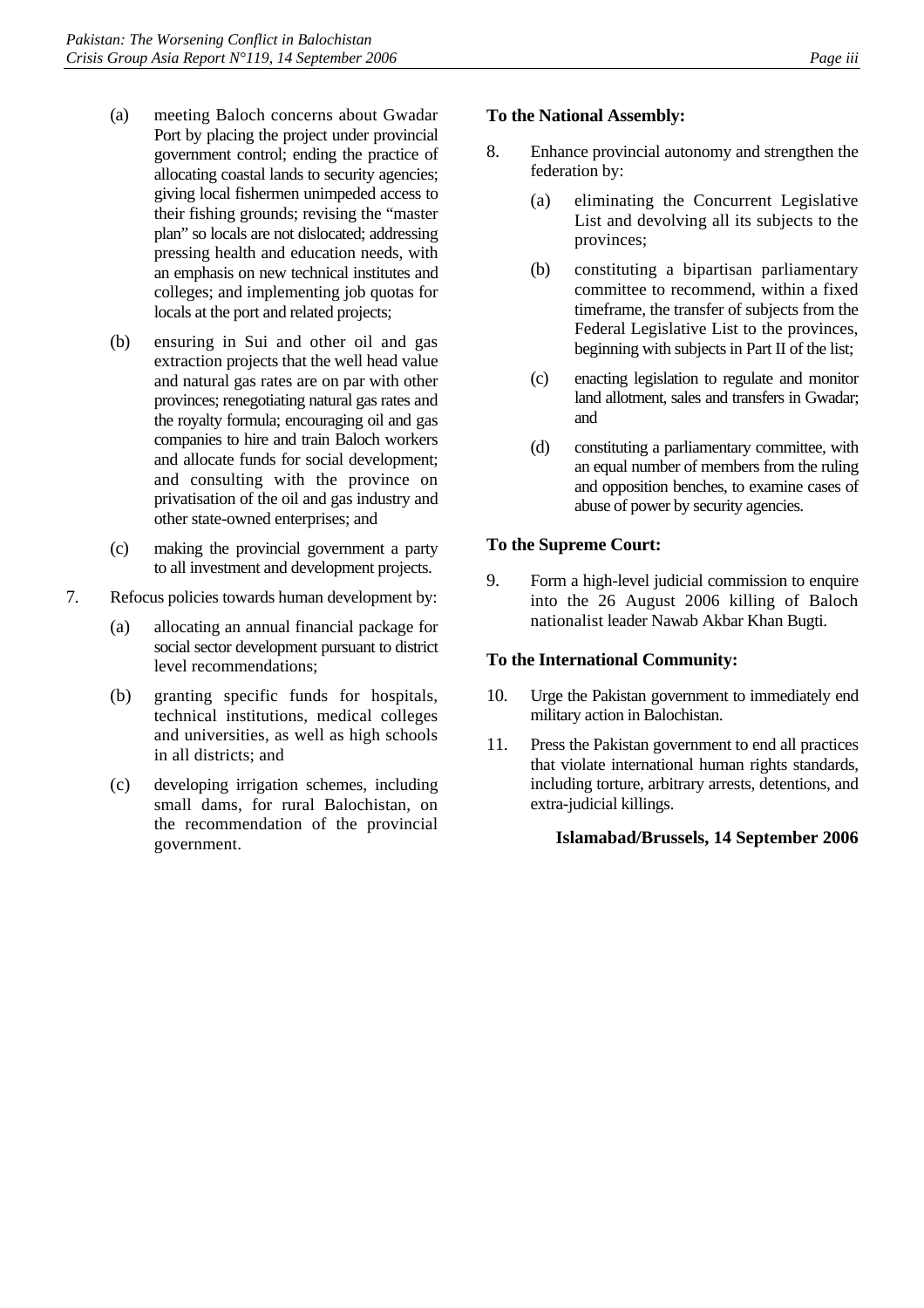Internationa **Crisis Group** ONFLICT WORLDWIDE

#### **Asia Report N°119** 12 September 2006

## **PAKISTAN: THE WORSENING CONFLICT IN BALOCHISTAN**

## **I. INTRODUCTION**

Three decades after the 1973-1977 insurrection in Balochistan, a low-level insurgency again challenges central control over the province. After almost seven years of military rule, deprived of representative participatory institutions and with their natural resources exploited by Islamabad, Baloch alienation is at an all-time high. Although regional parties and leaders are still struggling to obtain political, economic and social rights within a democratic, federal, parliamentary framework, militants have picked up the gun.

Baloch political parties and militants have a common goal – to assert provincial control over Balochistan's natural resources and gain a voice in shaping its political, economic and social development. "We want to live as an equal partner in the federation, with our democratic rights respected, including the ownership of our resources, these resources belong to the people of Pakistan".<sup>1</sup>

By choosing confrontation, the Musharraf government bears responsibility for the state of the conflict. "The writ of the government will be established at any cost", said Interior Minister Aftab Ahmad Khan Sherpao.<sup>2</sup> But that writ is impossible to impose unless citizens accept the legitimacy of the actions. By refusing to negotiate Baloch demands for provincial autonomy and control over their resources and opting instead to forcibly subdue dissent – political or militant – the Musharraf government has upped the stakes. Islamabad might be able to retain central control through brute force but its policy directions will likely undermine the remaining vestiges of state legitimacy in the troubled province.

That tensions between the centre and the Baloch have reached new heights under centralised authoritarian rule is not surprising. The military government's disregard for provincial autonomy has sparked the unrest.<sup>3</sup> Baloch alienation is also rooted in Islamabad's longstanding neglect of the resource-rich province, which remains the poorest of Pakistan's four federal units.4

Popular support for Baloch nationalist parties and sardars (tribal chiefs) who articulate Baloch political aspirations and social and economic demands is widespread. Musharraf's decision to sideline this regional leadership and attempt instead to consolidate central control through military force has left little space for a negotiated settlement. Reviewing the 1973-1977 insurgency the U.S. academic Selig Harrison said: "There is still a chance to avert renewed conflict through negotiations but the communication gap is rapidly widening".<sup>5</sup> In 2006, this gap has increased dangerously, particularly after the military killed Nawab Akbar Khan Bugti, one of the most influential Baloch political leaders, on 26 August 2006. Bugti had taken to the mountains in early 2006 after his hometown of Dera Bugti was attacked and besieged by the military. He was killed in his remote mountain base in a military operation that involved the use of helicopter gunships and ground troops.<sup>6</sup>

Yet, Islamabad denies it is conducting a military operation, insisting instead that a few tribal chiefs, threatened by its development schemes which would undermine their hold over local power, are responsible for an insurgency limited to their tribal fiefdoms.<sup>7</sup> But the military government is

<sup>&</sup>lt;sup>1</sup> Crisis Group interview, National Party (NP) President Dr Abdul Hayee Baloch, Islamabad, January 2006.

<sup>&</sup>lt;sup>2</sup> 'No talk with 'miscreants', says Sherpao'', *Dawn*, 28 June 2006. See Crisis Group Asia Reports N°40, *Transition to Democracy?*, 3 October 2002; N°102, *Authoritarianism and Political Party Reform in Pakistan*, 28 September 2005.

<sup>4</sup> Pakistan has four federal units: Balochistan, Northwest Frontier Province (NWFP), Punjab and Sindh.

<sup>5</sup> Selig Harrison, *In Afghanistan's Shadow: Baloch Nationalism and Soviet Temptation* (New York, 1981), p. 4.

<sup>&</sup>lt;sup>6</sup> Musharraf reportedly congratulated the troops on the successful operation but his government backtracked in the face of protests and violence in Balochistan and Sindh. It now claimed that Bugti had not been targeted and that he was killed by a "mysterious explosion" that had occurred when troops entered the cave to negotiate his surrender. His burial on 1 September in Dera Bugti under the supervision of the security agencies, and in the absence of his immediate family members, was equally controversial; his sons have demanded that the body be exhumed and examined by independent international experts. "End of Bugti era", *The Nation*, 28 August 2006; "Bugti wasn't target killed: Aziz", *Daily Times*, 29 August 2006; "Government wanted to catch Bugti alive, says Owais", *The Nation*, 29 August 2006; "Forlorn funeral for Bugti", *Dawn*, 2 September 2006; "Sons want Bugti's body exhumed", *Dawn*, 8 September 2006. 7 <sup>7</sup> "Out of 113 *tehsils* (subdistricts), the problem persists in only two", said Balochistan Governor Owais Ahmed Ghani. Malik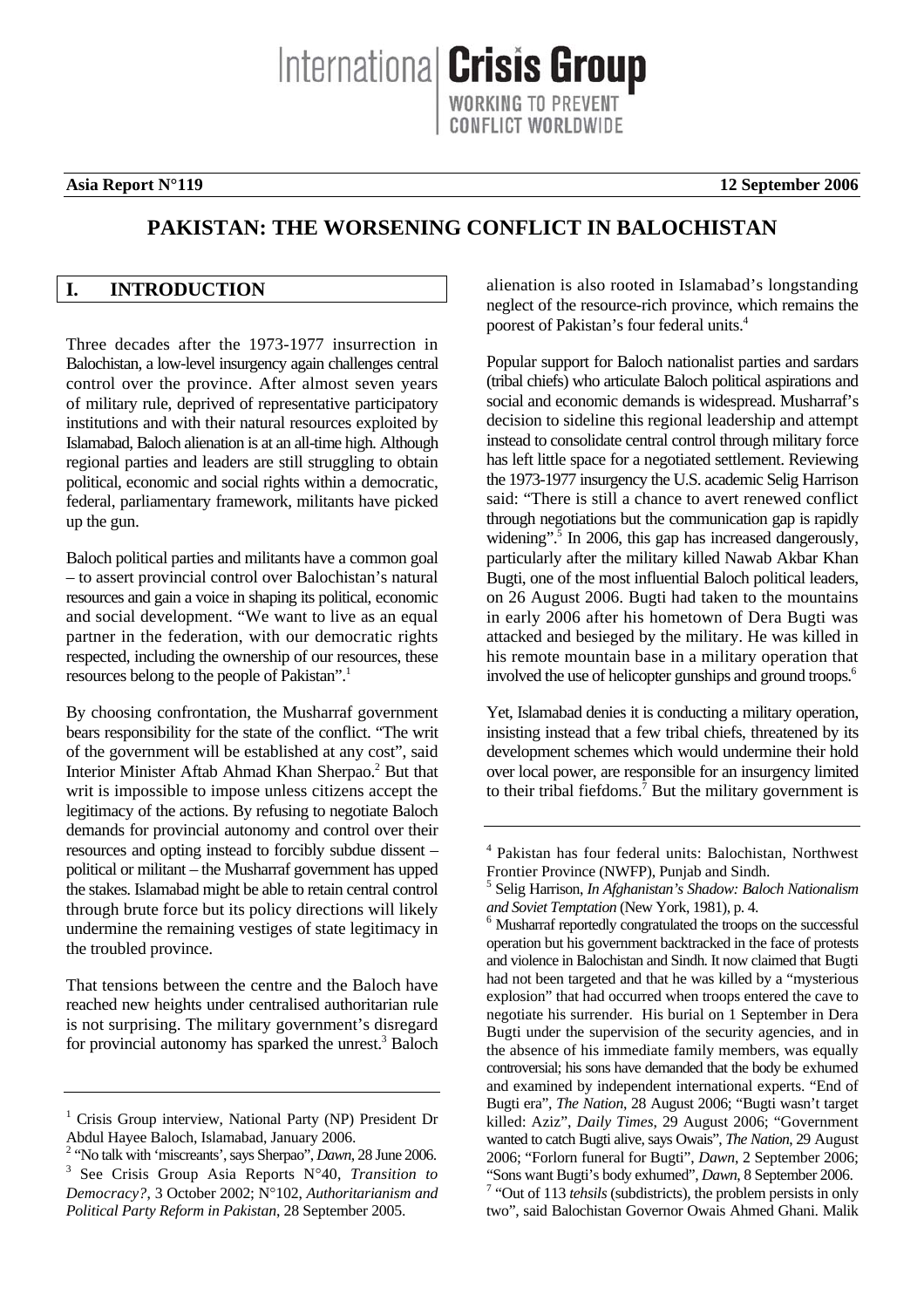neither the harbinger of modernisation and development, nor is Baloch resistance limited to a handful of tribal chiefs. On the contrary, Baloch dissent has become a broad movement for political, economic and social empowerment.

By ignoring the fact that the conflict can only be resolved through a negotiated political dialogue with local stakeholders and intent on a forced solution, the Pakistani military does not seem to have learned from past mistakes. Authoritarian, centralised rule led to Pakistan's dismemberment in 1971, when the majority Bengali population of the east wing opted for secession. In Balochistan, there is, as yet, little support for independence but the longer the conflict festers, the higher the costs for the federation.

This report examines Baloch grievances and demands, assesses the impact of state polices – political, economic and military on centre-state relations and identifies ways to resolve the conflict.

## **II. CENTRALISED RULE AND BALOCH RESISTANCE**

Balochistan is the largest of Pakistan's four provinces. Some 347,190 square kilometres in size, it covers 43 per cent of its land area but has only around 6 per cent of its population.<sup>8</sup> The ethnic make-up, according to last official estimates, is 54.7 per cent Baloch, 29.0 per cent Pashtun.<sup>9</sup>

It is the least developed province but rich in energy and mineral resources,<sup>10</sup> meeting more than 40 per cent of Pakistan's energy needs through its gas and coal reserves and accounting for 36 per cent of its total gas production. Large energy reserves remain untapped.<sup>11</sup> However,  $46.6$ per cent of households have no electricity.<sup>12</sup> Consistent degradation of the water supply and absence of storage systems, such as small dams, have turned much of Balochistan, with its predominantly rural population, into an arid wasteland.13 According to the Karachi-based Social Policy and Development Centre, poverty levels are twice that of Punjab, Pakistan's largest and most prosperous province; urban unemployment is 12.5 per cent, compared to the countrywide average of 9.7 per cent; and half the population lives below the poverty line.<sup>14</sup>

Siraj Akbar's interview with Owais Ahmed Ghani, *Friday Times*, 14-20 July 2006.

<sup>&</sup>lt;sup>8</sup> According to the 1998 census, Balochistan's population was 6.5 million. By some estimates it is now approximately seven million, including the Pashtuns and Punjabi settlers. Others believe that it exceeds eight million. "Census at a Glance", Population Census Organisation, Ministry of Population Welfare, Government of Pakistan, Islamabad; Kamila Hayat, "Pakistan: Roots of the Balochistan conflict run deep", IRIN, UN Office of the Coordination of Humanitarian Affairs, 16 February 2006. Crisis Group interview, Balochistan National Party (BNP) Senator Sanaullah Baloch, Quetta, November 2004.

<sup>9</sup> 1998 census, available at http://www.statpak.ov.pk/depts/ pc/pco/statistics/other\_tables/pop\_by\_mother\_tongue.pdf.

Pashtun leaders dispute this figure and claim a 40 to 50 per cent share, whereas the Baloch allege that the Pashtun population includes Afghan refugees who have acquired false documents or have settled in the province permanently.

<sup>&</sup>lt;sup>10</sup> Along with oil, gas and coal resources, Balochistan also has significant gold, copper, silver, platinum, aluminium and uranium reserves.

<sup>&</sup>lt;sup>11</sup> Frederic Grare, "Pakistan: The resurgence of Baloch nationalism", *Carnegie Papers*, Carnegie Endowment for

International Peace, no. 65, January 2006, pp. 4-5.<br><sup>12</sup> "Compendium of Environmental Statistics of Pakistan – 2004", Federal Bureau of Statistics, Government of Pakistan, Islamabad, 2005, p. 64.

<sup>&</sup>lt;sup>13</sup> Three quarters of the population is rural.

<sup>&</sup>lt;sup>14</sup> Hayat, op.cit. The literacy rate is 26.6 per cent (15 per cent for females), primary school enrolment is 49 per cent (21 per cent for females), 7 per cent have access to sanitation, 20 per cent to clean drinking water and 25 per cent to village electrification.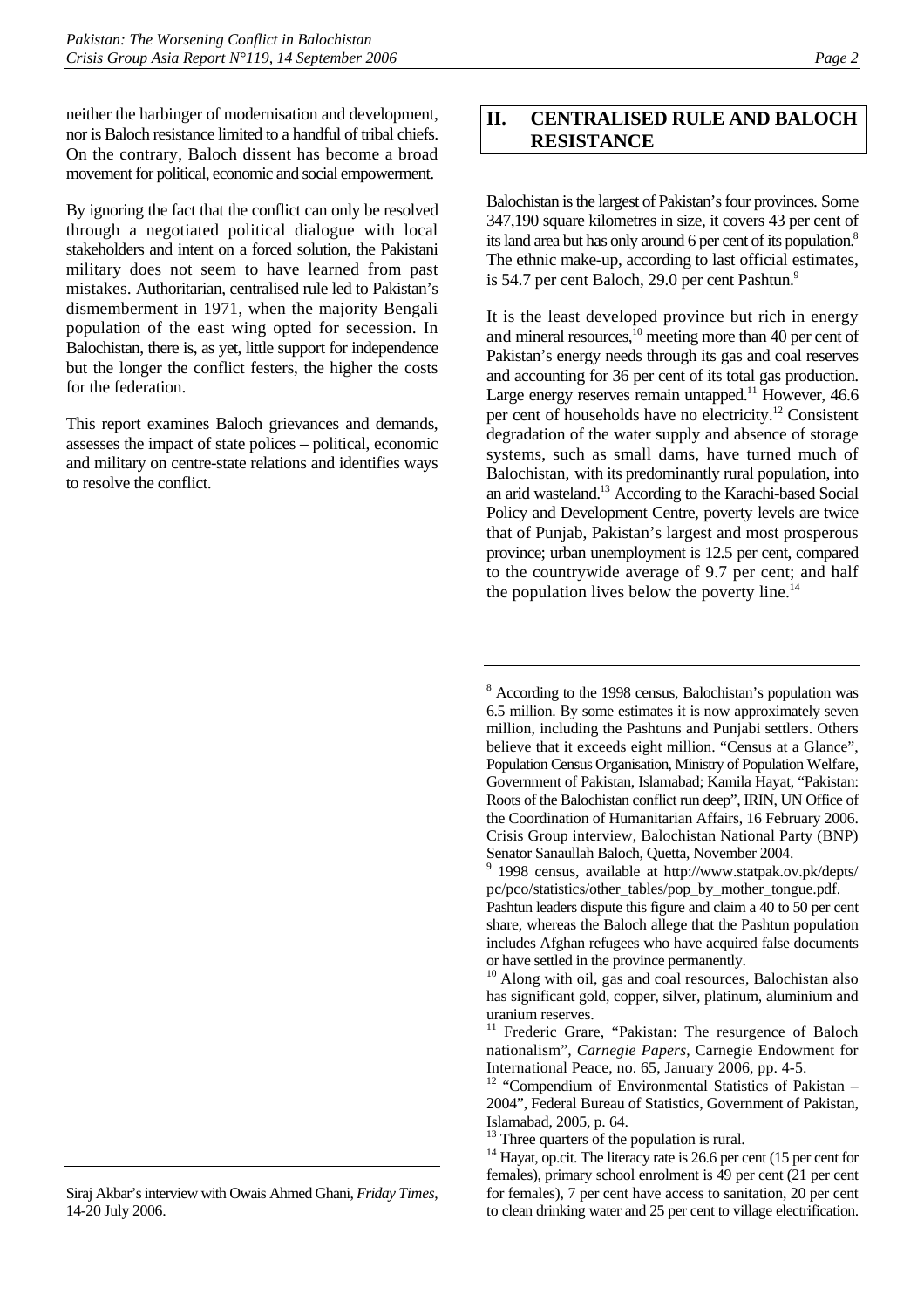Balochistan is strategically located. Bordering on Afghanistan and Iran, $15$  it lies astride the communication routes of South, South West and Central Asia.16 With a 760-km coastline, Balochistan links Pakistan with the oilrich Gulf States and the sea lanes of the Arabian Sea, close to the Strait of Hormuz through which oil tankers bound for the West and Japan must pass. This coast is particularly important to the Pakistan military. Three of its four naval bases are located there.<sup>17</sup>

## **A. A TROUBLED HISTORY**

*"The people of Pakistan did not get a nation – the Pakistan army got a state"* – Kachkool Ali Baloch, Leader of the Opposition, Balochistan Assembly.<sup>18</sup>

Since a majority of Baloch belong to the moderate Hanafi Sunni sect, Baloch ethnic nationalism is grounded in secular principles, with tribal and clan loyalties also historically playing an important role in determining identity. Over time, this nationalism has assumed a more organised political shape, represented by regional parties. Political identity co-exists with narrower tribal and clan loyalties; the two are not necessarily at cross-purposes.<sup>19</sup> However, Baloch nationalism is at odds with Islamabad's attempt to create and impose a top-downward concept of national identity, which has become a source of tension between the centre and the smaller federating units in the multi-ethnic, multilinguistic, multi-regional state.<sup>20</sup>

Since the twelfth century, short-lived tribal confederacies have been formed in Balochistan. In the seventeenth century, the Ahmedzai tribe formed a tribal confederacy in Kalat, which gained the support of most major Baloch tribes. From the mid-nineteenth century onwards, however, the British gradually asserted control over and then divided Balochistan, giving Iran (then Persia) much of western Balochistan in 1871, while a portion of the north was ceded to Afghanistan soon after the Durand Line was drawn in 1893 to divide British Balochistan from that kingdom. To maintain local loyalty, the British provided subsidies to Baloch tribal chiefs, granting tribes a degree of autonomy so long as they accepted imperial directives.<sup>21</sup> The Baloch entered independent Pakistan, therefore, with a distinct national identity and memories of a degree of self-rule.

Pakistani policy-makers followed the British policy of using handpicked tribal chiefs to control the territory on their behalf, enhancing the power of those sardars locally, and ousting others who defied state control.<sup>22</sup> Pakistani strategies of institutionalising central control over the territory also relied on coercion. In 1948, the military took action, for the very first time within Pakistan, to oust the ruler and annex Kalat State, where the British had exercised indirect control.<sup>23</sup> The forcible annexation resulted in the first Baloch rebellion, which was quickly put down by the army, with the rebel leaders arrested and imprisoned.

This use of force, combined with the centre's denial of political and administrative autonomy, planted the seeds of the conflict that now engulfs the province, as did the centre's exploitation of Balochistan's natural resources. While the Baloch were deprived of the income their

See "Report of the Parliamentary Committee on Balochistan", (7), Senate of Pakistan, Islamabad, November 2005, p. 64.

<sup>&</sup>lt;sup>15</sup> The traditional Baloch homeland is divided between Pakistan, Afghanistan and Iran.

<sup>&</sup>lt;sup>16</sup> Routes for the proposed Iran-Pakistan-India and the Turkmenistan-Afghanistan-Pakistan-India gas pipelines would cross Balochistan.

<sup>&</sup>lt;sup>17</sup> These are the Ormara, Pasni and Gwadar naval bases.

<sup>&</sup>lt;sup>18</sup> Crisis Group interview, Kachkool Ali Baloch, leader of the opposition, Balochistan Assembly, Quetta, March 2006.

Of the four major Baloch nationalist parties, Nawab Akbar Khan Bugti, the chief of the largest Bugti tribe, who was killed in a military operation on 26 August 2006, headed the Jamhoori Watan Party (JWP); Sardar Ataullah Mengal and his son Sardar Akhtar Mengal, chiefs of the Mengal tribe, are leaders of the Balochistan National Party (BNP); Nawab Khair Bakhsh Marri, chief of the Marri tribe, heads the Baloch Haq Talwar; Dr Abdul Hayee Baloch, leader of the National Party (NP), is not a tribal chief.

 $20$  "It is in the nature of the nation-state that it regards demands for regional and ethnic autonomy as provincialism, tribalism and narrow nationalism. The nation-state recognises only one form of nationalism as legitimate and that is the nationalism of the state itself". Adeel Khan, "Baloch Ethnic Nationalism in Pakistan: From Guerrilla War to Nowhere?", *Asian Ethnicity*, vol. 4, no. 2, June 2003, p. 288. See also Samina Ahmed, "Centralisation,

Authoritarianism and Mismanagement of Ethnic Relations in Pakistan", in Michael E. Brown and Sumit Ganguly (eds.), *Government Policies and Ethnic Relations in Asia and the* 

*Pacific* (Cambridge, Mass., 1997).<br><sup>21</sup> The British policy of allowing internal autonomy to the sardars was called the "Sandeman System", after a colonial administrator.

<sup>22</sup> National Party Secretary General Mir Hasil Bizenjo said: "In the  $17<sup>th</sup>$  century, the concept of tribal chiefs emerged (but) it was not a formal institution. It was done by Sandeman. He created and transformed it into a hereditary institution, which was not the case among the Baloch people…He fixed salaries for [sardars]. Those sardars who opposed the British refused the salary. After the emergence of Pakistan, its bureaucracy continued with the institution of the sardari system. In fact, it made it stronger. Even today the same thing is happening". Shamim-ur-Rehman's

interview with Hasil Bizenjo, *Dawn,* 12 February 2006. 23 The British divided the territory into three zones: British Balochistan, with Quetta, the present capital and the mainly Pashtun-majority lands merged into a separate administrative unit, the Chief Commissioner's Province; the semi-autonomous Kalat State Union, and leased areas. In the 1950s, they were merged into what was called One Unit.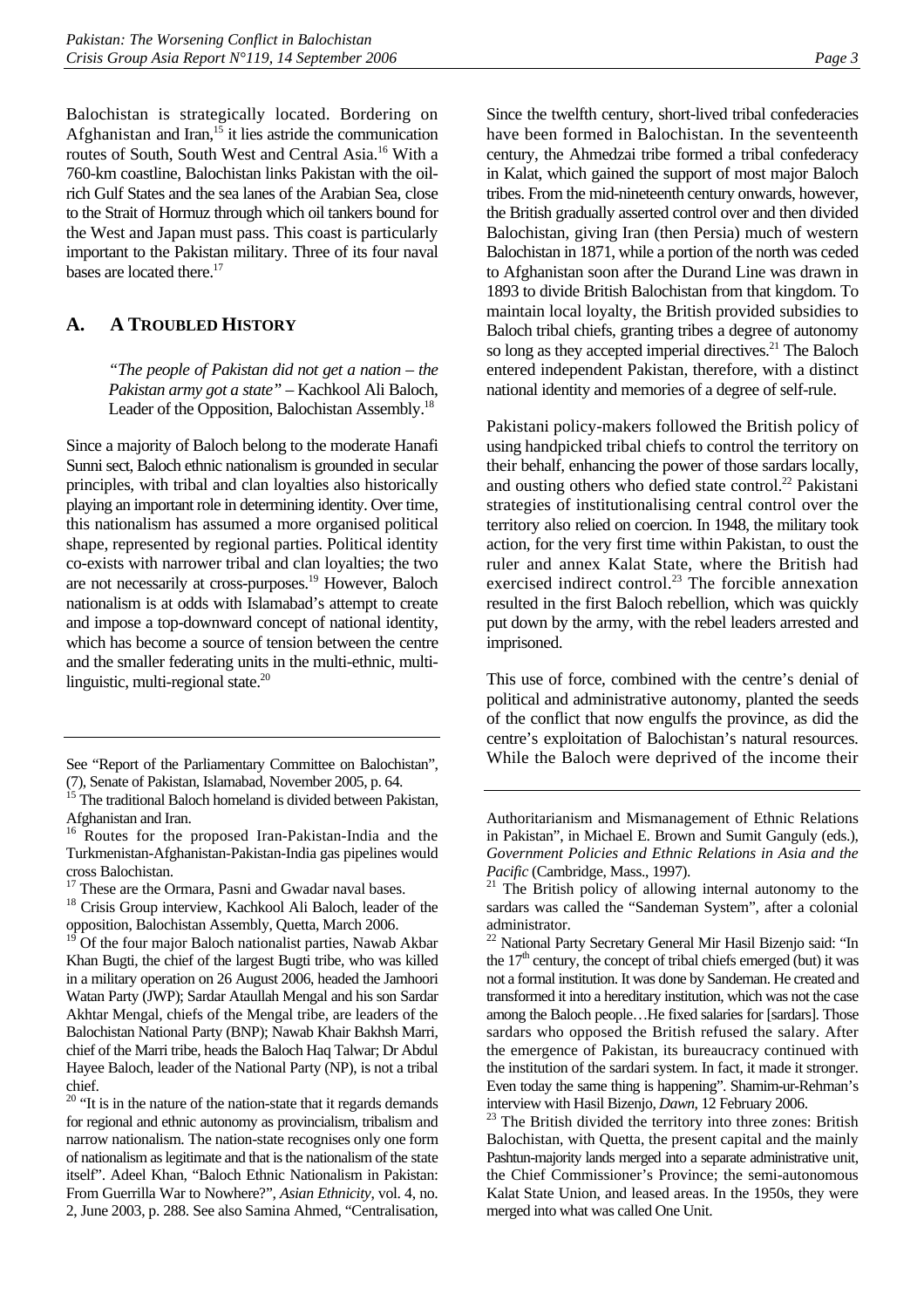province provided the federal exchequer, Baloch areas remained under-developed, lacking even the most basic amenities. And when development schemes were initiated, outsiders benefited. For instance, Punjabis were given most of the arable land created by the construction of the Pat Feeder canal. Top-downwards attempts at nation building also deliberately neglected regional languages such as Balochi in an attempt to promote Urdu, the mother tongue of less than 10 per cent of Pakistan's population, as the national language.

Baloch alienation assumed new heights under centralised authoritarian rule, taking the shape, once again, of armed resistance, this time against Pakistan's first military ruler, General Mohammad Ayub Khan, who came into power in 1958. From 1958 to 1960, the military government arrested prominent Baloch dissidents and, violating agreements on safe conduct and amnesty, executed rebels who had surrendered.<sup>24</sup> The decade of military rule saw the Baloch resort to political as well as military means to gain their rights. In the former arena, the Baloch supported parties such as the National Awami Party (NAP) that stood for political and fiscal autonomy and opposed One Unit, the amalgamation of the provinces of the west wing of the country into a single entity.<sup>25</sup> The 1960s also witnessed an armed Baloch revolt, with left-leaning militants, mainly from the Marri, Mengal and Bugti tribes, led by Sher Mohammad Marri, and operating under an umbrella organisation, the Baloch People's Liberation Front. The army's response, then as now, was indiscriminate force, including aerial attacks, which more often than not killed civilians. Then as now, the military also expanded its presence through the establishment of cantonments (military garrisons), alienating the Baloch further.

After Ayub's downfall, his successor General Yahya Khan's short-lived military rule saw a full-fledged civil war in Pakistan's east wing, when the Bengalis, rebelling against the West-based authoritarian order, opted to secede. In 1970, the Yahya regime held Pakistan's first national elections on the basis of adult franchise in a last minute bid to placate ethnic and political grievances that had led to mass protests in both wings of the country. One Unit was also dissolved and Balochistan was given the status of a full-fledged province. The demarcation of the new province, however, also contained the seeds of ethnic discord. Pashtun majority districts of Loralai, Zhob and Pishin were included, while despite local opposition, adjoining Baloch majority districts in Sindh and Punjab, such Jacobabad and Dera Ghazi Khan, were excluded.

#### **B. RETAINING THE MILITARY OPTION**

Khan Abdul Wali Khan's National Awami Party (NAP), which included in its leadership prominent Baloch politicians such as Sardar Ataullah Mengal, Nawab Akbar Khan Bugti, Nawab Khair Bakhsh Marri and Mir Ghaus Bakhsh Bizenjo, had contested the 1970 elections on a platform of provincial autonomy. The party won eight of Balochistan's twenty assembly seats, the rest going to splinter groups and independents.

In the newly truncated Pakistan, Zulfikar Ali Bhutto's Pakistan People's Party (PPP) formed the government at the centre but failed to win a single seat in Balochistan. NAP formed Balochistan's first provincial government in alliance with the Pashtun-majority Jamiat Ulema-e-Islam (JUI). Under Chief Minister Ataullah Mengal and Governor Mir Ghaus Bakhsh Bizenjo, the NAP government moved swiftly to fulfil its electoral pledges. It was under this Baloch nationalist leadership that the province, for the first time since Pakistan's independence, witnessed real social and economic development. In a bid to end the ethnic discord between the Baloch and Pashtuns in his province, Chief Minister Mengal also suggested that the northern Pashtun-majority belt of Balochistan be transferred to Northwest Frontier Province (NWFP) and the Balochmajority areas of Sindh and Punjab (Jacobabad and Dera Ghazi Khan) be incorporated into Balochistan.<sup>26</sup>

Pakistan also had a new constitution, drafted in 1973, creating a parliamentary, federal structure. The constitution was adopted with the consensus of all major political parties but NAP's Baloch leaders were dissatisfied with the extent of provincial autonomy.<sup>27</sup>

Although the constitution created a federal bicameral framework,<sup>28</sup> it also created a powerful centre. Legislative powers were divided between the federation and the provinces through two lists, Federal and Concurrent. The Federal Legislative List was divided into two parts. Part I included subjects such as defence, external affairs, citizenship, currency, public debt, telecommunications, taxes other than on agricultural income, citizenship, census, maritime shipping, national highways and strategic roads.

<sup>24</sup> Rebel leader Nawab Nauroz Khan Zehri died in prison at 90. His son and companions were executed and are still honoured in Balochistan as martyrs who died for Baloch rights.

<sup>&</sup>lt;sup>25</sup> The east and west wings of Pakistan were divided by 1,000 miles of Indian territory.

<sup>26</sup> Taj Mohammad Breseeg, *Baloch Nationalism: Its Origins and Development* (Karachi, 2004), p. 102.<br><sup>27</sup> The 1973 constitution was passed with the NAP's consent,

overriding the reservations of a majority of its Baloch leadership, including Sardar Ataullah Mengal and Nawab Khair Bakhsh Marri, about limited provisions for provincial autonomy. Crisis Group interview, Senator Sanaullah Baloch, Balochistan National Party, Quetta, March 2006.

 $28$  The composition of the upper house (Senate) is based on provincial parity; the lower house (National Assembly) is formed on the basis of population.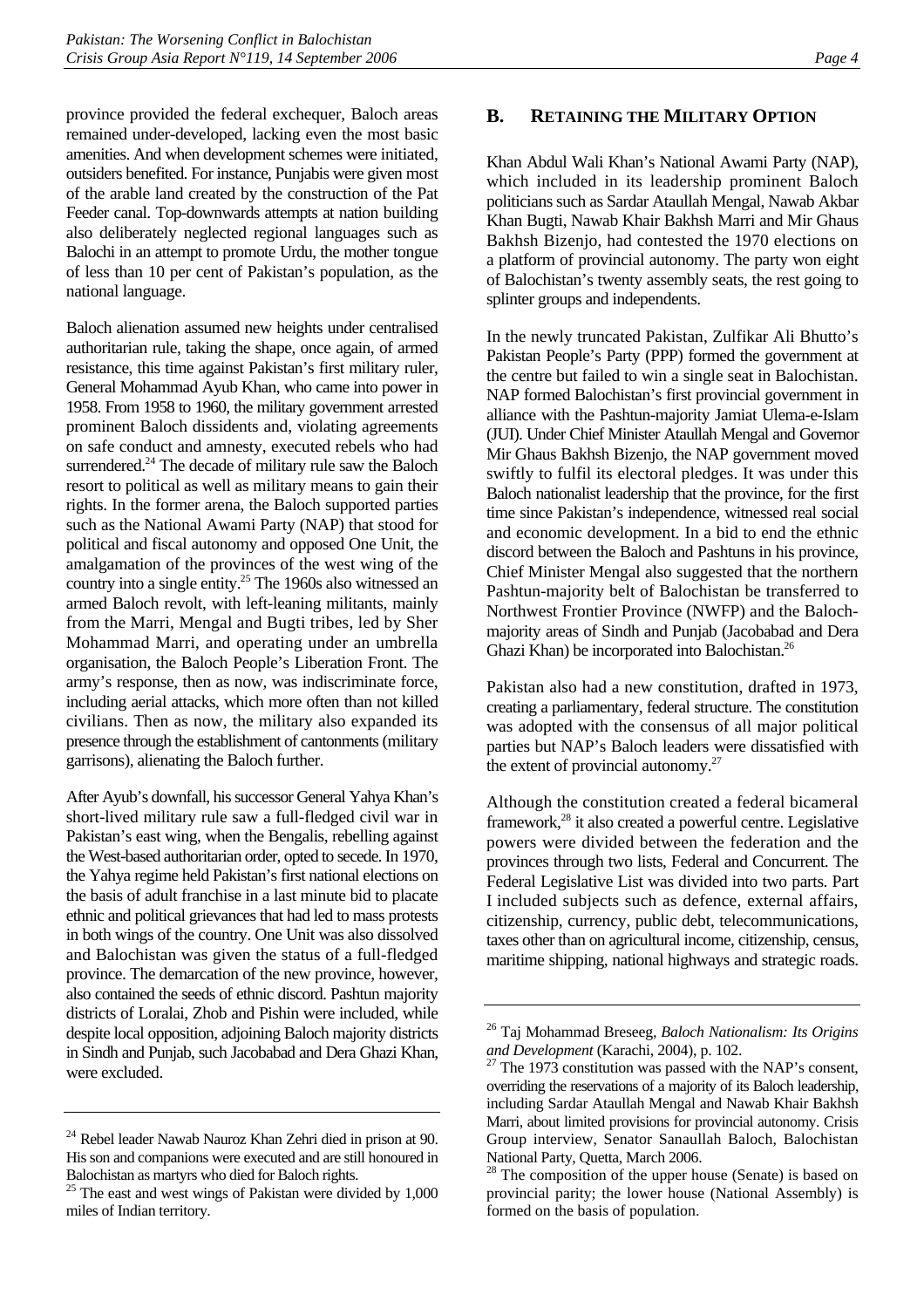Part II included eight subjects that were also of interest to the provinces such as railways, minerals, oil and natural gas, and industrial development. The subjects that fell to the Concurrent Legislative List, such as civil and criminal law, transfer of property and registration, population planning, social welfare, environment, tourism and electricity were shared between the centre and the provinces; although federal legislation could override provincial laws. Provinces had sole control only over the residuary subjects.<sup>29</sup>

The authors of the 1973 constitution had created the Concurrent List in the belief that occasional federal intervention might be called for but members from the smaller provinces believed it gave the federal government too much authority. An analyst commented that the proponents of federalism had "signed the Constitution in the legitimate expectation that, with time, better working arrangements between the centre and the provinces would emerge. The power of the federation would be diluted. The process of politics would evolve mechanisms which would augment the role of the provinces in the affairs of the state".<sup>30</sup> The authors of the constitution had indeed envisaged that the Concurrent List would be removed in ten years. $31$  In 2006, if provincial demands for autonomy were to be met, it would no longer be sufficient merely to eliminate the Concurrent List. The National Assembly would also have to constitute a bipartisan parliamentary committee to recommend, within a fixed timeframe, the transfer of subjects from the Federal Legislative List to the provinces, beginning with subjects in Part II of the list that are of special interest to the provinces.

The 1973 constitution also created a number of bodies and mechanisms to regulate inter-provincial and centreprovince relations and ensure provincial autonomy. The National Economic Council (NEC) was tasked with reviewing the economic condition of the country and formulating policies for economic development, in consultation with the provinces.<sup>32</sup>

Appointed by the president, and composed of the provincial chief ministers and equal numbers of federal ministers appointed by the prime minister, the Council of Common Interests (CCI) was to "formulate and regulate policies in relation to Part II of the Federal Legislative List", such as oil and gas, water, and industrial development, as well as

the subject of electricity on the Concurrent List. The CCI would also "exercise supervision and control over related institutions".33 The provincial governments or the federation can lodge complaints with the CCI, which was meant as a forum to voice provincial grievances and demands and authorised to take decisions by a majority that the federal and provincial governments must accept or refer to a joint sitting of parliament. Three decades, and several authoritarian interventions later, the CCI remains ineffective. It is infrequently convened and follows the directives of the executive. $34$  If it were to make the CCI a permanent body and exercise more authority over its actions, however, the parliament could transform it into an effective mechanism to regulate centre-provincial relations.

The National Finance Commission (NFC) was established to make recommendations, among other matters, on the distribution of revenues from taxes between the federation and the provinces and on grants from the federal to the provincial governments. $35 \text{ To}$  be constituted by the president at intervals not exceeding five years, it was to consist of the federal and provincial finance ministers and other persons appointed by the president in consultation with provincial governors. It remains a contentious body since it distributes federal resources, a matter of prime concern to the provinces, but it operates under federal control. The main criterion for the federal awards – population – is itself contentious since it favours Punjab, the most populous province.<sup>36</sup>

Even with its highly centralised form, the 1973 constitution could have assuaged provincial grievances and eased centreperiphery tensions had successive federal governments respected it in spirit and in form. But constitutional rights, guarantees and protections have been honoured mainly in the breach.

Having given Pakistan a democratic constitution, Prime Minister Bhutto then refused to respect democratic norms and the principles of representative rule. He moved against his Baloch opposition by dissolving the NAP government in 1973, accusing Baloch leaders, including Governor Bizenjo and Chief Minister Mengal, of attempting to undermine the state. Breaking ranks with the nationalists, Nawab Akbar Khan Bugti accepted the post of governor, the representative of the federal government in Balochistan. In 1975 the NAP was banned. Its radical Baloch elements responded by joining the Marri and Mengal tribes in a militant struggle that had been launched soon after the

<sup>&</sup>lt;sup>29</sup> The Federal and Concurrent Legislative Lists are included in the Fourth Schedule of the 1973 constitution.

<sup>&</sup>lt;sup>30</sup> Makhdoom Ali Khan, "1973 Constitution: The founding of the federation", unpublished paper cited in Zulfikar Khalid Maluka, *The Myth of Constitutionalism in Pakistan* (Karachi, 1995), p.248. Khan is presently the attorney general of Pakistan.

<sup>31</sup> I.A. Rehman, "An anti-federation mindset", *The News*, 15 January 2006.

 $32$  Article 156.

<sup>33</sup> Article 154.

<sup>34</sup> Anwar Syed, "The role of the CCI", *Dawn*, 3 September 2006.

<sup>&</sup>lt;sup>35</sup> Article 160.

<sup>36</sup> Rehman, op.cit.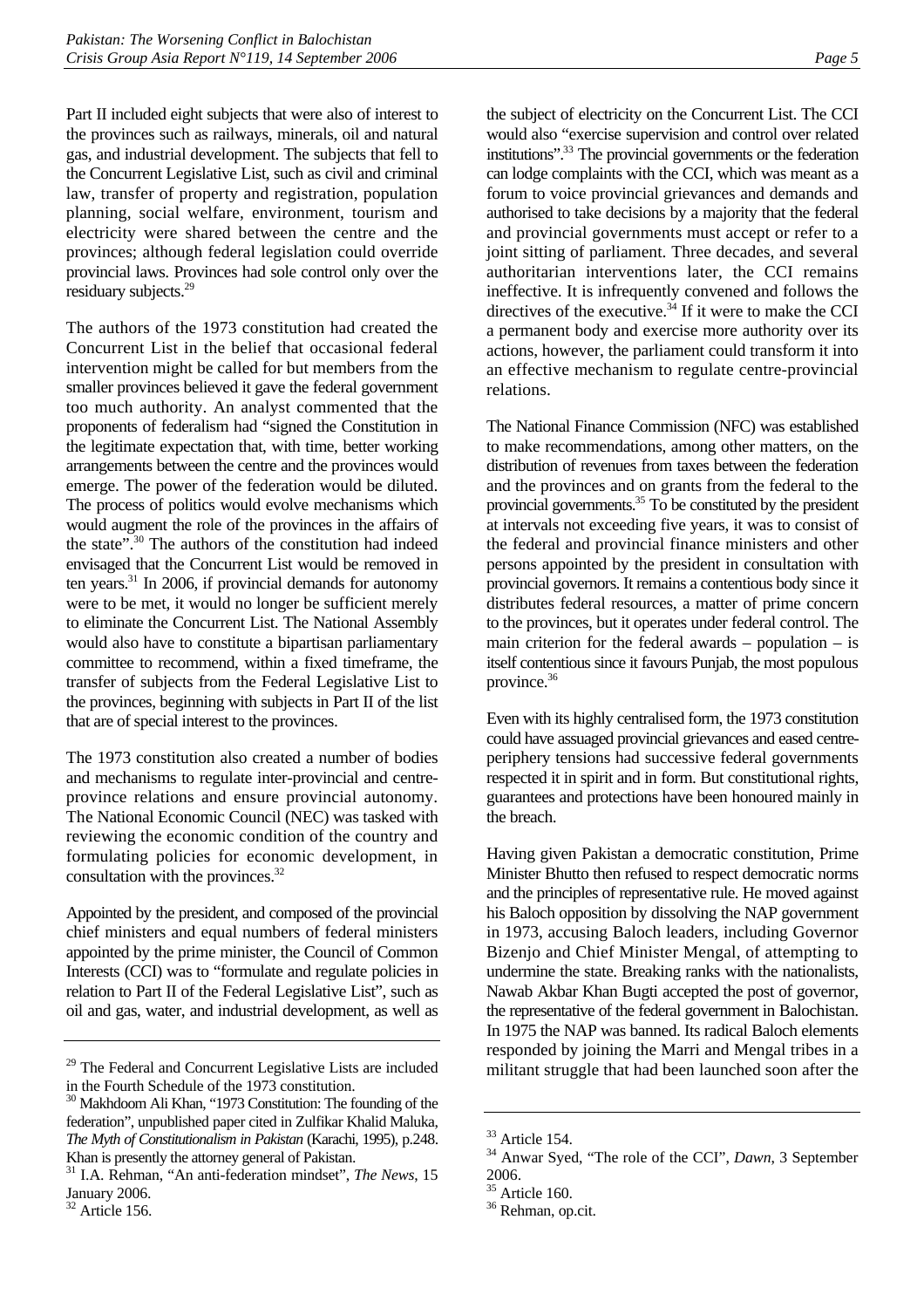NAP government's dissolution, led by the left-leaning Balochistan People's Liberation Front (BPLF), under Mir Hazar Khan Marri, operating from Marri territory as well as sanctuaries in Afghanistan.<sup>37</sup> The Balochistan National Army (BLA), another left-leaning militant group, also surfaced during the insurgency. In the political realm, the leftist Baloch Students Organisation (BSO), divided though it was in competing factions, became one of the most important recruiting grounds, and has remained so, for the Baloch nationalist parties.

The military was able to restore a semblance of centralised control by deploying some 80,000 troops and killing thousands of militants. But military action also claimed hundreds of civilian lives, including women and children, increasing, as now, local support for the militants who also killed thousands of soldiers.<sup>38</sup> The military operation heightened Baloch political awareness and alienation, particularly among the youth.<sup>39</sup> While the military was perceived as a brutal occupying force, Baloch leaders such as Nawab Khair Bakhsh Marri, Sardar Ataullah Mengal and Ghaus Bakhsh Bizenjo became heroes.40

The insurgency ended only as the result of a negotiated settlement by Army Chief General Mohammad Ziaul Haq, who had ousted Bhutto in a coup in 1977. Opting to end an un-winnable war, General Ziaul Haq withdrew the army and released thousands of Baloch leaders and activists but also resorted to divide-and-rule policies. Then, as now, the military opted to empower Pashtun Islamist parties in Balochistan with two goals in mind: to counter the Baloch nationalists and to promote the military's agenda in

neighbouring Afghanistan, then engulfed in a U.S.-led, Pakistani-supported anti-Soviet jihad. Thousands of Deobandi madrasas, run by the Jamiat Ulema-e-Islam

(JUI) and supported by the Pakistani state, supplied recruits for the Afghan jihad, and after the Soviet withdrawal, for the mujahidin parties during Afghanistan's bloody civil war. These madrasas provided the leadership and foot soldiers for the Taliban in the 1990s, and still contribute recruits to the Taliban cause.

Since the Zia era, Baloch nationalist leaders, as well as Pashtun moderate parties such as Pashtoon Khwa Milli Awami Party (PKMAP) and Awami National Party (ANP), have had to face two adversaries: an overbearing central government and, closer to home, the military-backed Pashtun Islamists.<sup>41</sup>

## **C. A DEMOCRATIC INTERLUDE**

During the democratic decade of the 1990s, despite the military's constant interventions, ethnic tensions subsided because of representative participatory institutions.<sup>42</sup> In Balochistan, nationalist parties such as Sardar Ataullah Mengal's Balochistan National Party (BNP) and Nawab Akbar Khan Bugti's Jamhoori Watan Party (JWP) emerged as major political forces.<sup>43</sup> The Pashtun Islamist JUI performed reasonably well in the more conservative Pashtun belt. Baloch leaders were also represented in or aligned to the two national level parties, the Pakistan People's Party and Nawaz Sharif's Muslim League (PML-N) that dominated the democratic transition, in government or in opposition.

After the 1988 elections, Mengal's BNP emerged as the largest party and eventually formed government in alliance with Nawab Akbar Khan Bugti, who was appointed chief minister. After the 1990 elections, Taj Mohammad Jamali formed a coalition government with the JUI to be replaced, following the 1993 elections, by Nawab Zulfikar Ali Magsi, who had the support of the PML-N and ANP. The Baloch

<sup>&</sup>lt;sup>37</sup> The Pakistan government's response to the insurgency in the 1970s closely resembled its actions today. According to an analyst, the "Pakistani state's brutal use of superior firepower, less than subtle portrayal of ethnic interests as feudal and tribal interests…antagonised almost every Baloch tribe and therefore united the warring tribal factions against the centre". Vernon Hewitt, "Ethnic construction, provincial identity and nationalism in Pakistan: The case of Balochistan", in Subrata K. Mitra and R. Allison Lewis (eds.), *Subnational Movements in South Asia* (Boulder, 1996), p. 50.

 $38$  More than 5,000 Baloch militants and at least 3,000 military personnel were killed in the 1973-1977 insurgency. Selig S. Harrison, "Nightmare in Balochistan", *Foreign Policy*, no. 32, Autumn 1978, p.139.

<sup>&</sup>lt;sup>39</sup> Calling upon the military to learn a lesson from the 1970s insurgency, the Pakistan People's Party provincial leader in Balochistan, Nawabzada Lashkari Raisani, said: "It remains a major problem for the PPP (in Balochistan). When we go to the people, they still remember it". Crisis Group interview, Quetta, November 2004.

<sup>40</sup> During the insurgency, Nawab Khair Bakhsh Marri led the resistance from Afghanistan, returning to Pakistan in 1991. His son Nawabzada Balaach Marri, accused by the Musharraf government of leading the current resistance, was educated in Moscow.

<sup>&</sup>lt;sup>41</sup> After Bhutto banned the NAP, it resurfaced as the Awami National Party.

 $42$  Working from behind the scenes, the military engineered the dismissal of three consecutive elected governments, in 1989, 1993 and 1996, before they had completed their term of office, culminating in the final dismissal, the coup against Prime Minister Nawaz Sharif in October 1999.

<sup>&</sup>lt;sup>43</sup> In the 1988 national elections, Baloch nationalist parties obtained 47.8 per cent of votes cast in Balochistan. In the 1990 elections, they obtained 51.74 per cent of the vote. Inayatullah Baloch, "Nationality Problems and Political Parties in Pakistan: The National Awami Party and its Successor", in Georg Berkemer, Tilman Frasch, Hermann Kulke and Jurgen Lutt (eds.), *Explorations of History of South Asia* (New Delhi, 2001), p. 364.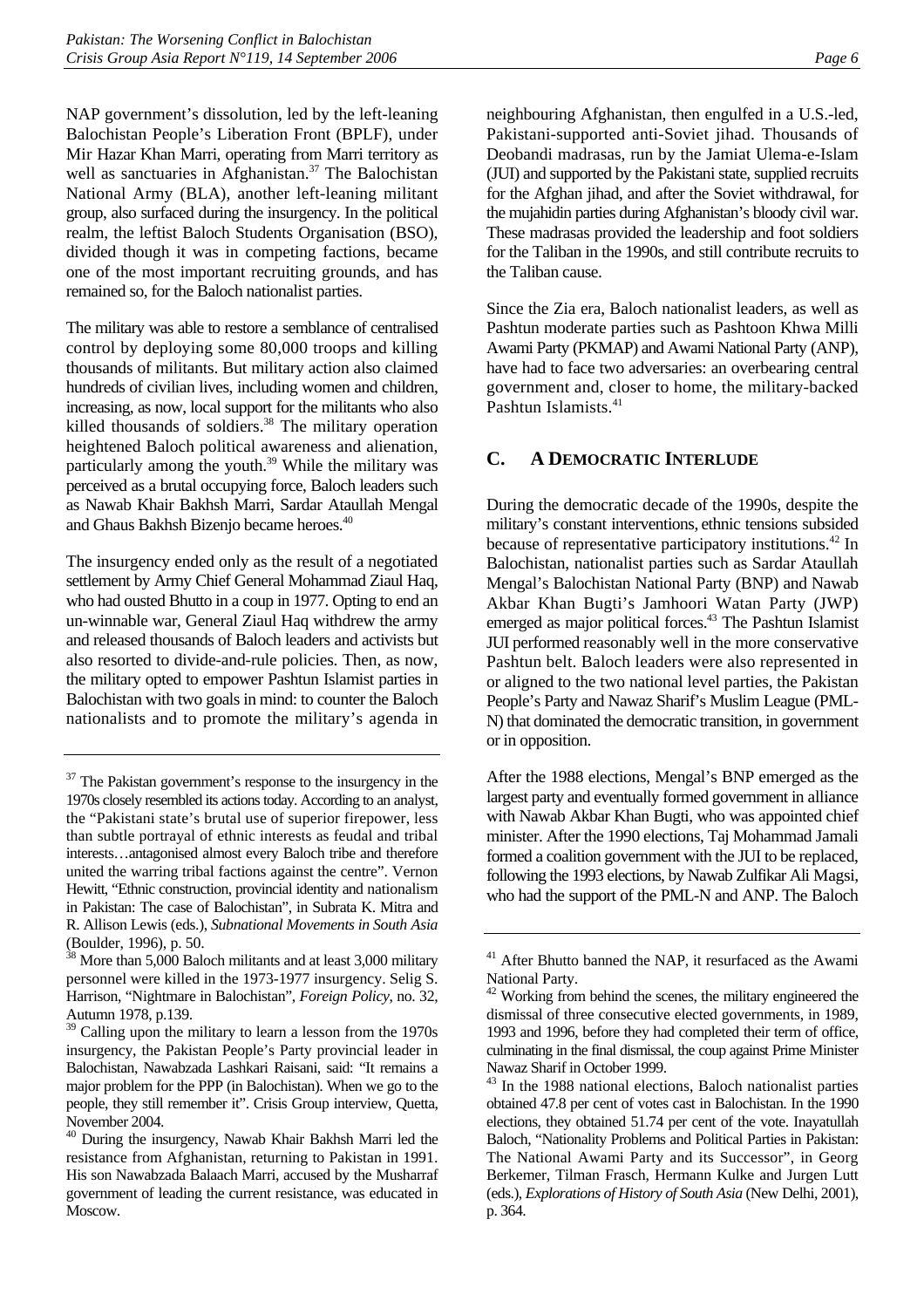nationalist parties dominated the 1997 election, with BNP's Sardar Akhtar Mengal appointed chief minister.<sup>44</sup> Although there were also stresses and strains in the relationship with Islamabad,45 the Baloch nationalist struggle, represented by parties and given the opportunity to articulate grievances and demands through the national and provincial legislatures, moved from the militant to the political realm.

Baloch politics, within the province and at the national level, focused on demands for regional autonomy – political, administrative, economic and social. Yet, differences with central governments led by Benazir Bhutto or Nawaz Sharif over issues such as royalties and employment did not degenerate into conflict in the 1990s, even after prime ministers reneged on pledges of provincial autonomy and dissolved nationalist-led provincial governments.46 It was with military rule's return that ethnic competition and bargaining in Balochistan transformed into conflict.

## **III. BACK TO THE BEGINNING**

## **A. CENTRALISED POWER**

*"We felt we could achieve our democratic rights and our goals after the 1988 election but now we feel we are back to square one, after ten years (of democracy following the 1988 elections until Musharraf's coup). The Baloch youth now feel that all doors are closed. So people resort to other methods, especially violence."* – Sardar Akhtar Mengal, President, Balochistan National Party.<sup>47</sup>

On 12October 1999, General Musharraf dismissed Prime Minister Nawaz Sharif, justifying his coup on the grounds of democratic reform, including the removal of provincial grievances through the devolution of power.<sup>48</sup> Instead, the Punjabi-dominated military government, bent on regime survival and consolidation, moved quickly to concentrate all power in its hands.<sup>49</sup> Musharraf's constitutional manipulations made the president, the symbolic head of the federation, all powerful, reducing the national parliament to a rubber stamp and depriving the Baloch of the voice they had gained in the democratic forums of the 1990s. With Musharraf wearing the dual hats of president and army chief, centralised authoritarian rule also deprived the provinces of the rights, imperfect as they were, guaranteed by the 1973 constitution. Following the footsteps of other military rulers, Musharraf set up a façade of local government, the centrepiece of his reform.<sup>50</sup>

<sup>&</sup>lt;sup>44</sup> The BNP formed the government in coalition with the JWP and the JUI.

<sup>&</sup>lt;sup>45</sup> The BNP, for example, fell out with Nawaz's Muslim League on a host of issues including the nuclear tests that were conducted in Balochistan's Chaghai district in 1998. Crisis Group interview, BNP Senator Sanaullah Baloch, Quetta, March 2006.

<sup>&</sup>lt;sup>46</sup> "We supported Nawaz Sharif to get rid of the Eighth Amendment (removing the powers of the president to sack the prime minister) in return for provincial autonomy but he violated the agreement and dismissed our government", said BNP national parliamentarian Abdul Rauf Mengal. Crisis Group interview, Islamabad, February 2006.

<sup>&</sup>lt;sup>47</sup> Crisis Group interview, Sardar Akhtar Mengal, President, Balochistan National Party, Quetta, February 2006.

<sup>&</sup>lt;sup>48</sup> Justifying the coup, Musharraf said that he intended to "strengthen (the) federation, remove inter-provincial disharmony and restore national cohesion". "Address to the Nation by Chief Executive Islamic Republic of Pakistan General Pervez Musharraf", 17 October 1999, available at http://www.president ofpakistan .gov.pk.html.

 $^{49}$  Punjabi and Pashtun representation in the armed forces is estimated at 87 to 95 per cent, although their combined share of the population is closer to 75 per cent. It is even higher in the military's senior ranks. Baloch representation is far less in percentage terms. By official accounts, there are 15,000 Baloch in the 550,000-strong army (excluding the paramilitary forces that operate under army command). BNP Senator Sanaullah Baloch estimated that the Baloch made up only 1.3 per cent of the armed forces, with Punjabis dominating senior positions in the military as well as in the civil service. Ihtasham-ul-Haque, "Arms supply to rebels cut off: Musharraf", *Dawn*, 5 September 2006; Hasan-Askari Rizvi, *Military, State and Society in Pakistan* (Lahore, 2003), pp. 240-241; Ahmad Faroqui, *Rethinking the National Security of Pakistan: The Price of Strategic Myopia*  (Burlington 2003); and Crisis Group email interview, Senator Sanaullah Baloch, August 2006.

<sup>50</sup> See Crisis Group Asia Report N°77, *Devolution in Pakistan: Reform or Regression?*, 22 March 2004.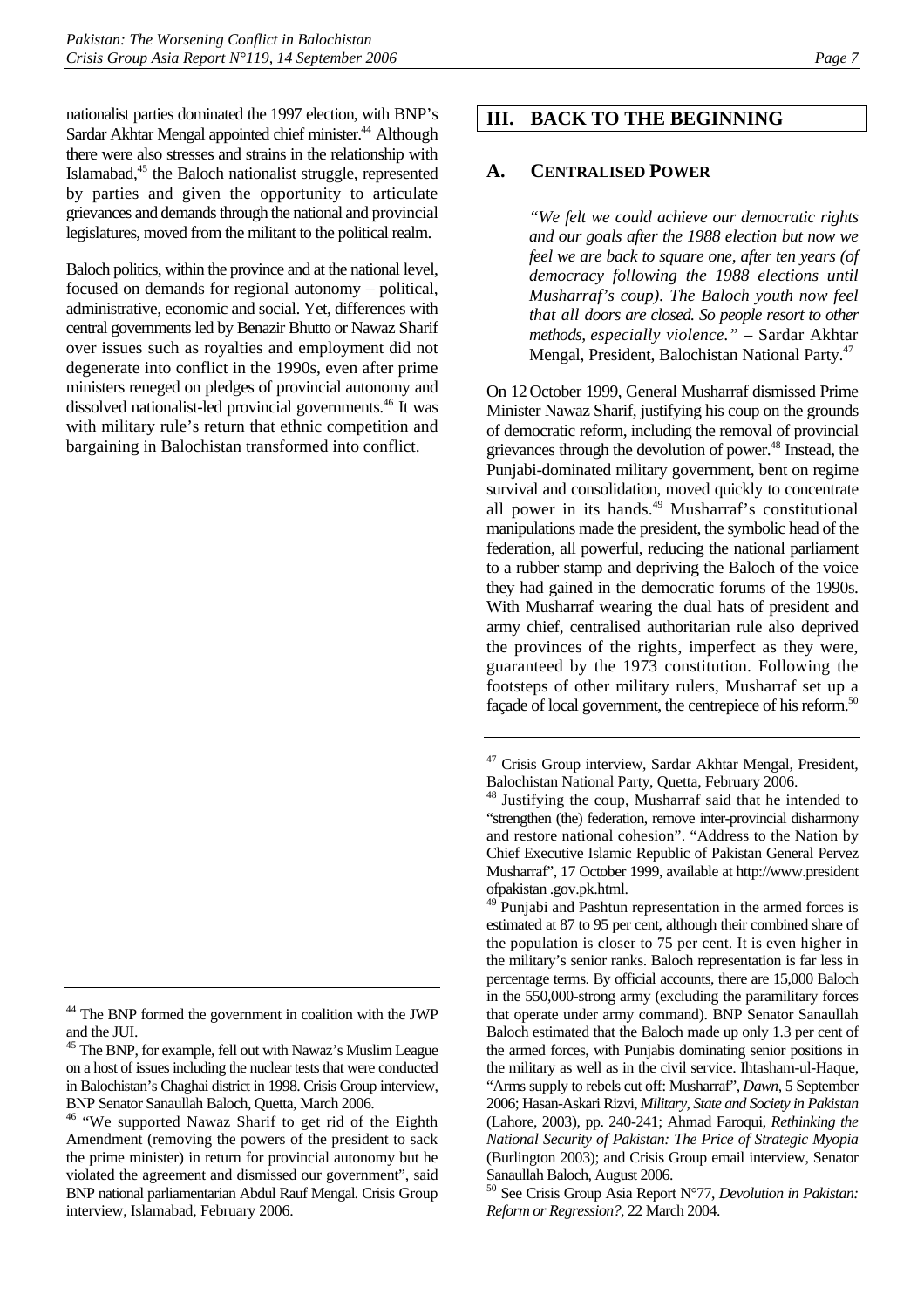Ostensibly meant to devolve power, the Local Government Scheme bypasses the provinces and has created a clientele for the military at the local levels that depends on the regime for its survival.

Unsurprisingly, Baloch nationalists have rejected the devolution plan as a mechanism to impose a unitary form of government in the name of decentralisation, and a negation of provincial autonomy. According to a Baloch leader, the devolution plan, which "aimed at transferring administrative and financial power to local governments", has "undercut established political parties and drained power away from the provinces. (It has) strengthened military rule and may actually raise the risks of internal conflict".<sup>51</sup>

Rigging the national elections in 2002 to counter its civilian adversaries, the military also reinvigorated its long-standing alliance with the mullahs, helping the six-party religious alliance, the Muttahida Majlis-i-Amal (MMA), to gain power in the NWFP.<sup>52</sup> In Balochistan too, the elections were rigged to sideline Baloch as well as Pashtun nationalist parties. Musharraf then oversaw the formation of a coalition government between his party, the Muslim League-Quaidi-Azam (PML-Q), and the MMA. Although a Baloch, Jam Mohammad Yousaf, was appointed chief minister, he had little control over a cabinet in which prime posts were given to Fazlur Rehman's JUI (JUI-F).<sup>53</sup> With Pashtun Islamists running the province at the military's behest, marginalised at the centre and lacking a voice in their own province, Baloch nationalists rejected the military's electoral, political and constitutional manipulations.

Baloch and Pashtun nationalist parties in Balochistan were, and remain, divided in their approaches to ethnic rights. Mahmood Khan Achakzai's Pashtoon Khwa Milli Awami Party (PKMAP), for instance, supports either the creation of a separate province for Balochistan's Pashtun-majority districts, called Pashtoonkhwa Southern (based on the former Chief Commissioner's Province) or their merger with the NWFP. Till the restructuring of the boundaries, it demands equal rights for the Baloch and Pashtuns in the province.54 But averse to authoritarian rule and concerned about the growing power of the Islamist parties, the moderate Pashtun parties joined their Baloch counterparts in challenging Musharraf's political order. The Baloch opposition also closed ranks, across regional, tribal and class lines, against the mullah-military alliance.

In 2005, tensions between the Baloch and the military spun out of control and assumed the shape of a provincewide, low-level insurgency.

## **B. OUTBREAK AND DIRECTIONS OF CONFLICT**

The rape of Dr Shazia Khalid, a company doctor at the Sui Gas plant, on 2 January 2005 was the spark.<sup>55</sup> The army's refusal to allow the local police to interrogate the suspects, who included an army officer, unleashed a storm of protest in the Sui tehsil (subdistrict) of Dera Bugti, spearheaded by JWP leader Nawab Akbar Khan Bugti.<sup>56</sup> Bugti tribesmen and Baloch militants attacked the Sui installation, security forces and gas pipelines, disrupting the supply of gas countrywide. Retaliatory action by security agencies, including army troops, claimed scores of civilian lives in Dera Bugti district.<sup>57</sup>

Peace was temporarily restored after ruling party officials, including PML-Q president Shujaat Hussain and Secretary General Mushahid Hussain began talks with Nawab Bugti. But President Musharraf was inflexible, blaming Bugti for the unrest. "Who has given Bugti the authority to speak on behalf of Balochistan?", he said.<sup>58</sup> With the talks stalemated, tensions again rose, and the crisis took on an even more serious dimension after an attack by Baloch militants on General Musharraf's public meeting in Kohlu

 $51$  Ibid., p. 1.

<sup>52</sup> See Crisis Group Asia Report N°49*, Pakistan: The Mullahs* 

and the Military, 20 March 2003.<br><sup>53</sup> MMA portfolios include irrigation and power, planning and development, food, agriculture, education, religious affairs, local bodies, communications, health, minorities' affairs, information and information technology, and engineering. The MMA also runs the Balochistan Development Authority. Crisis Group Asia Report N°95, *The State of Sectarianism in Pakistan*, 18 April  $2005$ , pp.20-21.

The new province, they propose, should be named "Pashtoonkhwa" or "Afghania". Presentation of the delegation of the Pashtoon Khwa Milli Awami Party before the Parliamentary

Committee meeting, chaired by Senator Mushahid Hussain Sayed, Chief Minister's Secretariat, Quetta, 5 November 2004, pp.3-37; also "Report of the Parliamentary Committee on Balochistan", op. cit.

<sup>55</sup> Dr Khalid has since sought asylum in the UK. "Pakistan: Further information on: Fear of Safety: Dr Shazia Khalid", Amnesty International, 31 March 2005, available at http://www.web.amnesty.org/library/Index/ENGASA330042 005?open&of+ENG-376, html.

<sup>56</sup> A murder case was brought against Nawab Bugti, following an attack on a paramilitary convoy in March 2005.

<sup>57</sup> Dera Bugti *Nazim* (mayor) Muhammad Kazim Bugti issued a list of 59 civilian casualties of the 17 March 2005 military action in Dera Bugti. Many were women and children. PPP parliamentarian Sherry Rehman presented the list to the National Assembly. Asim Yasin, "Sherry presents proof of Dera Bugti

killings", *Dawn*, 22 March 2005.<br><sup>58</sup> Fahd Hussain, "In the shadows of Dera Bugti, contours of new government policy", *The News,* 26 March 2006.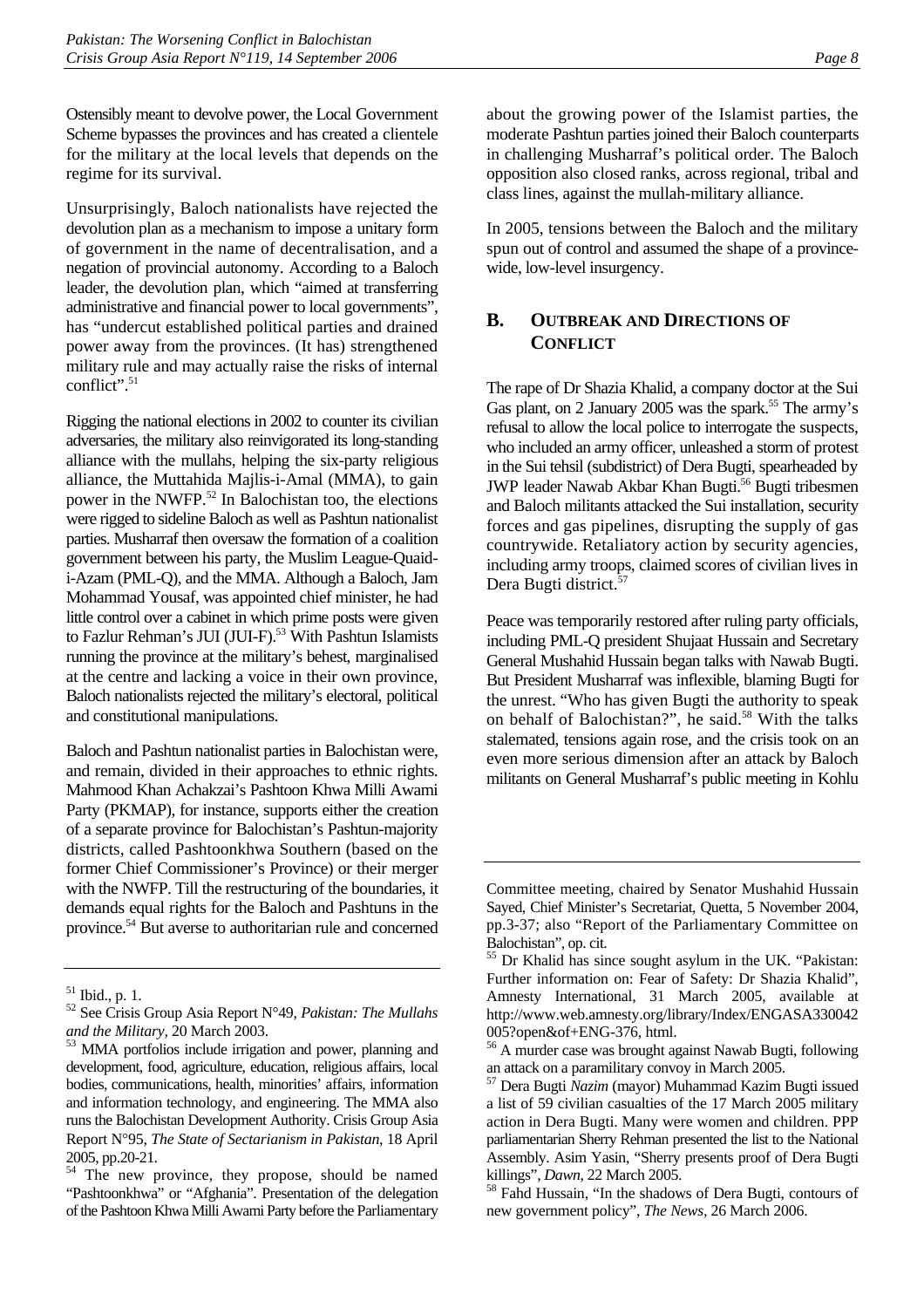town on 14 December 2005.<sup>59</sup> Days after that attack, security forces took action in Kohlu district.<sup>60</sup>

The army chief had provided the provocation by laying the foundations of a cantonment in Kohlu. Although Musharraf's visit was ostensibly aimed at announcing a major development package for the district, the army chief intended to send a strong message to his Baloch opposition that the state would enforce its writ by military means. Musharraf's assurance that "all the resources of the province will be utilised for your well-being, so do not pay heed to the elements who indulge in utterly baseless propaganda<sup>"61</sup> had little credence, given his decision to construct additional military cantonments at three sites of economic significance for the central government: in Dera Bugti, Nawab Bugti's home base and the site of Pakistan's largest gas installations; in Kohlu, Nawab Khair Bakhsh Marri's constituency, reportedly rich in oil and gas reserves; and in Gwadar, the Chinese-built and financed deep water port on Balochistan's southern tip, also the site of a Pakistani naval base.

Although the government denies it, regular troops are conducting operations alongside paramilitary forces, mainly the Frontier Corps (FC), in Balochistan.<sup> $62$ </sup> According to Musharraf, some 1,000 army personnel are merely assisting the paramilitary and other security forces there. U.S intelligence sources put the numbers at six army brigades, plus paramilitary troops, some  $25,000$  in all.<sup>63</sup> The government has cordoned off and limited media access to the worst hit areas, Dera Bugti and Kohlu.

As the military has expanded its operations, the militants, too, have escalated their attacks. The insurgency has spread almost province-wide, with the exception of the northern Pashtun belt, with frequent attacks on gas pipelines,

electricity grids and railway tracks, as well as government installations and personnel in almost all Baloch majority areas – from Chagai bordering on Iran and Gwadar on Balochistan's southern coast, to Hub, the industrial city that borders on Sindh.<sup>64</sup> With the insurgency also spilling over into Sindh and Punjab, which have significant Baloch populations, the conflict has affected three of Pakistan's four federal units.

Although negotiations with the Baloch leadership could have helped defuse tensions before they reached current dimensions, the military, it seems, believes in only one solution: to enforce the writ of the state by force. It was this reasoning that led to the 26 August 2006 military operation that killed JWP leader Nawab Akbar Khan Bugti. But with his death, Bugti has become a symbol of Baloch resistance, a martyr who sacrificed his life for the Baloch cause. Many more young and angry Baloch, not just in Balochistan but also in Sindh, $65$  and even the Baloch majority districts of Punjab, are likely now to join the militants.<sup>66</sup> And as the ranks of the militants grow, the military, too, might be forced to expand its presence and the scale of its operations, fuelling in turn more alienation and anger.

## **C. POLITICAL ACTORS**

Islamabad insists that a handful of sardars in Balochistan are responsible for the conflict. $67$  These tribal chiefs are resisting state authority to protect their personal fiefdoms since the central government's development policies would undermine their hold over their tribes, and hence their control over the resources of their tribal lands. "We will not let them (the sardars) flourish and challenge the government's writ", said Musharraf. "The government's writ will be established in Balochistan".<sup>68</sup>

<sup>59</sup> On 15 December 2005, Baloch militants also attacked a military helicopter, injuring the Frontier Corps Inspector General, Major General Shujaat Zamir Dar, and Deputy Inspector General Brigadier Saleem Nawaz.

<sup>&</sup>lt;sup>60</sup> Said a Baloch opposition leader, "The military psyche is worse than what they say is our sardari (tribal) culture. For a single attack, the revenge the military takes is far worse than what they call tribal revenge". Crisis Group interview, Islamabad, January 2006.

<sup>&</sup>lt;sup>61</sup> "We will not be deterred by anti-development elements", said Musharraf. "Saboteurs can't deter progress", *The Nation,* 15 December 2005; Sarfaraz Ahmed, "Musharraf's Kohlu visit not

a wise move", *Daily Times,* 20 December 2005. 62 Formally controlled by the interior ministry and ostensibly deployed at the province's request, the Frontier Corps is headed by serving military officers, and is, for all practical purposes, a subsidiary force of the army.

<sup>63 &</sup>quot;Rebel sardars 'to be fixed': Musharraf praises role of agencies, criticises media", *Dawn,* 21 July 2006; Selig Harrison, "Pakistan's costly 'other war'", *The Washington Post*, 15 February 2006.

 $64$  In 2005, there were 187 bomb blasts, 275 rocket attacks, eight attacks on the natural gas pipelines, 38 attacks on electricity transmission lines and nineteen explosions on railway lines. Sarfaraz Ahmed, "Sardars face rebellious tribesmen", *Friday* 

*Times*, 6-12 January 2006.<br><sup>65</sup> In the protests that followed Bugti's death, the interior of Sindh came to a standstill.

<sup>66</sup> PPP national parliamentarian Sherry Rehman warned: "The Baloch will pick up steam. This could spread to the minority areas of Punjab and parts of NWFP as well. We are already seeing nationalist forces voicing their sense of insecurity and expressing solidarity with the Baloch". Crisis Group interview with Sherry Rehman, Islamabad, 28 August 2006.

<sup>&</sup>lt;sup>67</sup> Since the insurgency began, the Musharraf government singled out Nawab Akbar Khan Bugti, Nawab Khair Bakhsh Marri and Sardar Ataullah Mengal, who were also sardars of the Bugti, Marri and Mengal tribes, as the main culprits.

<sup>&</sup>lt;sup>68</sup> "Disarming of militias needed for peace: President denies army action", *Dawn,* 4 February 2006.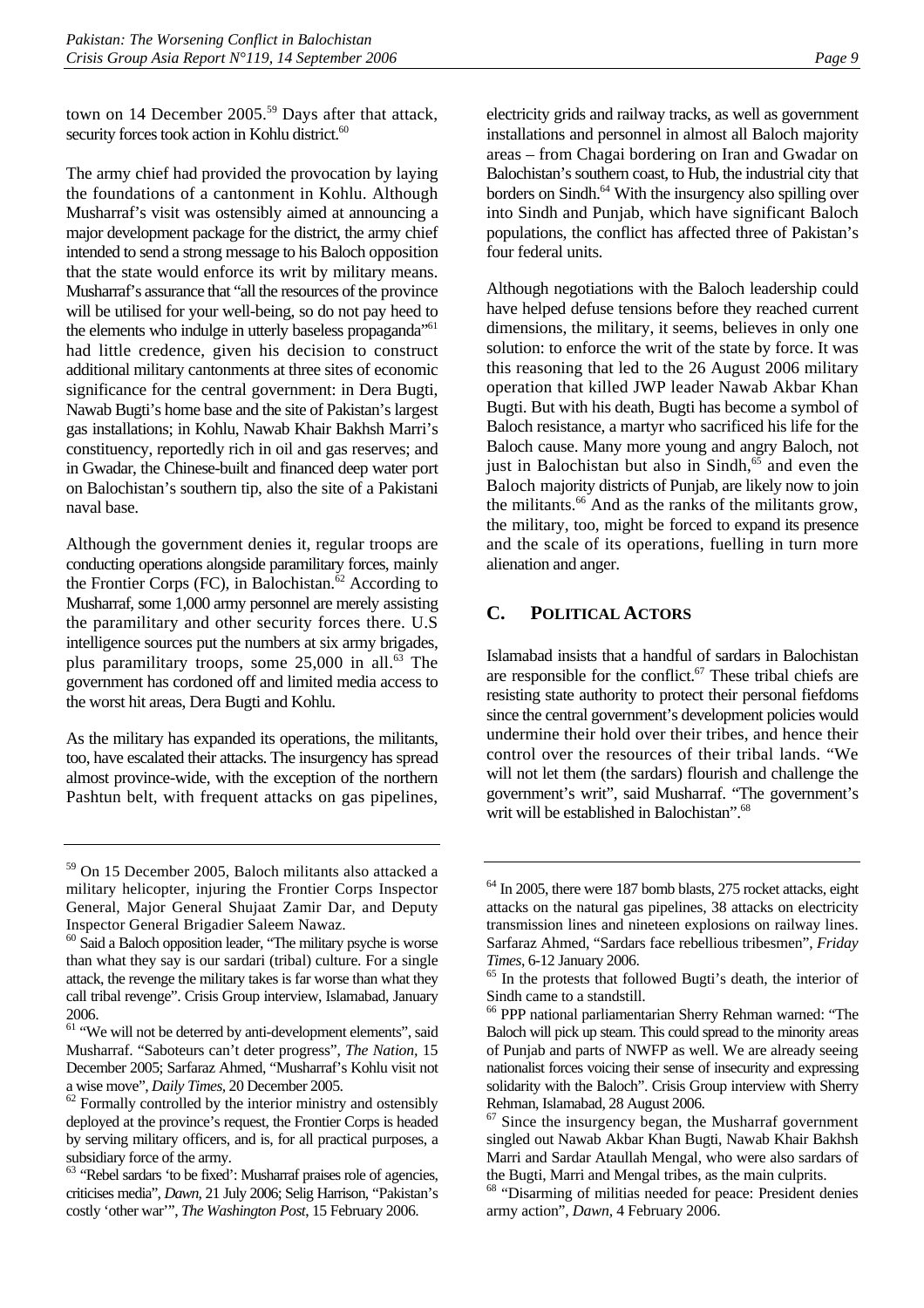The Baloch, however, are adamant that the centre's denial of democratic rights, and exploitation of Balochistan's resources have sparked the conflict. "We are democrats and nationalists", said the National Party's provincial general secretary. "We believe in a democratic Pakistan that respects the rights of all nationalities. The unrest in Balochistan is the result of injustices. We believe that Balochistan's problem is political and can be solved politically but the ball is in the military's court".69 Opposition politicians also point out that the centre was responsible for perpetuating the sardari system, relying on divide-and-rule policies and using pliable sardars to consolidate its hold over the province.<sup>70</sup> Indeed, many of the more than 70 major Baloch sardars are beneficiaries of state patronage in return for services rendered.<sup>71</sup>

The insurgency extends far beyond the tribal belt into nontribal regions such as the southern Makran belt. And its political support goes far beyond the Bugti, Marri and Mengal tribes, accused by Islamabad of instigating and sustaining the insurgency. Baloch politician Abdul Rauf Mengal said, "it is not just the three tribes but all Baloch people are fighting [for their rights], and most of them are ordinary Baloch".<sup>72</sup> The large majority support the four Baloch nationalist parties, the Balochistan National Party, the National Party, the Jamhoori Watan Party and Baloch Haq Talwar that propagate Baloch rights, although, as earlier mentioned, tribal and political loyalties often overlap.

**The Balochistan National Party.** Formed by Sardar Ataullah Mengal, the head of the Mengal tribe, the second largest in the province, the left-leaning Balochistan National Party resulted from a merger of Mengal's Balochistan National Movement and Ghous Bakhsh Bizenjo's Pakistan National Party. While Ataullah Megal's son, Sardar Akhtar Mengal, now heads the party, the BNP's Central Executive Committee has very few sardars. And the party's demand of maximum provincial autonomy, limiting the federal government's authority to four subjects, defence, foreign affairs, currency and communications, resound far beyond the Mengal tribe*.*

**The Jamhoori Watan Party.** Nawab Akbar Khan Bugti headed the Jamhoori Watan Party, formed in 1990. With a long career in government (as interior minister in the

1950s, governor of Balochistan under Zulfikar Ali Bhutto, and chief minister of Balochistan's first provincial government after the restoration of democracy in 1988) and opposition, he was also the chief of the largest Bugti tribe. Nawab Bugti's importance was not only in his hereditary title but because his home base of Dera Bugti contained the Sui gas fields, which provide Pakistan most of its natural gas. While the JWP support-base is largely limited to the Bugti tribe, and many of Nawab Bugti's supporters were fellow tribesmen who had taken up arms at their sardar's behest, Bugti's defiant stand had won him the support of many other Baloch, including those who were initially sceptical about his motives, given his past history of working with the centre against Baloch nationalist forces.73 Defending Nawab Bugti, Sardar Akhtar Mengal insisted: "If Bugti was a turncoat then he would not be in the mountains; he could have made a deal (with Musharraf), which he did not".<sup>74</sup> After Bugti's death at the military's hands, he is honoured as a martyr for the Baloch cause. His party, the JWP, will remain a major political player.

**Baloch Haq Talwar.** Like Nawab Bugti's JWP, Nawab Khair Bakhsh Marri's Baloch Haq Talwar is also largely tribal in its membership and structures. As discussed below, the Marri tribe is at the forefront of the resistance to military rule. The government accuses the ageing Marri's son, Nawabzada Balaach Marri, of leading the insurgency.<sup>75</sup>

**The National Party.** Tribal structures are much stronger in the Marri and Bugti areas than the Makran division and coastal areas, where Dr Abdul Hayee Baloch's National Party (NP) has a substantial popular base. Formed out of a merger of the Balochistan National Movement and the Balochistan National Democratic Party, it strongly opposes the central government's projects in the Makran belt such as Gwadar port, demanding that the Baloch should have the right to control their own resources and to determine their own priorities, political and economic. With its educated, non-tribal cadre, the National Party is opposed to the sardari system. Yet it rejects the Musharraf government's claims that the sardars are solely responsible for all of Balochistan's ills. Instead, the National Party places the blame for the crisis squarely on the military's shoulders.

<sup>69</sup> Crisis Group interview, National Party leader Tahir Bizenjo, Quetta, February 2006.

 $70$  "Most sardars" said Tahir Bizenjo "are clients of the military". Ibid.

<sup>71</sup> BNP leader Ataullah Mengal said: "There are 72 sardars sitting in Musharraf's lap. He should go and develop their areas. But the state of those sardars' area is as deplorable as that of any other area in the province". Ataullah Mengal's interview in *The* 

*Friday Times, 7-13 July 2006.*<br><sup>72</sup> Crisis Group interview, BNP national parliamentarian Abdul Rauf Mengal, Islamabad, February 2006.

<sup>73</sup> Bugti had, for instance, assumed the governorship of Balochistan after Zulfikar Ali Bhutto's dismissal of Ataullah Mengal's NAP-led government.

<sup>74</sup> Crisis Group interview, BNP President, Sardar Akhtar Mengal, Quetta, March 2006.

<sup>75</sup> Balochistan's police chief claimed that Balaach Marri, a provincial parliamentarian, headed the BLA, an accusation denied by Marri who said, "I have no links with the BLA but I appreciate their struggle because they are demanding complete control of the Baloch over their natural resources. "BLA declared terrorist organisation", *The Nation,* 10 April 2006.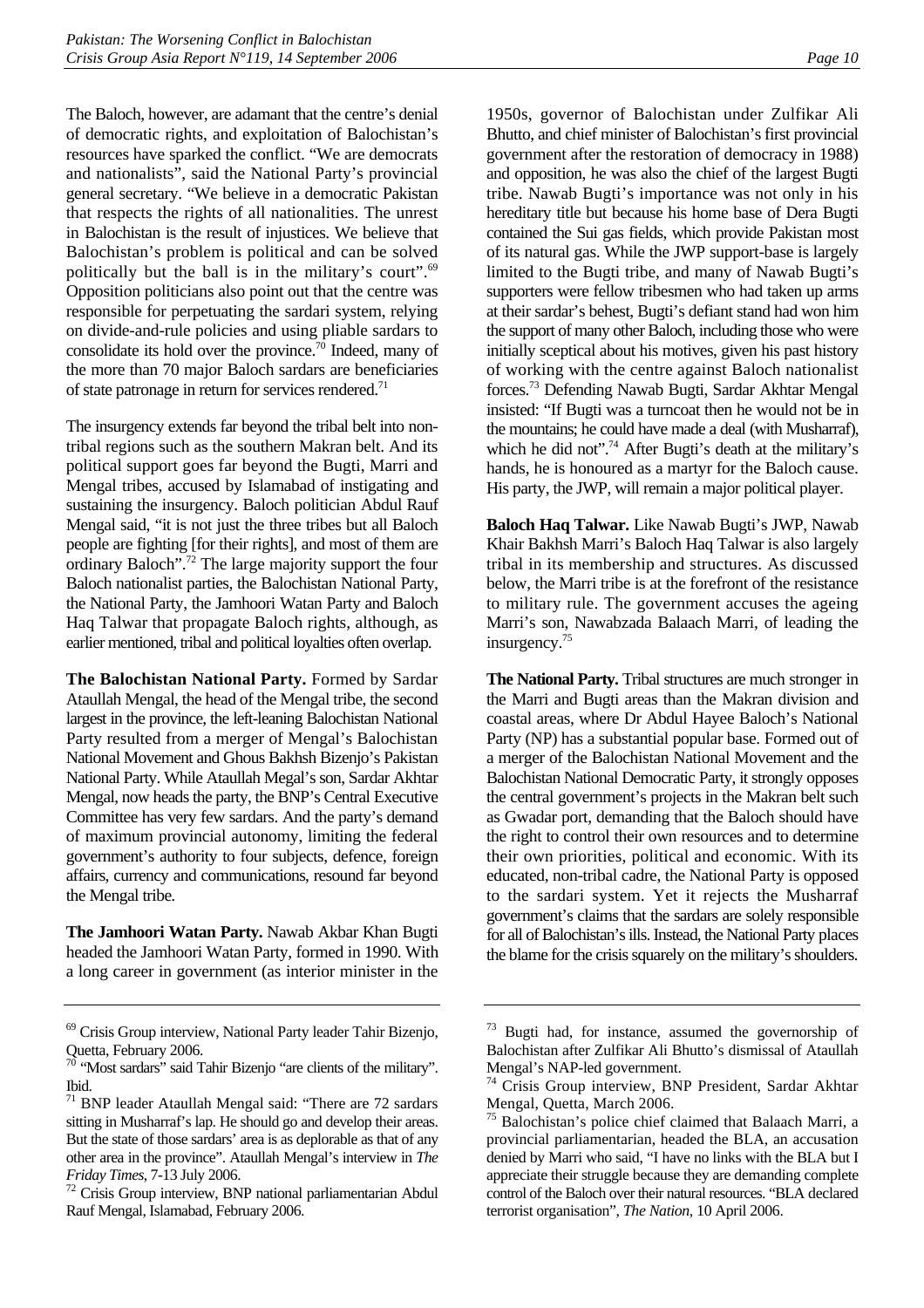The NP has joined forces with the BNP, the JWP and Baloch Haq Talwaar in demanding an end to military action and Baloch rights within a democratic, federal pluralistic framework.76 The Baloch Alliance, said NP leader Dr. Baloch, will "stand the test of time", stressing that when "we see trouble from outside to our nation, we stand as one".77 Admitting that the four parties "still had political differences", said BNP leader Akhtar Mengal, "on the Balochistan issue, we are one".<sup>78</sup>

**Balochistan Students Organisation.** Formed in 1967, the Balochistan Students' Organisation (BSO) represents the educated Baloch middle class and students and has emerged as an independent political force, with its demands including jobs for the Baloch youth and recognition of Balochi as a medium of instruction in the province.79 Divided into three factions, the BSO has united in the face of the challenges facing the Baloch.<sup>80</sup> Although the BSO is not politically aligned with any nationalist party, like them it strongly opposes military rule.

The four Baloch parties and the BSO believe that the militants are justified in targeting the military but also insist that Baloch nationalists do not support secession. Our demands, said a Baloch leader, are "not against the country. We never want to disintegrate the country. We want our rights within (its) geographical boundaries".<sup>81</sup>

If the vast majority of Baloch support the demand for a democratic, federal polity and provincial rights, the Pashtuns are divided among the Pashtun nationalist parties, such as Mahmood Khan Achakzai's Pashtoon Khwa Milli Awami Party (PKMAP) and Pashtun-dominated Islamist parties such as Fazlur Rehman's Jamiat Ulema-e-Islam (JUI-F), the largest party in the MMA and Musharraf's coalition partner in the provincial government.

**The PKMAP.** Formed in 1987, it advocates a democratic, parliamentary federation in which all nationalities are politically and economically empowered. It believes that the present constitutional arrangements work against the Pashtuns in Balochistan. But while the Pashtun and Baloch nationalist parties might differ on the political and economic rights of their ethnic constituents, faced with a common adversary they have closed ranks in demanding an end to military exploitation of and control over Balochistan.<sup>82</sup> Condemning the operations in Balochistan, a PKMAP leader stressed that the military intervention had deprived Pakistan, politically and constitutionally, of "a workable federation", adding, "the Pashtuns (in Balochistan) might not have resisted (central intervention and armed action) militarily but we support the demands of the Baloch and our political actions are supportive of them".<sup>83</sup> Stressed a PKMAP activist, "the basic tussle in Pakistan is between authoritarianism and democracy. We are entitled to our political rights….If the government forces us against the wall, we too will fight for them".<sup>84</sup>

The PML-Q-MMA coalition government includes some Baloch nationalist elements such as the breakaway BNP faction, BNP-Awami, but is dominated by JUI-F.<sup>85</sup> With the military government bent on using the mullahs to neutralise its Baloch and Pashtun opposition, the JUI-F, the dominant party in the MMA, has been given far more than its due share of cabinet seats. The PML-Q is justifiably disgruntled. Said a PML-Q provincial parliamentarian, "at the formation of the coalition government, a decision was taken to let the MMA run the show….The Chief Secretary [of Balochistan] supports the mullahs, but on the orders of the military".<sup>86</sup>

Baloch sardars, aligned to the ruling PML-Q, have benefited politically from military patronage but are also well aware that their support for Musharraf could prove a political liability in the future. Hence pro-government Baloch

<sup>76</sup> The four Baloch nationalist parties have forged a formal

alliance, the Baloch Alliance (Baloch *Ittehad*). 77 Crisis Group interview, National Party leader, Dr Abdul Hayee Baloch, Karachi, April 2006.

<sup>78</sup> Crisis Group interview, BNP President Sardar Akhtar Mengal, Islamabad, January 2006.

<sup>&</sup>lt;sup>79</sup> Said a BSO office holder, "we see how Baloch students are treated" after graduating from Balochistan University. "We know we'll be treated the same way when we leave school and seek work". Crisis Group interview, Kalat, February 2005.

<sup>80 &</sup>quot;BSO has a clear policy on Baloch rights", said a BSO office holder, "We might be divided but we're united on the issue of Balochistan". Crisis Group interview, Kalat, February 2005.

<sup>&</sup>lt;sup>81</sup> Crisis Group interview, JWP Secretary-General Senator Agha Shahid Bugti, Quetta, March 2006. A Pakistan People's Party member of the Balochistan legislature agreed that the Baloch political leaders were not "separatists; it is the federal government which is creating widespread support for the insurgency due to its heavy-handed military response". Crisis Group interview, PPP member of the Provincial Assembly (MPA), Shafiq Ahmed Khan, Quetta, March 2006.

<sup>&</sup>lt;sup>82</sup> Formed in 1998 and currently headed by Mahmood Khan Achakzai, the Pakistan Oppressed Nations Movement (PONAM), an alliance of Baloch, Pashtun, Sindhi and Seraiki nationalist parties, seeks complete autonomy for the federal units, with the centre's powers restricted to defence, foreign affairs, and currency.

<sup>83</sup> Crisis Group interview, PKMAP leader, Abdur Rahim Mandokhel, Quetta, March 2006.

<sup>&</sup>lt;sup>84</sup> Crisis Group interview, Pishin, February 2005.

<sup>&</sup>lt;sup>85</sup> "The MMA is a coalition of parties", said Dilawar Khan Kakar, an MMA leader, "In Balochistan, there is only one MMA party, the JUI-F. The Jamaat-i-Islami has no role in the government of Balochistan". Crisis Group interview, Quetta, November 2004.

<sup>&</sup>lt;sup>86</sup> "The nationalist parties wanted to form an alliance [with PML-Q], but there was no interest in cooperating", he said. Crisis Group interview with Jaffar Khan Mandokhail, Quetta, November 2004.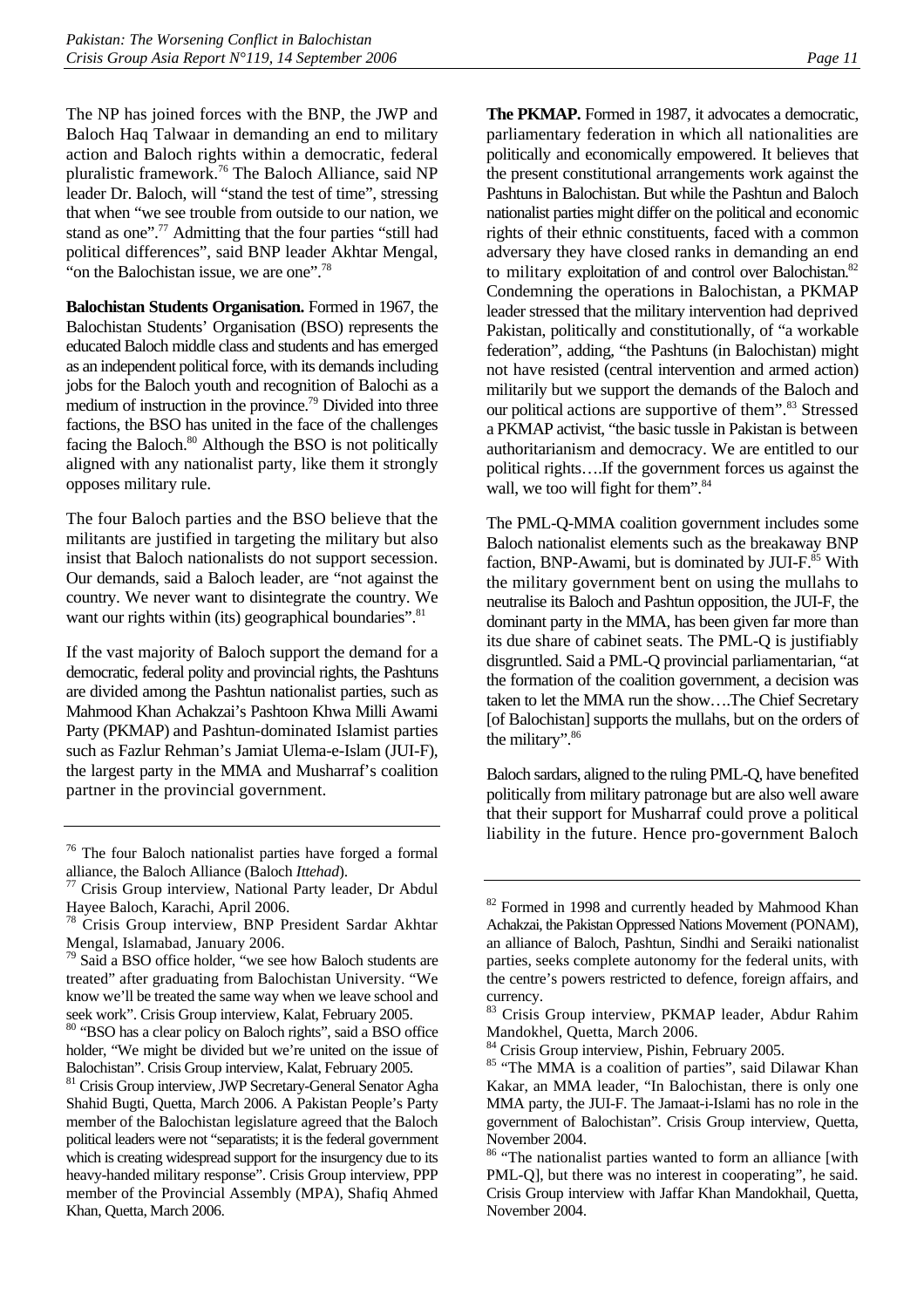parliamentarians and sardars have taken care to hedge their bets. Conscious that the conflict within Balochistan is fast eroding their local standing, members of the ruling coalition have urged Islamabad to end military action and seek a negotiated peace. Criticising the use of force, the deputy speaker of the Balochistan Assembly, the PML-Q's Mohammad Aslam Bhootani, for instance, called for an immediate end to military operations and immediate negotiations to resolve the issues faced by the province. Dismissing the government's claims that the crisis had been engineered by a few sardars motivated by personal gain, he said: "They are not mere sardars. They are also major political leaders who enjoy mass support". In a grim prophesy, just weeks before Bugti was killed, he urged the government to remove the precondition of laying down arms if talks were to be held: "Sardars prefer death to surrender". 87

## **D. BALOCH MILITANTS**

*"It is not the government's writ that has been challenged. It is the writ of the people which is challenged".* – BNP President Sardar Akhtar Mengal.<sup>88</sup>

**Balochistan Liberation Army:** In the ongoing insurgency, the Balochistan Liberation Army (BLA) has claimed credit for most attacks on government installations and personnel and on communication links and energy grids provincewide.<sup>89</sup> There is speculation that two other militant groups, the Balochistan People's Liberation Front (BPLF) and the Balochistan Liberation Front (BLF) might have merged into it. Other observers believe that the BLF operates mainly in southern Balochistan but coordinates its activities closely with the BLA. Nawab Bugti described the BLA, the BLF and the BPLF as "different groups or organisations". Denying any links to them, he said: "Whatever they do, they do on their own. They don't ask anyone".90 The leader of the opposition in the Balochistan Assembly, Kachkool Ali Baloch, concurred that there were multiple militant groups with different tactics but an identical goal – to protect the Baloch people from an oppressive and exploitative centre. 91

Reportedly Marri as well as Bugti tribesmen form the bulk of the BLA's cadre, some of whom participated in the 1970s insurgency and others who have taken up arms for the first time. The BLA also reportedly draws its strength from under-employed, alienated and politicised Baloch youth in Quetta, Balochistan's capital, and other towns.<sup>92</sup>

Although the government, as well as BLA spokespersons, attribute all militant activity to it, very little is known about its leadership, command structures, or manpower. No Baloch nationalist political party or tribal group publicly admits knowledge of or links to the militant group, and with good reason. On 9 April, the Musharraf government banned the BLA as a terror organisation, threatening to arrest anyone with links to it, a move that was seen by many as the first step in a systematic campaign to clamp down on Baloch dissent.93 Since then, scores of Baloch nationalist leaders and activists have been charged with links to the BLA.

Given the shadowy nature of the organisation, it is nearly impossible to determine if it is responsible for coordinating and carrying out all militant activity, but it is not that difficult to determine the source of its arms. While senior government officials have repeatedly implied New Delhi's political and material support for the Baloch militants, weapons poured into Balochistan during the anti-Soviet Afghan jihad and the Afghan civil war, when the province was a major hub of cross-border activity. Kabul's inability to control its borderlands has also facilitated gunrunning into neighbouring Pakistani provinces, including Balochistan. Moreover, most Baloch possess weapons, and many sardars maintain private militias.

It is even easier to determine why Baloch militants have taken up arms, and why their struggle has wide support among the Baloch. "When nobody wants to hear our voice, we're forced to make them hear it through violence", said a young Baloch activist. A BSO member added, "the young people have taken up arms; they are fighting for their rights. They think they can't get them through a political struggle. If this still continues, if we can't get our rights through political means, we too will take up the gun. These are not things that a good citizen says. But we are now tired. This is our last struggle".<sup>94</sup>

<sup>87 &</sup>quot;Dialogue urged on Balochistan crisis: Bhootani criticises military action", *Dawn*, 7 June 2006.<br><sup>88</sup> Crisis Group interview, Ouetta, March 2006.

<sup>&</sup>lt;sup>89</sup> Responsibility for many of the attacks is claimed by a BLA spokesperson, Azad (Free) Baloch.

 $90$  "They are working for Baloch rights", said Nawab Bugti. Haroon Rashid's interview with Akbar Khan Bugti, *Newsline,* February 2005.

<sup>&</sup>lt;sup>91</sup> Crisis Group interview, Quetta, March 2006.

<sup>92 &</sup>quot;Can Pakistan tame the restive province?, *The Economist*, 5 May 2005; Zahid Hussain, "Musharraf's other war", *Newsline,* January 2006.

<sup>&</sup>lt;sup>93</sup> The BLA "had been proscribed for the reason that they were involved in terrorist activities, they were involved in missile attacks and bomb explosions. And they have themselves admitted responsibility for these acts", said Interior Minister Aftab Ahmed Khan Sherpao, with Interior Secretary Syed Kamal Shah adding that all those involved would be tried by Anti-Terrorism Courts. "BLA declared terrorist organisation", *The Nation*, 10 April 2006.

<sup>&</sup>lt;sup>94</sup> Crisis Group interviews, Mastung, February 2005.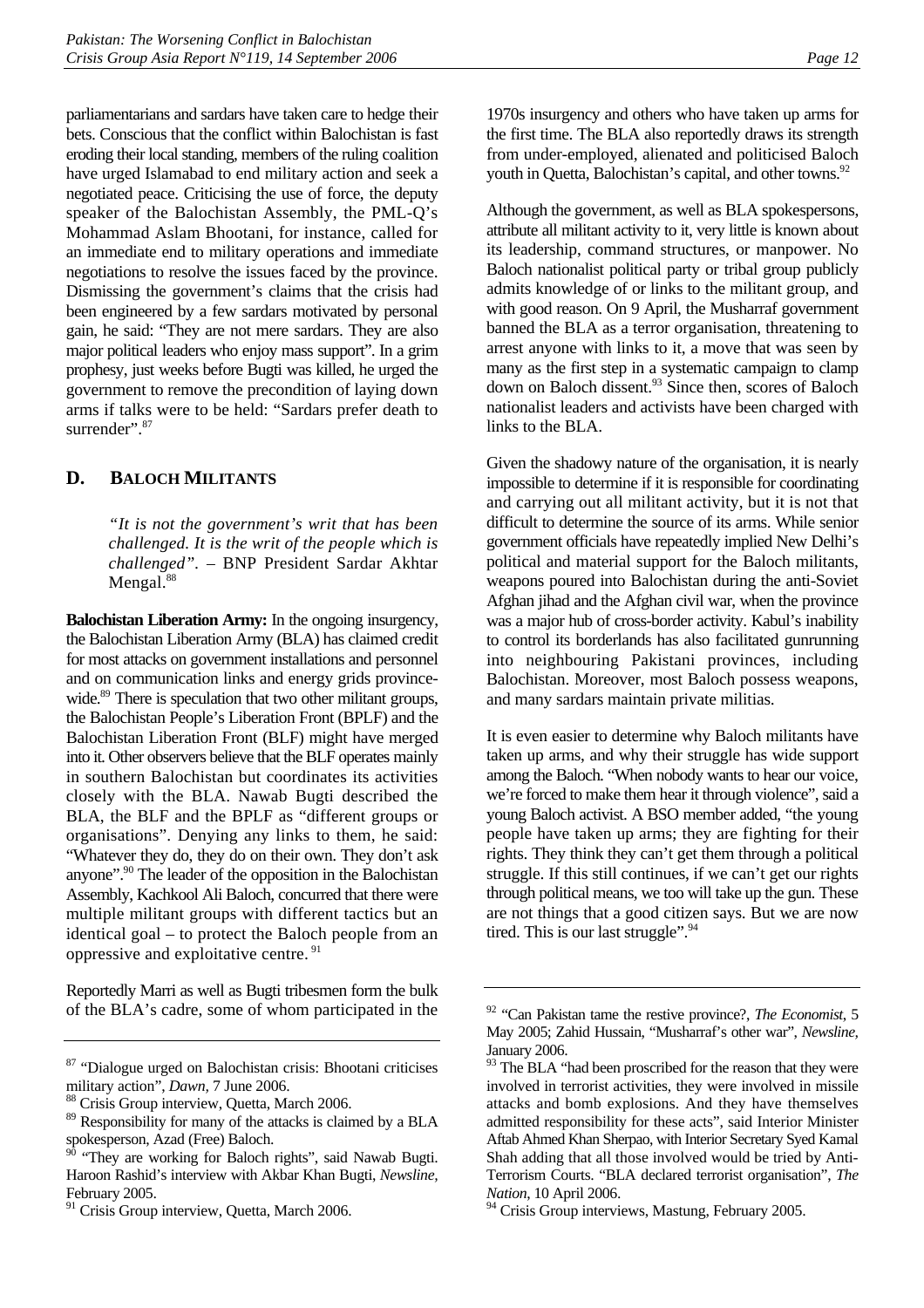Justifying Baloch support for the militants, the leader of the National Party said: "Why would we condemn the insurgents? The violence is perpetrated by the federal government; it is they whom everyone should condemn".95 Claiming that the militants were broadly representative of Baloch society and included tribal and educated, rural and urban Baloch, another Baloch leader stressed that unemployment, poverty and frustration and disillusionment with Islamabad were responsible for swelling the ranks of the militants. "The insurgency", he said, was "about political and economic rights".<sup>96</sup>

If the insurgency is the product of resentment against centralised authoritarian rule and the centre's refusal to respect constitutionally guaranteed provincial autonomy and democratic freedoms, the military's heavy-handed response has made matters worse. Indeed, Islamabad would have done well to heed the warning of a Baloch leader that the nationalist parties, which still adhere to the constitutionally sanctioned rules of the political game, "could be forced to move towards more hardline positions".97 In January 2006, Nawab Bugti had said: "The denial of democratic rights and economic deprivation have compelled people to take up arms. It is war now".<sup>98</sup> With his death, the Baloch political opposition, and militants, will almost certainly harden their stance.

## **IV. BALOCH GRIEVANCES AND DEMANDS**

## **A. POLITICAL AUTONOMY**

*"When we're deprived of democratic governance, of our resources, and our culture, you can understand the confrontation with the state. The 1973 constitution gave some autonomy to the provinces but even that limited autonomy has not been practised.*" – Baloch Opposition Leader.<sup>99</sup>

If Islamabad's exploitation of Balochistan's resources and neglect of the province's development are responsible for Baloch alienation, the military government's refusal to negotiate the demands for provincial autonomy is primarily responsible for the conflict. Since Pakistan is a "multicultural, multi-regional state", said an opposition politician, "it should be run as a federation. The powers of the federation should be decided by the federating units", and the federal government "should be subservient to parliament".100 But, as mentioned, Musharraf's devolution scheme has consolidated the centre's control over local levels of government, and his constitutional manipulations have made the national parliament subservient to the president, the nominal head of state in Pakistan's federal, parliamentary system.<sup>101</sup>

Under Musharraf's political dispensation, Balochistan's provincial government is, for all practical purposes, a subsidiary arm of the centre, working at its behest and following its directives. "The provincial government", said Dr Baloch, "is the tool of the federal establishment". There is no "provincial purview (over) political and economic decisions. All our decisions are made for us" by Islamabad.102 The provincial legislature's sessions, for instance, have been repeatedly cancelled under central pressure to prevent the opposition from discussing the directions and impact of the conflict.<sup>103</sup> Even administrative appointments and transfers are made in Islamabad.

Inter-provincial tensions have also contributed to Baloch alienation. An ethnically skewed military and civil

<sup>95</sup> Crisis Group interview, leader of the National Party, Dr Abdul Hayee Baloch, Karachi, April 2006.

Crisis Group interview, JWP Secretary-General Senator Agha Shahid Bugti, Quetta, March 2006.

The difference between the militants and the nationalist parties, said Sardar Akhtar Mengal, was that the former "do not think they can achieve anything through democratic and constitutional means". While the "Baloch nationalists are still optimistic about engaging in the democratic process, they are increasingly frustrated". Crisis Group interview, BNP President Sardar Akhtar Mengal, Quetta, March 2006.

<sup>98</sup> Zahid Hussain, "Its war now: A major rebellion puts President Musharraf's policies to test", *Newsweek*, 16 January 2006.

<sup>&</sup>lt;sup>99</sup> Crisis Group interview, Islamabad, January 2006.

<sup>&</sup>lt;sup>100</sup> Crisis Group interview, leader of the National Party, Dr Abdul Hayee Baloch, Karachi, April 2006.

<sup>&</sup>lt;sup>101</sup> See Crisis Asia Reports, *Pakistan: Transition to Democracy?*, op.cit; and *Devolution in Pakistan*, op.cit.

Crisis Group interview, leader of the National Party, Dr Abdul Hayee Baloch, Karachi, April 2006.

<sup>&</sup>lt;sup>103</sup> The opposition in the Balochistan Assembly unsuccessfully asked for the Assembly to be convened from 15 December 2005, when the military action began, but no sessions were held until 27 March 2006.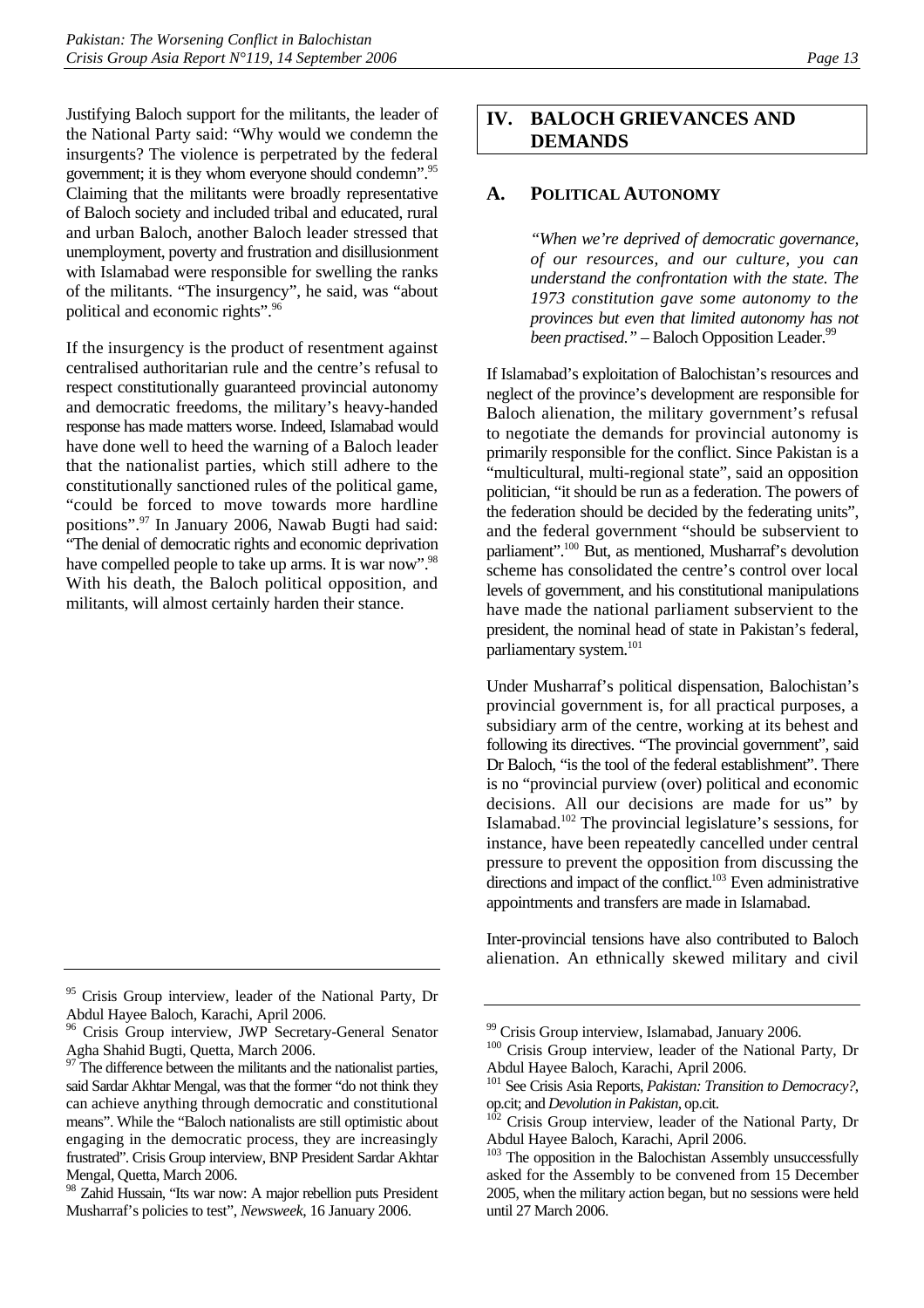bureaucracy have reinforced perceptions that the centre represents Punjabi interests at the cost of the smaller federating units, including Balochistan. "The Baloch have tried their utmost to develop friendly relations with the Punjab-dominated establishment but they have backed us against the wall", said BNP leader and former Balochistan chief minister Ataullah Mengal, adding, "The Punjabi establishment will never back the idea of giving full autonomy to the other provinces".<sup>104</sup> Resentment is particularly high against the army. Asserting that the military operation in Balochistan was not just against the sardars but "against all Baloch, all Balochistan", a Baloch political activist said, "this is not a national army but an army of the Punjab".<sup>105</sup>

Since ruling PML-Q politicians lack a domestic constituency and depend on the centre for their own political survival, Musharraf has had, per force, to rely on the Pashtun Islamist parties to offset the Baloch opposition. In return, the military government has refrained from intruding on the mullahs' turf.<sup>106</sup> At the same time, it has turned a blind eye to the provincial government's corruption.<sup>107</sup>

## **B. SOCIO-ECONOMIC CONCERNS**

In the absence of democratic institutions, Baloch anger over central control and exploitation of the province's economic resources and its development schemes, with little or no input from the province, has reached new heights. "It is totally a wrong concept that we oppose development. The basic question is about the nature and modalities of development. That is why the basic demand of Balochistan's political parties is that provinces must be given maximum autonomy. Trust them and give them the authority to undertake development projects", said a Baloch opposition leader.<sup>108</sup>

#### **1. Gwadar**

In 1992, when the Nawaz Sharif government decided to build a deep sea port at Gwadar on Balochistan's Makran coast, 624 nautical miles from the Straits of Hormuz, the locals had welcomed it. Now, the situation has drastically

 $106$  This includes official inaction on madrasa reform since JUI-F, the senior partner in the MMA alliance, runs most madrasas in Balochistan. See Crisis Group Report, *The State of Sectarianism* 

changed. President Musharraf insists that the Gwadar project demonstrates his government's commitment to developing Balochistan.<sup>109</sup> Since the Baloch are not stakeholders or beneficiaries, they strongly oppose it, perceiving the project as yet another central government scheme to exploit Balochistan's resources, while also altering the province's demographic composition to their disadvantage.

Conceived as a regional hub for transit and transhipment of goods for Afghanistan, Central Asia and the Middle East, the port has been a priority for the Musharraf government. Due to be completed in 2010, the government also intends to make Gwadar a focus for investment, encouraging the establishment of export-oriented petrochemical and other industries.<sup>110</sup> The port would serve the proposed Iran-Pakistan-India and Turkmenistan-Afghanistan-Pakistan-India gas pipelines, should they be built. It is also expected to bolster Pakistan's strategic defensives by providing an alternative port to Karachi, which was blockaded by the Indian navy in previous wars.<sup>111</sup>

Gwadar port is run by the federal government, with no provincial control. For instance, Islamabad will not have to consult the provincial government when it hands over development of the second phase of the port to the private sector.<sup>112</sup> It will also retain the revenues when it transfers the port's operating rights to the private sector.<sup>113</sup> Because the Gwadar project provides little in terms of employment and development to the locals, there is immense resistance. Gwadar still has only one intermediate college and not a single technical school. No steps have been taken to improve the poor health facilities or to even provide access

<sup>104</sup> Interview with Ataullah Mengal, *Friday Times*, 7-13 July

<sup>&</sup>lt;sup>105</sup> Crisis Group interview, Gwadar, December 2005.

*in Pakistan*, op. cit.<br><sup>107</sup> Perceptions of MMA corruption are widespread in Balochistan. Crisis Group interviews, Quetta, Pishin and Chaman, November 2004, February 2005.

<sup>108</sup> Shamim-ur-Rehman's interview with National Party leader Hasil Bizenjo, *Dawn,* 12 February 2006.

<sup>&</sup>lt;sup>109</sup> Just two days before the military launched a full-fledged operation, Musharraf said: "We will run Gwadar as a modern port – it will not only bring massive economic development to the province and the country but also serve as a trade corridor for Central Asia, Afghanistan and the Gulf region". "Saboteurs

can't deter progress", *The Nation*, 15 December 2005.<br><sup>110</sup> See "Gwadar", Board of Investment, Government of Pakistan, available at http://www.pakboi.gov.pk?News\_ Event/Gawadar.html.

<sup>&</sup>lt;sup>111</sup> Lieutenant Commander Ammad Hussain, Pakistan Navy, "Pakistan's Gwadar Port – Prospects of Economic Revival", thesis, Naval Postgraduate School, Monterey California, June 1995, p.19.

<sup>&</sup>lt;sup>112</sup> Work on Gwadar port began in March 2002; the first phase was completed in 2005, with China providing \$198 million of the \$248 million for its construction and employing 450 Chinese engineers and workers. "Gwadar", Board of Investment, op.cit.

A number of companies, including Dubai World Port, Hutchinson Port Holdings of Hongkong and Singapore-based PSA International are in the runing for the contract to operate Gwadar port. Muzaffar Rizvi, "DPW faces Hutchinson in race for Gwadar", *Khaleej Times*, 3 August 2006; Ihtasham-ul-Haque, "Three global firms competing to run Gwadar port", *Dawn,* 2 July 2006.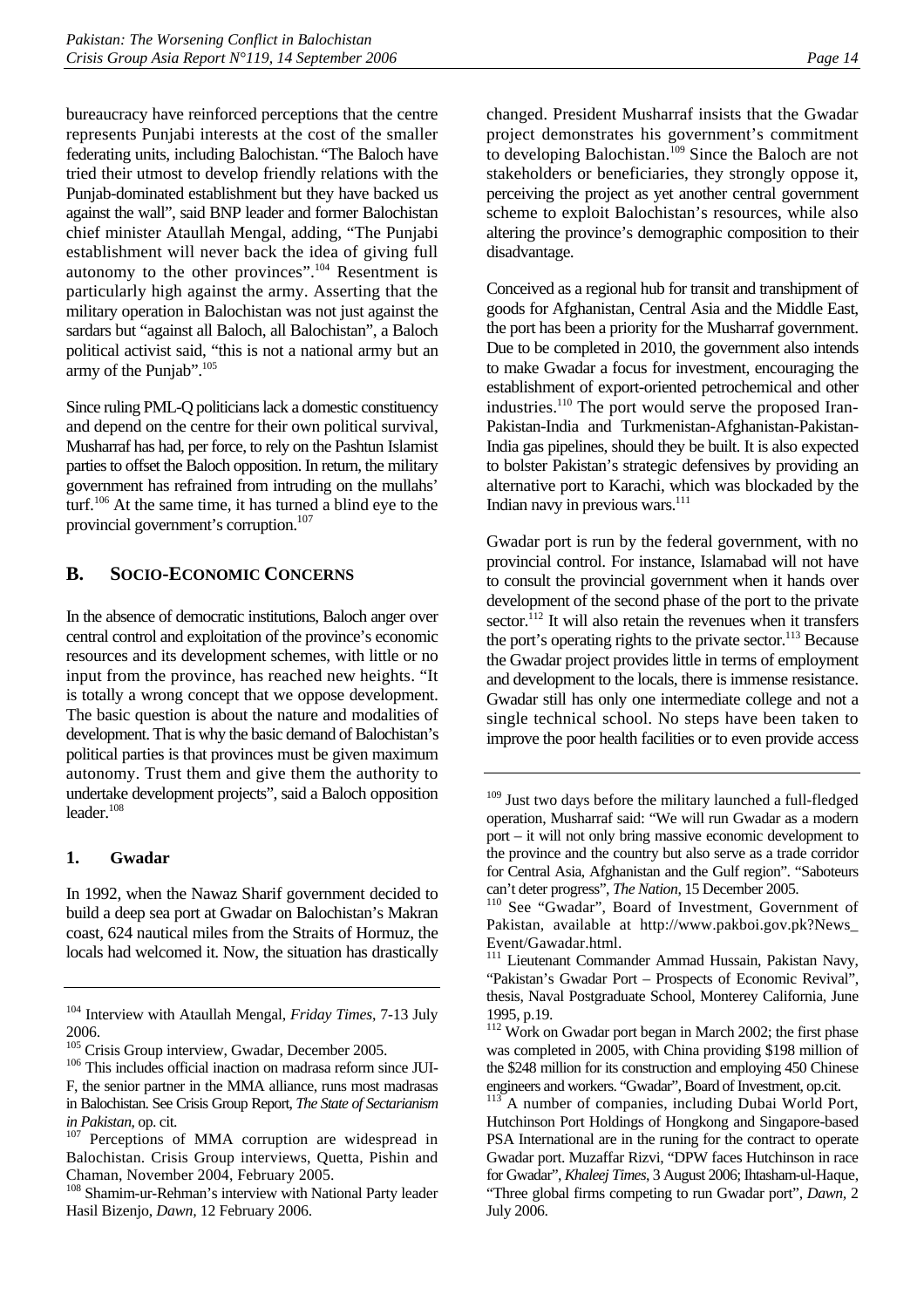to safe drinking water to Gwadar and other parts of Makran division.<sup>114</sup>

But the central government, including the military and civil bureaucracies, has appropriated thousands of acres of prime coastal lands. Said a Gwadar Port Authority (GPA) official, "Gwadar's lands have been seized by state agencies, the coast guards, the navy, the paramilitaries. Every general has a plot in Gwadar. They say these plots were given because this is a federal project. But this is a land grab".<sup>115</sup> More than 80 per cent of locals rely on fishing for a livelihood. They have lost their prime fishing grounds, located along the East Bay where the port was constructed.<sup>116</sup> While they now barely make a subsistence living, security agencies restrict their movement on land and at sea. "When the fisherman goes home without fish, how does he feed his children? What is his crime?" asked a member of the local fishermen's organisation. He added, "We don't oppose development projects but we can't make a living, and the doors to employment are closed to our children and our brothers".117

The locals could also lose their homes if Gwadar's master plan, which was prepared with no local consultation, is implemented since they would be relocated some fifteen to twenty kilometres from the port area. "The location where the port is built is the richest fishing ground, but [when] the decision was taken to build it, the fishermen were not consulted", and when the master plan was announced, again with no local consultation, "people found that the whole city would be dislocated. There was a huge uproar", said a local NGO activist.<sup>118</sup> And the locals have yet to be compensated for their loss by jobs. There are no plans to employ them at the port.

The Baloch are equally concerned about the demographic impact of the influx of non-Baloch workers to man and run the port if and when it becomes functional. Non-Baloch have been given preferential access to contracts, jobs and land in Gwadar. The private sector has also been encouraged to embark on massive housing projects in the port city, covering thousands of acres of prime land, that have the potential of altering the demographic balance of the district and even the province.<sup>119</sup>

In the absence of economic opportunities in Balochistan, which lacks industries, the means of livelihood remain fishing, subsistence agriculture and horticulture and animal husbandry. As a result, there is constant out-migration, with only 56 per cent of Pakistan's total Baloch population residing within the province. The influx of millions of Afghans during the Afghan civil war has also already strained the delicate demographic balance between the Baloch and Pashtuns. The Baloch are well aware of the history of Karachi, Sindh's capital. With a Sindhi population of 0.5 million at Pakistan's independence, it now has more than 14 million people. Almost 90 per cent of them are non-Sindhis, rendering the Sindhis a minority in their capital city.

The Baloch opposition insists that Gwadar port should be placed under the control of the provincial government. The provincial cabinet should have a major say in this and other regional projects. They are also adamant that economic migrants and workers should not have voting rights in Gwadar.<sup>120</sup> Provincial parliamentarians from the ruling party have supported many of these demands, with the minister for Gwadar development authority, Syed Sher Jan Baloch, for instance, warning that Islamabad's policy of issuing licenses to domestic and international trawlers harmed the interests of local fishermen, and the fisheries minister, Mir Ashgar Rind, criticising the management of the Gwadar Port Authority for transferring the assets of Gwadar port to Karachi, without informing the provincial government.<sup>121</sup>

To prevent the government from completing the project and to deter investors until their demands are met, Baloch militants have attacked government installations and personnel in Gwadar. Chinese engineers have also been

<sup>114</sup> Background paper, Rural Community Development Council,

Gwadar.<br><sup>115</sup> Crisis Group interview, Gwadar, December 2005.

<sup>&</sup>lt;sup>116</sup> "As the port became operational, the fishermen would also be deprived of the fish harbour, while harsh security restrictions were already undermining their trade". Deprived of their livelihood, they could be forced to leave Gwadar, assessed a local official. "Impact of development on fisheries sector in Gwadar". Paper provided to Crisis Group by an official of the Balochistan Coastal Development Authority.

<sup>&</sup>lt;sup>117</sup> Crisis Group interview, local fishermen, Gwadar, December 2005.

<sup>&</sup>lt;sup>118</sup> Crisis Group interview, Gwadar, December 2005.

<sup>&</sup>lt;sup>119</sup> "Gwadar city" wrote a naval officer, "is being contemplated as a replica of Dubai" and, in accordance with the master plan, "development work is already underway to ensure that necessary facilities are made available to establish businesses and requisite housing needs". Lieutenant Commander Ammad Hussain, op.cit., p. 33. But with corruption and fraud marring many property development schemes, real estate prices have fallen drastically, pushed down also because of political unrest.

<sup>&</sup>lt;sup>120</sup> Crisis Group interviews, Gwadar and Quetta, December-March 2006.

<sup>&</sup>lt;sup>121</sup> Warning that the provincial government would not accept any policy of the federal government or Gwadar Port Authority that was made without consulting it, the fisheries minister pointed out that while the management of the port claimed to have shifted its offices to Gwadar from Karachi – one recommendation of the Hussain subcommittee – tenders relating to the port were still being issued in Karachi. "Balochistan seeks IPI gas pipeline royalty", *Dawn*, 10 June 2006.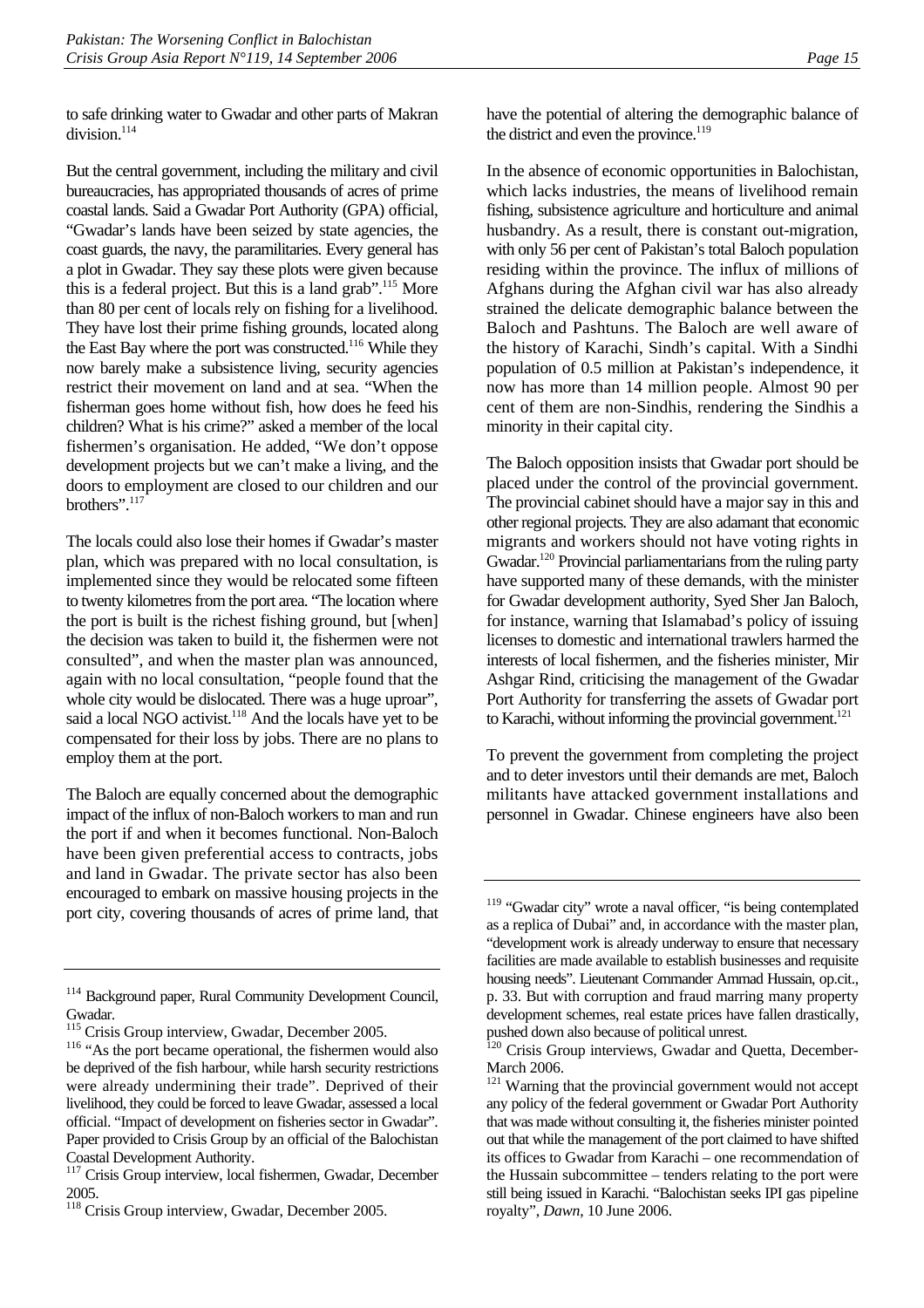attacked since China is a major investor in the project. $122$ "We are determined we will not let the government implement any plan that goes against our interest, not any longer", said a local political activist. Another added, "the choice for the people here is either to die or to take up the gun".123

A senior GPA official warned, "Unless social indictors are raised, unless locals see tangible benefits, there will be no (local) by-in". He added that the project would not take off "unless the infrastructure is in place and unless security issues are addressed".<sup>124</sup> In the present climate, when none of these preconditions have been met, the federal government will likely face an uphill task in ensuring that the port project meets its economic potential.

#### **2. Energy resources**

Natural gas is a very important source of energy in Pakistan, supplying 49 per cent of Pakistan's energy needs according to the Ministry of Petroleum and Natural Resources. Disputes over sharing the revenues from Sui gas field, the largest gas field in Pakistan, have long soured relations between the Baloch and the centre. Pakistan Petroleum Limited (PPL) operates Sui (PPL's largest producing field) and five other gas fields in Balochistan and Sindh, with the federal government holding 78 per cent of PPL's stake.125 With new gas discoveries and higher prices charged and earned for natural gas, Balochistan's natural gas fields are a major revenue earner for the federal government. But the Baloch benefit little from the natural gas or its revenues.

According to the constitution: "The Province in which a well head of natural gas is situated shall have precedence over other parts of Pakistan in meeting the requirements from that well head".<sup>126</sup> Balochistan is responsible for 36 per cent of Pakistan's total gas production, but it consumes only 17 per cent of its own production, with 83 per cent of its natural gas provided to the rest of the country for industrial and household use.127 Piped gas is available to only four of Balochistan's 28 districts.128

Balochistan receives a 12.4 per cent royalty from its natural gas revenues but that royalty is based on a well head price that is far lower than that of other provinces.<sup>129</sup> Obtaining their due share of the profits is particularly important for the Baloch since the province lacks arable land, and its wealth is mainly mineral-based.<sup>130</sup> Despite the income it derives from Sui and other gas fields, the centre gives back little to the locals in terms of infrastructure development, hospitals, schools or technical training. Operating and senior staff of energy production and distribution facilities are employed from outside the province; the installations mainly employ Baloch as day labourers. With the centre refusing to accede to Baloch demands that the province obtain its rightful share of its natural resources and have a say in their distribution and exploitation, Baloch militants and moderates alike are adamant that this exploitation has to stop. Even the ruling party in Balochistan agrees that the province must get its fair share.<sup>131</sup>

For the militants, the answer lies in forcibly preventing the centre's exploration and extraction in regions that are resource-rich, such as the Bugti and Marri homelands.<sup>132</sup> Because the country so heavily depends on the supply of gas from Balochistan, the gas fields and Balochistan's distribution grids have become bargaining chips in the conflict. "The forces can't protect the gas facilities until the people support the state", said a political party activist.<sup>133</sup> With periodic attacks on pipelines and installations disrupting gas supplies, the Baloch are determined to increase the cost of the conflict for Islamabad. "We might

<sup>&</sup>lt;sup>122</sup> In May 2004, militants killed three Chinese engineers and wounded another nine. Since 2005, there have been several

attacks in Gwadar.<br><sup>123</sup> Crisis Group interviews, Gwadar, December 2005.

<sup>&</sup>lt;sup>124</sup> "What is essential" he said "was good governance, an efficient (port) operator, services, law and order and security of personnel". Crisis Group interview, Karachi, December 2005.<br><sup>125</sup> Gas was first discovered at Sui in 1952.<br><sup>126</sup> Article 158.<br><sup>127</sup> Grare, op. cit., p.5. <sup>128</sup> Ibid, p.3. While most of Punjab has access to it, even

Balochistan's provincial capital Quetta was supplied natural gas only as late as 1980, and then, in Baloch perceptions, because it

houses a large military cantonment. Crisis Group interviews, Quetta, May 2006.

In Balochistan, the well head price for natural gas is \$0.38 per thousand cubic feet; some sites in Punjab and Sindh get \$3 and \$2 respectively. Syed Fazl-e-Haider, "Gas subsidised at Balochistan's expense", *Dawn*, 21 August 2006. See also "Conflict in Balochistan – A report of the fact-finding missions: December 2005-January 2006", Human Rights Commission of Pakistan, Lahore, 2006.

<sup>&</sup>lt;sup>130</sup> According to Article 161 (i) of the constitution, "the net proceeds of the Federal duty of excise on natural gas levied at well head and collected by the federal government, and the royalty collected by the Federal Government, shall not form part of the Federal Consolidated Fund and shall be paid to the Province in which the well head of natural gas is situated".

<sup>131</sup> Balochistan Chief Minister Jam Mohammad Yousaf has asked for the province's just share in gas development surcharge and gas royalty, in the absence of which, he said, the province faced a serious problem in balancing its budget and initiating development programmes. "Balochistan faces financial crisis: Jam", *Dawn*, 12 June 2006.<br><sup>132</sup> Explaining why the Marris opposed oil exploration in

their lands, Nawab Khair Bakhsh Marri said: "We saw what happened in the Bugti area, where they have 'developed' the Sui gas, 80 per cent of which goes out of Balochistan to make others rich". Harrison*, In Afghanistan's Shadow*, op. cit., p.47. 133 Crisis Group interview, Mastung, February 2005.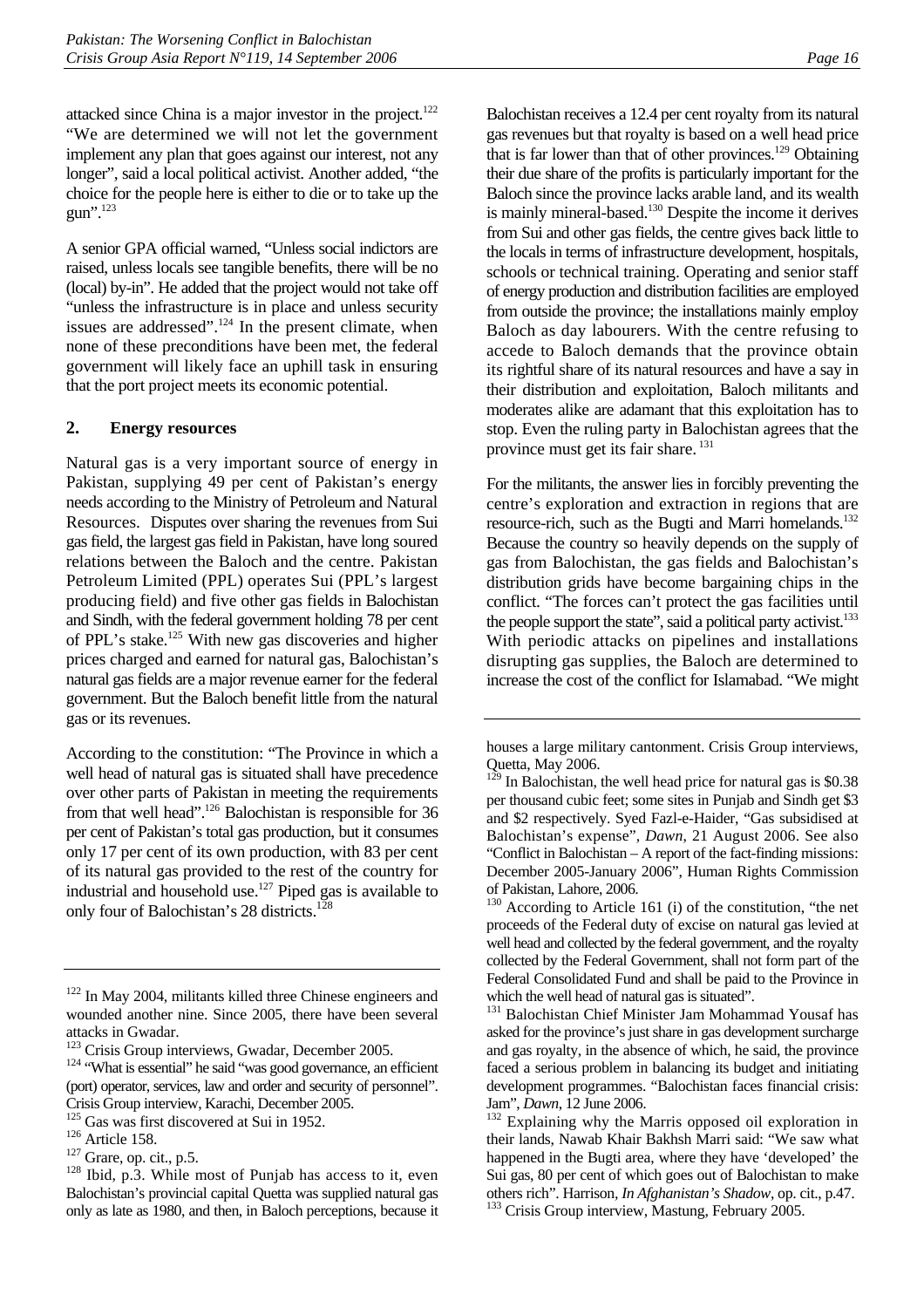not defeat the Pakistani army but we will drain out the Pakistani economy" said one Baloch politician.<sup>134</sup>

The Baloch reject Islamabad's accusations that tribal chiefs such as Nawab Bugti had resorted to militancy in an attempt to blackmail the state for their own personal gains, hoping to increase the income they obtained from the extraction of gas from their tribal lands.<sup>135</sup> Although Nawab Bugti did earn rent from the use of his tribal lands, it was the centre, not the sardars or the province that benefited most from the income. Balochistan receives \$100 million<sup>136</sup> in provincial royalties on natural gas; the central government earns \$1.416 billion annually in revenue.<sup>137</sup>

Baloch nationalist leaders insist they are not opposed to development but are against the exploitation of natural resources that do not benefit local communities. They also insist that the province, not the sardars or the centre, should be the main beneficiary of the income from Balochistan's natural gas and other mineral resources. If Balochistan had control over its resources, said one leader, "we ourselves can focus on social development such as education and healthcare".<sup>138</sup> Another stressed, "economic and political rights need to be achieved in tandem; one cannot be achieved without the other".<sup>139</sup>

Because Pakistan's currently exploited gas resources will likely be depleted by 2012, the government is keen on developing Balochistan's unexplored oil and gas reserves. By some estimates, Balochistan has 19 trillion cubic feet of natural gas reserves and 6 trillion barrels of off-shore and on-shore oil reserves.140 But prospective deals with oil and gas companies have been negotiated by Islamabad without consulting Baloch stakeholders. Six new exploration concessions were signed with Pakistani and foreign companies, but with no input from the province.<sup>141</sup> The government also plans to sell 51 per cent of shares in PPL, Sui Northern Gas Pipelines Limited and Sui Southern Gas Company Limited, but again without

<sup>135</sup> PPL and the state-owned Oil and Gas Development Company (OGDC) operate the gas fields in the Bugti lands. 136 Figures denoted in dollars (\$) in this report refer to U.S. dollars.

consulting Baloch stakeholders.<sup>142</sup> With Nawab Bugti's death and the prospects of the conflict escalating further, more disruptions to energy supplies are inevitable and could deter investors.<sup>143</sup>

#### **3. Distribution of resources**

As mentioned above, the National Finance Commission (NFC), the mechanism used by the centre to distribute federal grants to the provinces, is contentious because it is controlled by the federal government, and in the Balochistan context, because the main criterion for NFC awards is population.<sup>144</sup> The NFC has only been constituted seven times and has only finalised its recommendations on three occasions, in 1974, 1990 and 1996. In 1979 and 1985, the NFC did not finalise its recommendations because of provincial disagreements over the allocation of funds. Under President Musharraf, too, the NFC failed to make recommendations in 2000 and 2005, thereby delaying the transfer of payments to the provinces. The award should be determined through consensus among the provinces and on an equitable basis, so President Musharraf's decision to announce it unilaterally is resented by the Baloch and the other smaller federal units.<sup>145</sup>

The centre's failure to change the formula is as strongly opposed by the ruling party in Balochistan as it is by the Baloch opposition. "We want a new formula for the distribution of national resources, something which takes

<sup>&</sup>lt;sup>134</sup> Crisis Group interview, BNP leader Sardar Ataullah Mengal, Karachi, April 2006.

<sup>137</sup> Syed Fazle Haider, "Higher poverty in Balochistan", *Dawn*, 6 February 2006.

<sup>&</sup>lt;sup>138</sup> Crisis Group interview, JWP Secretary-General Senator Agha Shahid Bugti, Quetta, March 2006.

<sup>139</sup> Crisis Group interview, BNP president, Sardar Akhtar Mengal, Quetta, March 2006.<br><sup>140</sup> Grare, op. cit., p.4.

<sup>&</sup>lt;sup>141</sup> See "Balochistan", Board of Investment, Government of Pakistan, available at http://www.pakboi.gov.pk/Bfacts/ balochistan\_.html.

<sup>142</sup> In the energy sector, the Privatisation Commission intends to sell 51 per cent of shares, along with management control, of PPL, OGDC Limited, Pirkoh Gas Company, Pakistan State Oil, Sui Southern Gas Company Limited and Sui Northern Gas Pipeline Company Limited. See "List of Privatisation Transactions currently included in the Privatisation Program of the Privatisation Commission", 3 May 2006, available at http://www.privitisation .gov.pkabout/List%20pf%Privitisation%Prog.htm. See also Khaleeq Kiani, "Emerging gas market, privatisation and the

CCI", *Dawn*, 17 July 2006.<br><sup>143</sup> Foreign companies operating in Balochistan include the U.S.owned Petronas Carigali, Hycarbex, Nativus, and Eni and the Polish-owned Polish Oil and Gas. In July 2004, a U.S. company stopped offshore drilling operations in Gwadar district. In January 2005, an attack by militants on the U.S.-UK-owned Uch capacity power plant in Sindh raised concerns about the security of foreign investments and assets in Pakistan. John C.K. Daly, "The Baloch insurgency and its threat to Pakistan's energy sector", the Jamestown Foundation, 21 March 2006.

<sup>&</sup>lt;sup>144</sup> The NFC would "examine and review the resource distribution pattern, needs of the federation and its federating units and recommend methodology for distribution of resources generated by the Federal Government in a judicious and equitable manner". "A presentation on inter-governmental fiscal relations", ministry of finance, Government of Pakistan, Islamabad, May 2006.

<sup>&</sup>lt;sup>145</sup> Crisis Group interview, PPP's Raza Rabbani, leader of the opposition in the Senate, April 2006.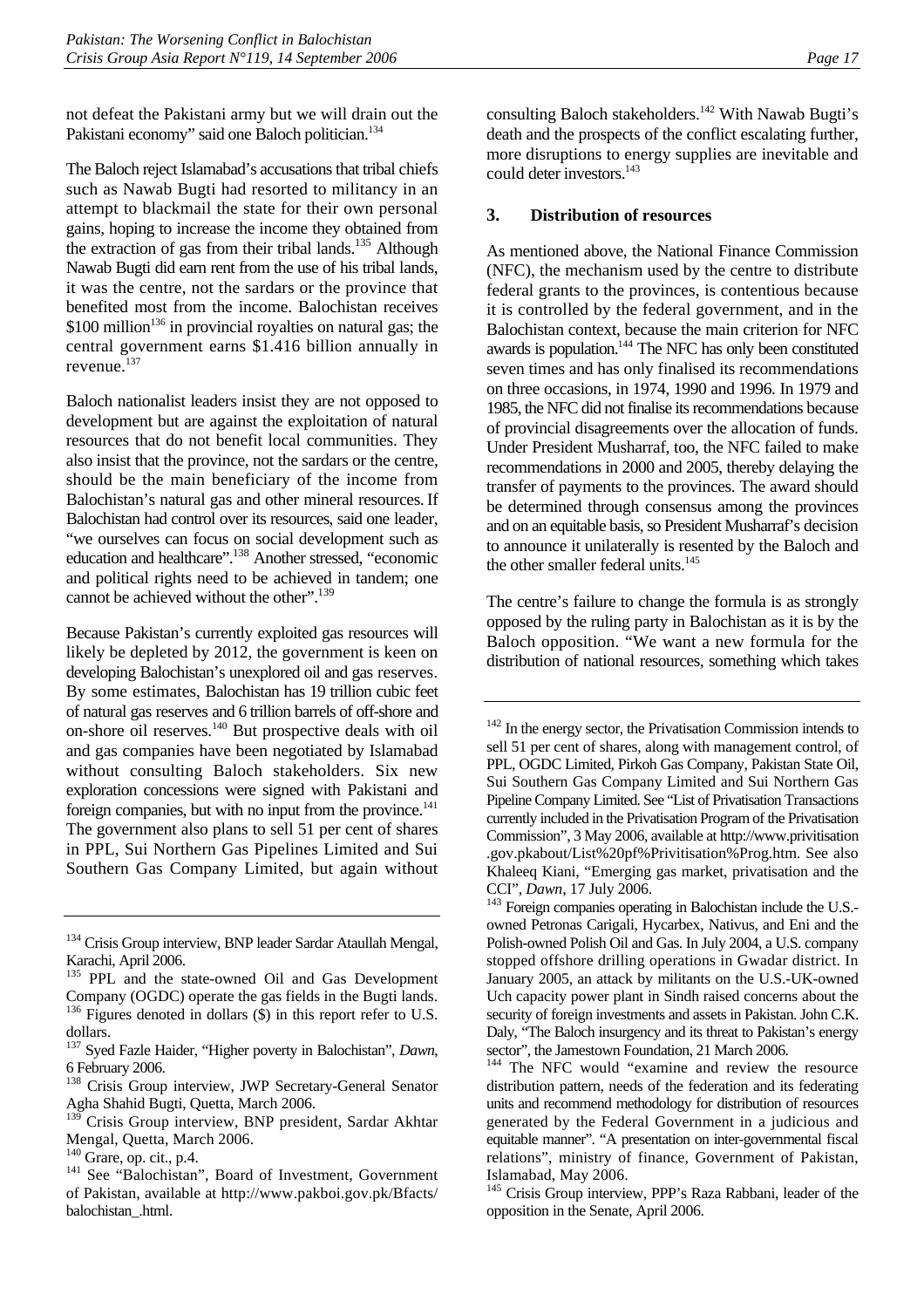into account multiple factors and not just population", demanded Balochistan Chief Minister Jam Yousaf.146 By revising the criteria to account for backwardness, level of development, geographic size and revenue levels of the provinces, the centre would remove at least one major bone of contention.

## **C. SECURITY**

The government plans on constructing a \$1.67 billion road network, which it says would link Balochistan to the rest of the country and make Gwadar Port the hub of regional trade with China and Central Asia.147 Baloch nationalists, however, believe this road-building project is aimed at easier extraction of Balochistan's natural resources and to enable the Pakistan army and security agencies to expand their control over the province.<sup>148</sup>

It is this distrust of the centre that lies at the heart of Baloch opposition to Islamabad's plans to change the policing structure of the province. Districts in Balochistan are divided into two categories, "A" and "B". A police force operates in the districts that constitute the "A" areas. In the "B" areas, some 96 per cent of the territory, the Balochistan Levies, a force recruited mainly from locals, is responsible for enforcing law and order. The government is now in the process of merging the two, replacing the Levies with the police.149 Although the Levies are not well trained or equipped, and separate administrative arrangements undermine the rule of law, Baloch and Pashtun regional parties oppose the merger. They believe that a corrupt and undisciplined police, composed mainly of non-Baloch, would compound problems instead of redressing threats to law and order. "Had there been rule of law, then the merger would have worked but there is none", said National Party leader Tahir Bizenjo. "Replacing Levies with the police is no answer" said a PKMAP leader, "The police are at the heart of all evil. Instead the Levies should be trained professionally and better equipped".<sup>150</sup>

The Baloch have good reason to distrust the security agencies in their province. The Frontier Corps' checkposts,

a para-military force that operates under central government command, have become a major source of insecurity for locals – Baloch and Pashtuns alike.<sup>151</sup> Complaints of abuse at the hundreds of FC checkposts include "extortion, humiliation, threats and outright use of lethal force without any provocation".152 "The FC is here to kill us, not to protect us", said a political party activist.<sup>153</sup> The security presence in the sparsely populated province is undeniably overwhelming, and most security personnel are not locals.<sup>154</sup>

In a province that already has an excessive security presence, the government's decision to establish new military cantonments has reinforced local perceptions of the Pakistani army as a colonising force.<sup>155</sup> "We're not asking for heaven on earth, we're asking for education, jobs, health, water. Why can't Musharraf give us those instead? If more cantonments are built, we'll believe we're a colony of Pakistan", said a Baloch political leader.<sup>156</sup> Another asked, "Are cantonments considered the basis of development or destruction? The struggle in Balochistan is for economic development. But what is a cantonment? It is an instrument of colonisation".<sup>157</sup>

The Baloch opposition has called for the removal of the FC and its checkposts, an end to military operations, the return of the army to the barracks, the withdrawal of politically motivated cases and the release of political prisoners if peace is to be restored.158 Many Baloch ruling provincial

<sup>146</sup> Malik Siraj Akbar, "Balochistan treasury embarrasses

Islamabad", *Friday Times*, 23-29 June 2006.<br><sup>147</sup> "Rs.100 Billion for Balochistan road network, says

Musharraf", *Daily Times*, 4 April 2005.<br><sup>148</sup> "Conflict in Balochistan – A report of the fact finding missions", op. cit., p.12.

<sup>149</sup> Said Musharraf, "95 per cent of Balochistan area was B area and only 5 per cent was A area". Now "overall fourteen out of 28 districts have been declared A area". President Musharraf's media interaction, Islamabad, 3 February 2006, available at http://www.presidentofpakistan.gov.pk?Files PressRoom/Interviews/2620062122Ammedia%.

<sup>&</sup>lt;sup>150</sup> Crisis Group interviews, Quetta and Pishin, February 2006.

<sup>&</sup>lt;sup>151</sup> The FC is mainly composed of Pashtuns from the NWFP.<br><sup>152</sup> According to the HRCP, the FC, which numbers around 36,000, mans 493 check posts in Balochistan. Senator Sanauallah Baloch told the parliamentary committee on Balochistan that the Coast Guards had set up another 91 check posts. "Conflict in Balochistan – A report of fact-finding missions", op.cit. p. 41; "Report of the Parliamentary Committee on Balochistan", op.cit, p. 12. See also Carlotta Gall, "In remote Pakistan, a civil war festers", *The New York Times*, 2 April 2006. 153 Crisis Group interview, February 2005. 154 Zahid Hussain, "Gathering storm", *Newsline,* February 2005.

Federal Minister for States and Frontier Regions Sardar Yar Mohammad Rind claimed that steps were being taken to redress the imbalance; 14,500 Baloch, including 450 officers, would be inducted into the army; 9,000 locals had been recruited in the police while 10,000 were being employed in the Balochistan Constabulary. "Balochistan situation", *The Nation*, April 10 2005; "Balochistan talks doors open: government", *Dawn,* 23 July 2006.

<sup>&</sup>lt;sup>155</sup> Aside from the four cantonments at Quetta, Sibbi, Loralai and Khuzdar, BNP's Senator Sanaullah Baloch listed 59 paramilitary facilities, three naval bases, four missile-testing sites and two nuclear development sites. "Nationalists justify extreme actions by angry Baloch", *Daily Times*, 4 February

<sup>2006.&</sup>lt;br><sup>156</sup> Crisis Group interview, Kalat, February 2005.

<sup>&</sup>lt;sup>157</sup> Crisis Group interview, Islamabad, January 2006. <sup>158</sup> The Balochistan provincial assembly has passed numerous resolutions calling for the FC's operations to be curtailed, while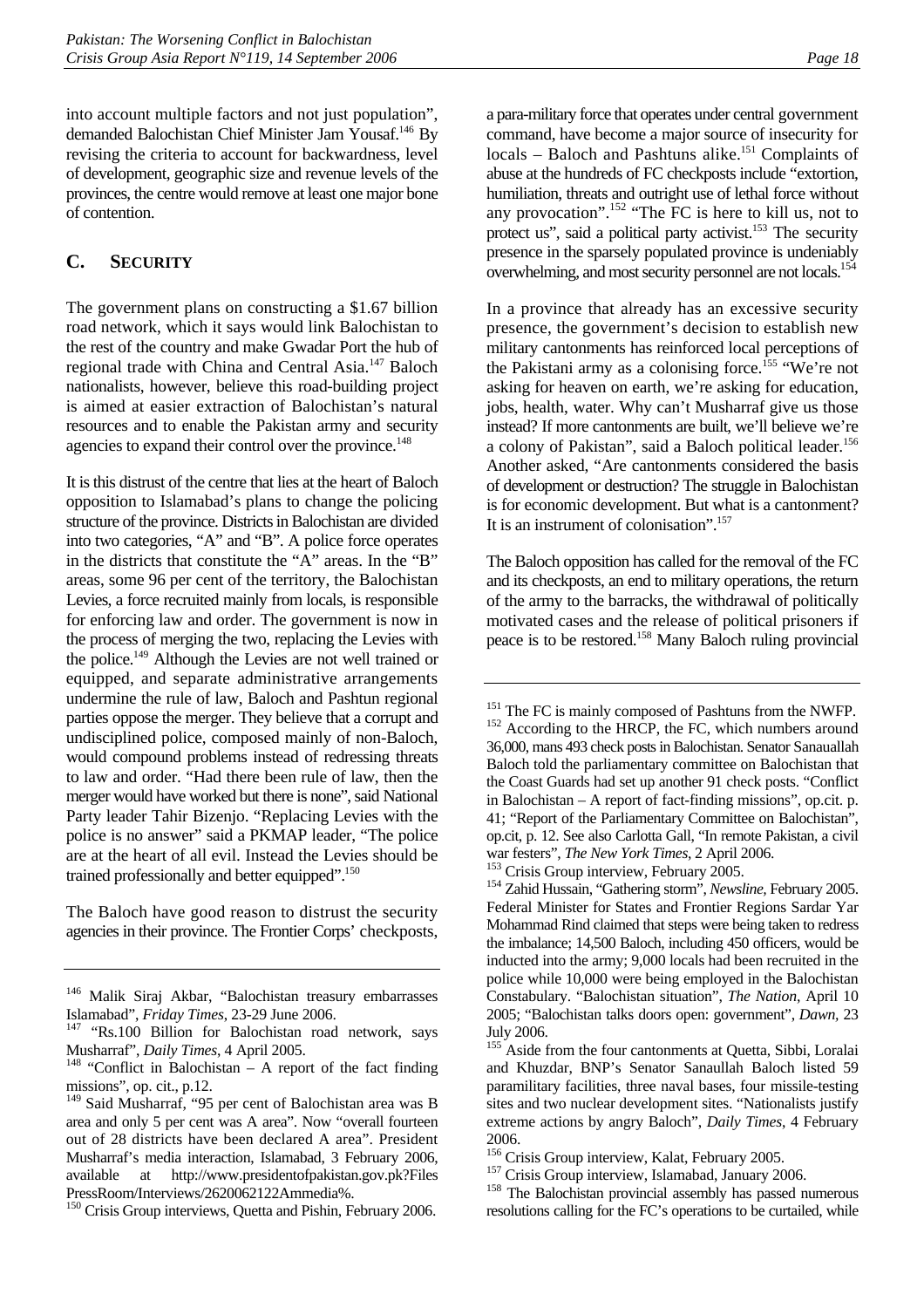parliamentarians also support local ownership of development projects and agree with the opposition that military force will not solve the conflict but they are the products of and hence dependent on Musharraf's political order.159 Nevertheless, a bipartisan consensus is emerging on many of these demands. On 27 March 2006, for instance, a joint adjournment motion was admitted in the Balochistan Assembly to debate the implications of the military action in Dera Bugti and Kohlu.<sup>160</sup>

#### **A. MOVING ON TWO TRACKS**

Following the outbreak of conflict, the military government responded at first with negotiations to address Baloch grievances and demands. However, the Baloch opposition was unsure of Islamabad's intentions from the start, suspicious that the negotiations were in bad faith, more to placate unrest than to resolve differences. With their failure, the cynics were proved right.

#### **1. One step forward**

*"There will be a stage when the political process and dialogue will no longer work. The Baloch and Pashtuns (of Balochistan) will not sit back and be marginalised; they will want to fight back. We want to be engaged in the political and parliamentary process and thus we are part of the Balochistan parliamentary committee and have offered amendments for the constitution but the federal government is unwilling to listen."* – PKMAP leader, Abdur Rehman Mandokhel, Quetta.<sup>161</sup>

Concerned about the insurgency and growing alienation, in September 2004 the Senate formed a parliamentary committee on Balochistan to seek a solution to the conflict. Parliament gave the committee, which included members of the Baloch opposition, 90 days to submit its report. There were two subcommittees, headed by PML-Q Senators. The subcommittee headed by Senator Wasim Sajjad was tasked with making recommendations "to promote interprovincial harmony and protect the rights of the provinces with a view to strengthening the federation". The subcommittee headed by Senator Mushahid Hussain Sayed was mandated "to examine the current situation in Balochistan and make recommendations thereon".<sup>162</sup>

In March 2005, with the situation in Sui fast deteriorating, Hussain also accompanied his party president, Chaudhry Shujaat Hussain, to Dera Bugti, and reportedly reached agreement on resolving the crisis with Nawab Akbar Khan Bugti.163 But the negotiations stumbled because President Musharraf chose confrontation instead.

Within the parliamentary committee, Islamabad refused to negotiate crucial demands of the Baloch opposition such

Baloch nationalist parties have demanded the withdrawal of the paramilitary force.

<sup>&</sup>lt;sup>159</sup> "Dialogue urged on Balochistan crisis: Bhootani criticises military action", *Dawn*, 7 June 2006.<br><sup>160</sup> "Motion on army action admitted for debate", *Dawn*, 28

March 2006.

**V. ISLAMABAD'S RESPONSE** 

<sup>&</sup>lt;sup>161</sup> Crisis Group interview, PKMAP leader, Abdur Rehman Mandokhel, Quetta, March 2006.

<sup>&</sup>lt;sup>162</sup> "Report of the Parliamentary Committee on Balochistan", op.cit.

<sup>&</sup>lt;sup>163</sup> Saleem Shahzad, "Balochistan deadlock ends, says PML leader: Shujaat meets Bugti", *Dawn*, 25 March 2005.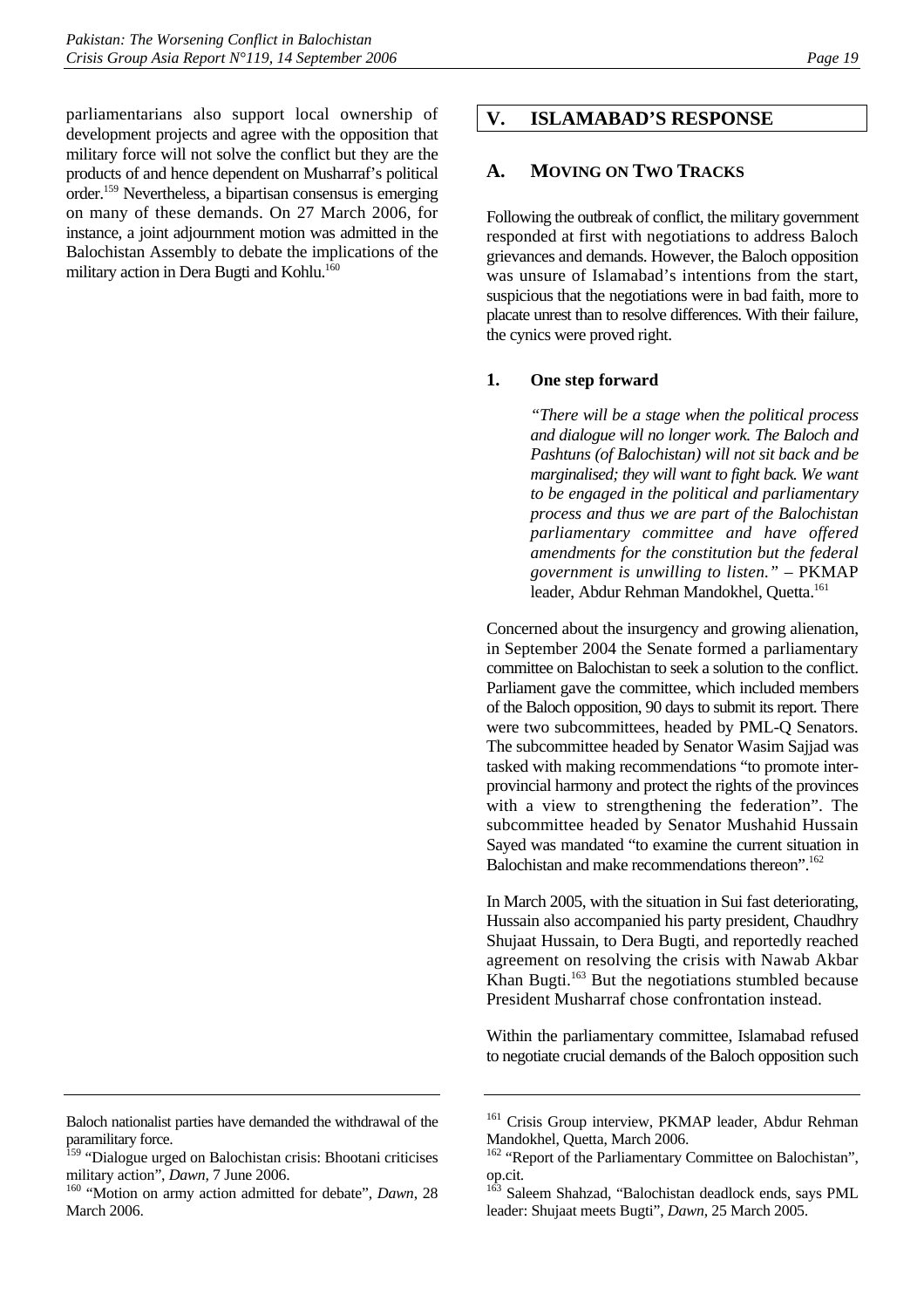as handing Gwadar port over to provincial control and abandoning the construction of additional military cantonments. With the military also escalating its crackdown on the Baloch opposition, the BNP withdrew from the committee to protest the arrests of its party workers.<sup>164</sup> According to a Baloch opposition member, "the government wanted us to bring the big issues [to] the table and we did. And there were acceptable recommendations made by the committee. But then the government renewed the armed campaign and reneged on its own words".<sup>165</sup>

The recommendations of the Mushahid Hussain subcommittee included the following:  $166$ 

- review the checkposts manned by the Frontier Corps and the Coast Guards in interior Balochistan, removing those not needed; redirect the focus of both security agencies on border patrol and interdiction of arms and narcotics; train levies on the police pattern and provided the requisite logistics;
- halt construction of military cantonments until all major issues are resolved;
- increase royalties to the gas-producing districts of Balochistan, with the federal government paying arrears;
- ensure maximum provincial representation immediately on the boards of PPL, OGDC, and Sui Southern and put PPL privatisation to the CCI; require that oil and gas companies invest 5 per cent of total expenditures on social sector projects in consultation with public representatives; distribution companies should provide gas on a priority basis to the areas where it is produced;
- shift the head office of Gwadar Port Authority from Karachi to Gwadar, Appoint the GPA chairman and half the board of directors from Balochistan and allocate 7 per cent of the GPA's gross revenue, other than federal levies, for Balochistan's development, while giving locals employment preference, followed by people from Makran and then the rest of Balochistan; fishermen, displaced by the project, must be reimbursed and relocated near the East or West Bays;
- address under-development in Gwadar, Quetta and Sui, facilitate social sector development provincewide, especially in health, housing and education,

and make a one-time grant to improve the province's medical infrastructure;

- $\Box$  make the development level and degree of backwardness the first criteria for NFC awards;
- $\Box$  strictly implement the 5.4 per cent employment quota for Baloch workers in all federal ministries, divisions, corporations and departments and consider special measures to compensate for the lack of recruitment of the Baloch into the armed forces and civil security forces; and
- □ create parity between the Baloch and Pashtuns in Balochistan in all spheres of life.

The subcommittee's failure to recommend an immediate end to military action and withdrawal of the military to the barracks reinforced Baloch perceptions that decisionmaking took place in army headquarters, not parliament. The parliamentary bodies, the opposition stressed, would serve no purpose so long as military action and statesanctioned coercion continued. "The government must release all political prisoners. What is the point of sitting in that committee when we are accused of complicity in the violence? Talk and gun battles cannot coexist", said a Baloch leader, adding, "what can you expect from these committees since they themselves are powerless?" 167

Indeed, the Wasim Sajjad subcommittee, which was tasked with reexamining fundamental constitutional issues, such as the division of powers between the centre and the federating units, has failed to produce a report, well beyond the 7 January 2005 deadline. And most of the recommendations of the Hussain subcommittee are only suggestions, with no specific mechanisms for their execution. The Hussain subcommittee did recommend convening a special task force to ensure the implementation of its recommendations, in consultation with parliament. This has yet to be constituted and it is unclear if it will be an advisory body or will be able to make binding proposals.

The government claims that it has started implementing the Hussain subcommittee's recommendations; that it is investing \$2 billion in 140 development projects which are underway, and that it will provide more than 30,000 jobs to locals.168 According to Prime Minister Shaukat Aziz, the status of the Hussain subcommittee's recommendations are to be reviewed on a monthly basis. At the same time, Aziz, echoing the military's line, emphasised that "stern measures" would be taken against

<sup>164 &</sup>quot;PONAM not to contest polls under Musharraf", *Dawn,* 14 June 2006.

<sup>&</sup>lt;sup>165</sup> Crisis Group interview, BNP national parliamentarian, Abdul Rauf Mengal, Islamabad, February 2006.

<sup>&</sup>lt;sup>166</sup> "Report of the Parliamentary Committee on Balochistan", op.cit., pp.95-101.

<sup>&</sup>lt;sup>167</sup> Crisis Group interview, BNP President Sardar Akhtar Mengal, Quetta, March 2006.

<sup>168</sup> Aziz claimed that 23,000 out of 30,000 vacancies created for the people of Balochistan in federal and provincial government departments had been filled. "Government launches development projects in Balochistan: PM", *The News,* 27 August 2007.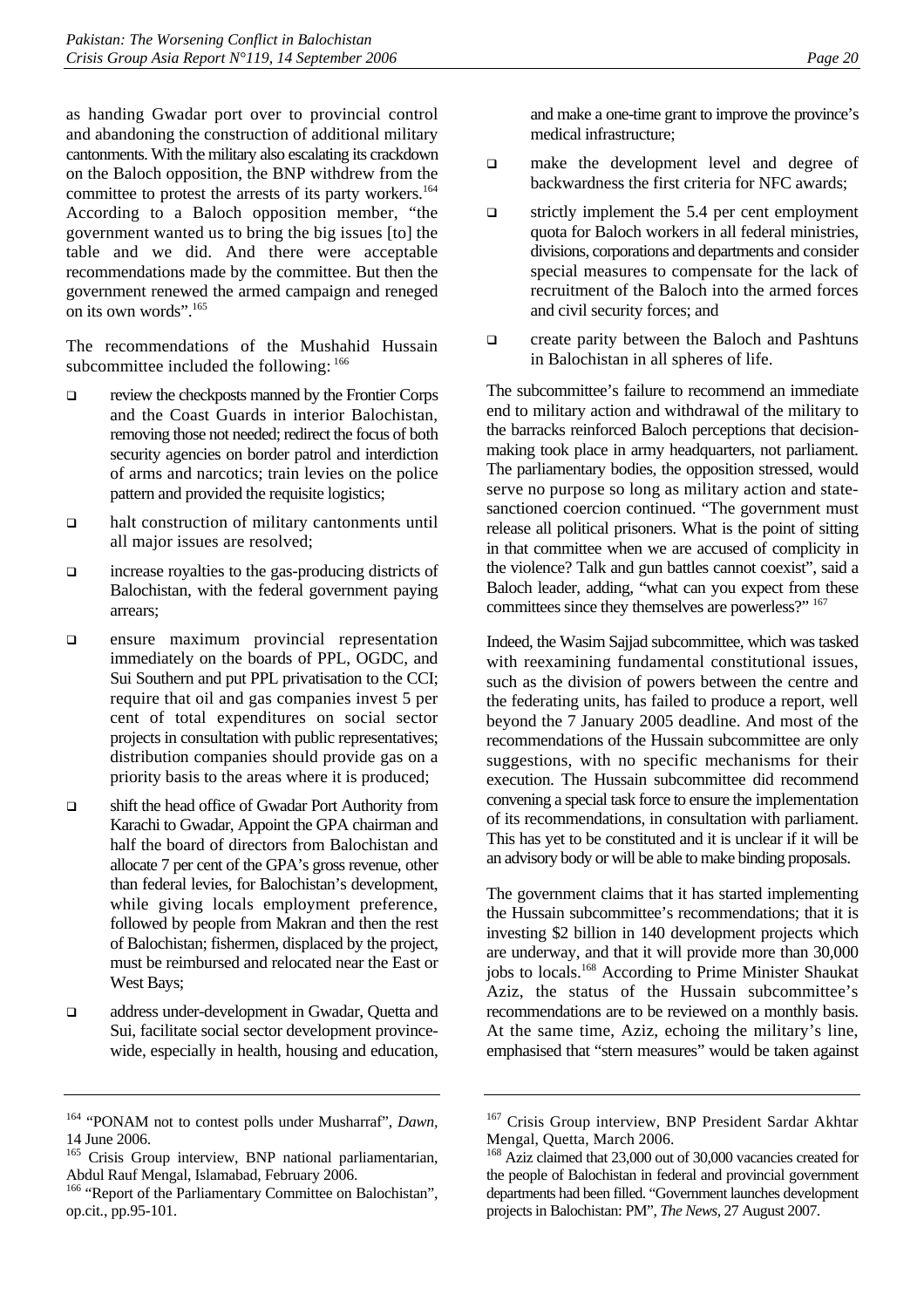Baloch "miscreants" and "the writ of the government will be ensured at every cost".  $169$ 

After Nawab Bugti's killing, the Baloch opposition would not be satisfied with anything less than a halt to the military action and release of political prisoners. So long as the military government refuses, it is unlikely to win over Baloch public opinion, while support for the militants will inevitably grow, undermining the prospects of a negotiated settlement of the conflict.

### **2. Divide and rule**

The Baloch opposition was particularly concerned about the Hussain subcommittee's recommendations of "parity" for the Baloch and Pashtuns in the province, perceiving it as part of Islamabad's longstanding policy of divide-andrule.170 The report stated: "To promote harmony, stability and coexistence among all the communities in the Province of Balochistan, it is recommended that Baloch-Pukhtun parity be maintained in all spheres of life. Till the structural problems involved are resolved by mutual dialogue and consensus, the Subcommittee strongly feels that regional equity and balance within different parts of the province is as important as inter-provincial equity and balance". <sup>171</sup>

The Baloch and Pashtun nationalist parties are deeply divided on the issue of political and economic rights for their communities. As mentioned earlier, the PKMAP believes that the Pashtuns in Balochistan should be either allowed to form a separate province or merged with the Pashtun-majority NWFP. Till then, they should have equal rights with the Baloch. Strong advocates of democratic governance, the moderate Pashtun parties, however, also support the Baloch struggle against military rule and are deeply critical of Islamabad's use of force. The PKMAP, moreover, insists that it would resolve its differences peacefully and through a dialogue with the Baloch.<sup>172</sup> sentiments that are reciprocated by the Baloch nationalist parties. Referring to the controversy over the subcommittee's recommendation for Baloch-Pashtun parity, a Baloch leader said, "if there is any talk of a new Pashtun province in northern Balochistan, we can talk about it and come to terms with the Pashtun nationalists in a dialogue", adding that the Musharraf government was deliberately highlighting "this issue to divide the people of Balochistan because they just want to create hatred".<sup>173</sup>

Because Pashtun and Baloch nationalists are in agreement, the Musharraf government has little choice other than to rely on Pashtun-majority Islamist parties such as the JUI-F to counter its Baloch opposition. Ironically, ruling party leaders in Balochistan are as concerned about the militarymullah alliance as the Baloch and Pashtun nationalists. In their perceptions, because of Islamabad's patronage, the MMA has made political gains at the PML-Q's expense.<sup>174</sup> The Musharrraf government has, however, chosen to reject such internal dissent, insisting that the MMA remains a valuable partner in Balochistan, while the MMA has reciprocated by backing General Musharraf's policies, including his development schemes, in Balochistan, restricting its criticism of military action to rhetoric.<sup>175</sup>

The military government's approach of attempting to play up the Pashtun-Baloch divide and propping up the mullahs against the Baloch has long-term implications for Pakistan's stability and regional security. The MMA's partnership with the military has helped Islamist parties, particularly the JUI-F, to expand their influence in Balochistan. The resultant rise in extremist Deobandi sentiment has already manifested itself in heightened sectarian violence in the province.176 The JUI-F's extensive madrasa network also continues to provide political and material support, including Pakistani and Afghan recruits, to the Taliban cause in Afghanistan.<sup>177</sup>

<sup>&</sup>lt;sup>169</sup> "PM rules out amnesty in Balochistan", *Dawn*, 14 July 2006.<br><sup>170</sup> Crisis Group interview, National Party leader, Dr Abdul Hayee Baloch, Karachi, April 2006.

 $171$  Recommendation 7 (xv), "Report of the Parliamentary Committee on Balochistan", op.cit.

<sup>&</sup>lt;sup>172</sup> Crisis Group interview, PKMAP leader Abdur Rehman Mandokhel, Quetta, March 2006.

<sup>173</sup> Mengal added: "Our party's constitution (also) calls for rejoining the Baloch areas of Punjab and Sindh (with Balochistan).

If there is redrawing of provincial boundaries it will have to be for all groups". Crisis Group interview, BNP President Sardar Akhtar Mengal, Quetta, March 2006.

<sup>&</sup>lt;sup>174</sup> "We are the king's party [Musharraf's party]", said PML-Q parliamentarian Jaffar Khan Mandokhail, "but everything is going to the MMA". Crisis Group interview, Quetta, November 2004.

<sup>&</sup>lt;sup>175</sup> MMA's provincial president, Maulana Shirini, personally assured Musharraf of MMA support for his government's initiatives in Balochistan. "Balochistan MPAs [Members of the Provincial Assembly] are with Musharraf", *Daily Times*, 26 July 2006; "No harm slapping governor's rule on Balochistan", *Dawn,* 31 July 2006.<br><sup>176</sup> In March 2004, for instance, 45 Shias were killed in a sectarian

attack on Ashura, the holiest day of the Shia calendar, in Quetta. See Crisis Group Report, *The State of Sectarianism in Pakistan*, op.cit.

Identifying cross-border activity as a major threat to Afghan stability, the UN Secretary-General's Special Representative in Afghanistan, Tom Koenigs said: "A joint assessment of the factors driving (the Afghan) insurgency by Afghan security agencies and the international community painted a daunting picture of Taliban leaders in cross-border sanctuaries, equipping and training recruits from refugee camps and madrasas", adding that the "cross-border character of this insurgency is no longer a matter of debate". "Briefing to the UN Security Council by the Special Representative of the Secretary General in Afghanistan", 26 July 2006.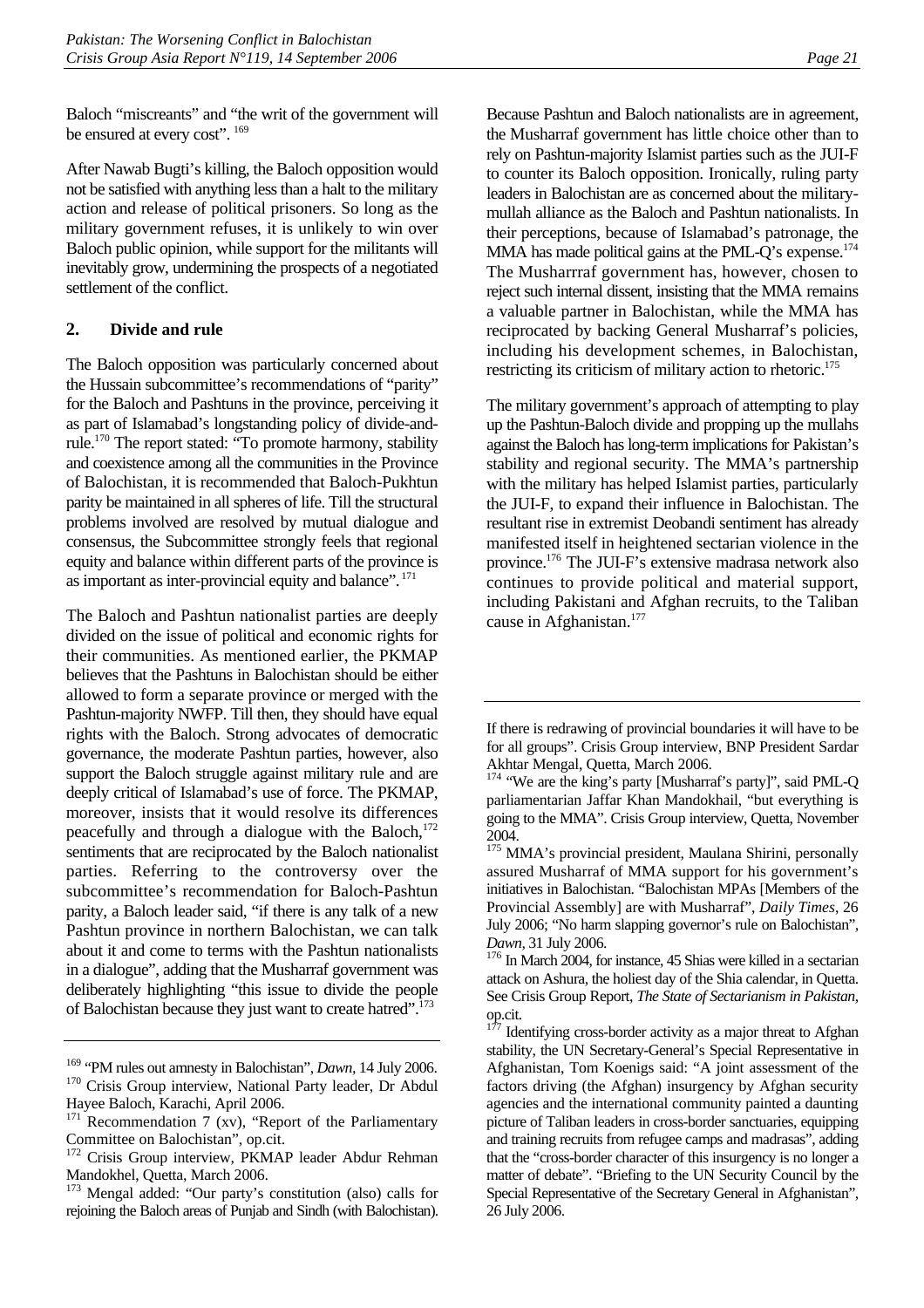The moderate Hanafi Sunni Baloch perceive the spread of Deobandi influence and the Taliban presence in Balochistan as a political and social threat, but targeted by the military and struggling for their own survival, they are in no position to stem it.<sup>178</sup> Although the Baloch nationalist parties have repeatedly called on the international community to pressure the Musharraf government to end the military operation, influential international actors, including the U.S. and most European Union countries have largely chosen to remain silent or have even accepted the government's version of the conflict. $179$ 

The Bush administration's support for a government that is using U.S.-supplied weapons<sup>180</sup> against the Baloch could prove counter-productive for it and its Western allies as they battle the Taliban in southern Afghanistan, bordering on Balochistan. Baloch alienation could mean the loss of a potential ally against the Taliban, at a time when its main adversary, the JUI-F supports them."We are fighting in the same atmosphere (against Islamic radicalism) as the United States", said BNP President Akhtar Mengal. But, he added: "All those weapons and aid that the U.S has given to Pakistan to fight al-Qaeda and the Taliban, [the Pakistan Army] is using against the nationalists in Balochistan".<sup>181</sup> Another Baloch leader stressed: "The Baloch have always believed in political struggle. But how can you continue to engage in political struggle when the rulers invade us with sophisticated U.S. weapons?"<sup>182</sup>

After Bugti's death, the MMA threatened and then quickly withdrew its threat to leave the Balochistan coalition government. Justifying the decision, Maulana Fazlur Rehman said: "We don't want to derail the democratic

process".<sup>183</sup> Even if the MMA had carried out the threat, the military would have still backed them. With national elections scheduled for 2007, and the insurgency in Balochistan showing no signs of abating, General Musharraf cannot afford a free and fair contest in which the Baloch nationalist parties would, given the extent of Baloch alienation, capture political power in the province. The likelihood of the government rigging the provincial elections to favour the MMA, particularly the JUI-F, cannot be ruled out. And if the mullahs return to power further empowered and emboldened, the implications for Afghanistan's volatile south are more than evident.<sup>184</sup>

## **B. MILITARY RESPONSE**

Islamabad pins its hopes on a military solution. Depicting all Baloch opposition, political or militant, constitutional or extra-constitutional, as a threat to law and order, intent on consolidating central control over the province, and anxious to exploit its economic assets, the Musharraf government's policy choices are fast marginalising the very parties and forces that could help mediate the conflict. With the military targeting their leaders and sidelining their parties, the danger lies in those alienated Baloch who still support the political process coming to believe there is no other recourse than the gun.

#### **1. Blaming the sardars**

As relations with the Baloch opposition deteriorated following the 1999 coup, and Baloch militants began targeting state installations and personnel, the Musharraf government's first attempt at silencing Baloch dissent was to register a case against six Baloch leaders on the grounds that they had glorified the deaths of militants killed in military operations.<sup>185</sup> As earlier mentioned, the government also initiated a brief dialogue with its Baloch opponents but soon hardened its stance.

Expressing his determination to re-establish the government's writ by force, President Musharraf is adamant

<sup>&</sup>lt;sup>178</sup> Crisis Group interviews, Baloch nationalist leaders, Quetta and Islamabad.

<sup>&</sup>lt;sup>179</sup> A U.S. State Department official said that Bugti's death would have "no effect" on U.S.-Pakistan relations. The U.S. took the position that Nawab Bugti "wanted to take control of natural resources in Balochistan through violent means and this is not something that the U.S. condones". Nor did the Bush administration object to the use of U.S.-supplied weapons against the Baloch. According to a U.S. State Department official, there was no bar on the use of these weapons against the Baloch insurgents. "When we transfer equipment (to Pakistan), it's for internal security and self-defence. There is no 'for al Qaeda use only' tag on it". Anwar Iqbal, "Killing won't affect ties, says US", *Dawn*, 29 August 2006; "Balochistan situation not to affect F-16 deal: US", *Dawn*, 5 September 2006; Tim McGirk, "Pakistan's other war", *Time*, 26 June 2006, p.26.<br><sup>180</sup> These include U.S-supplied Cobra helicopters and F-16s.

Gall, op.cit. See also "Mr. Musharraf's other war", editorial, *The* 

*New York Times*, 3 February 2006. 181 David Montero, "A rebel's killing roils Pakistan", *Christian* 

*Science Monitor*, 28 August 2006.<br><sup>182</sup> Interview with Sardar Ataullah Mengal, Balochistan National Party, *Friday Times*, 7-13 July 2006.

<sup>183</sup> Muhammad Anis, "Mind your bill, MMA warns in resignation threat: Religious alliance not to pull out from Balochistan coalition, says Fazl", *The News*, 6 September 2006. 184 According to opposition leader Benazir Bhutto, the military

government's targeting of secular and moderate parties and leaders in Balochistan such as the BNP was aimed at strengthening theocratic elements in the province. "Benazir seeks withdrawal of cases against Akhtar Mengal", *Dawn*, 15 June 2006.

<sup>&</sup>lt;sup>185</sup> The six Baloch leaders, charged with publishing a calendar that depicted the dead militants as heroes, belonged to the Balochistan National Party and included MNA Abdul Rauf Mengal, Senator Sanaullah Baloch and former party president Sardar Ataullah Mengal's son, a former senator, Javed Mengal.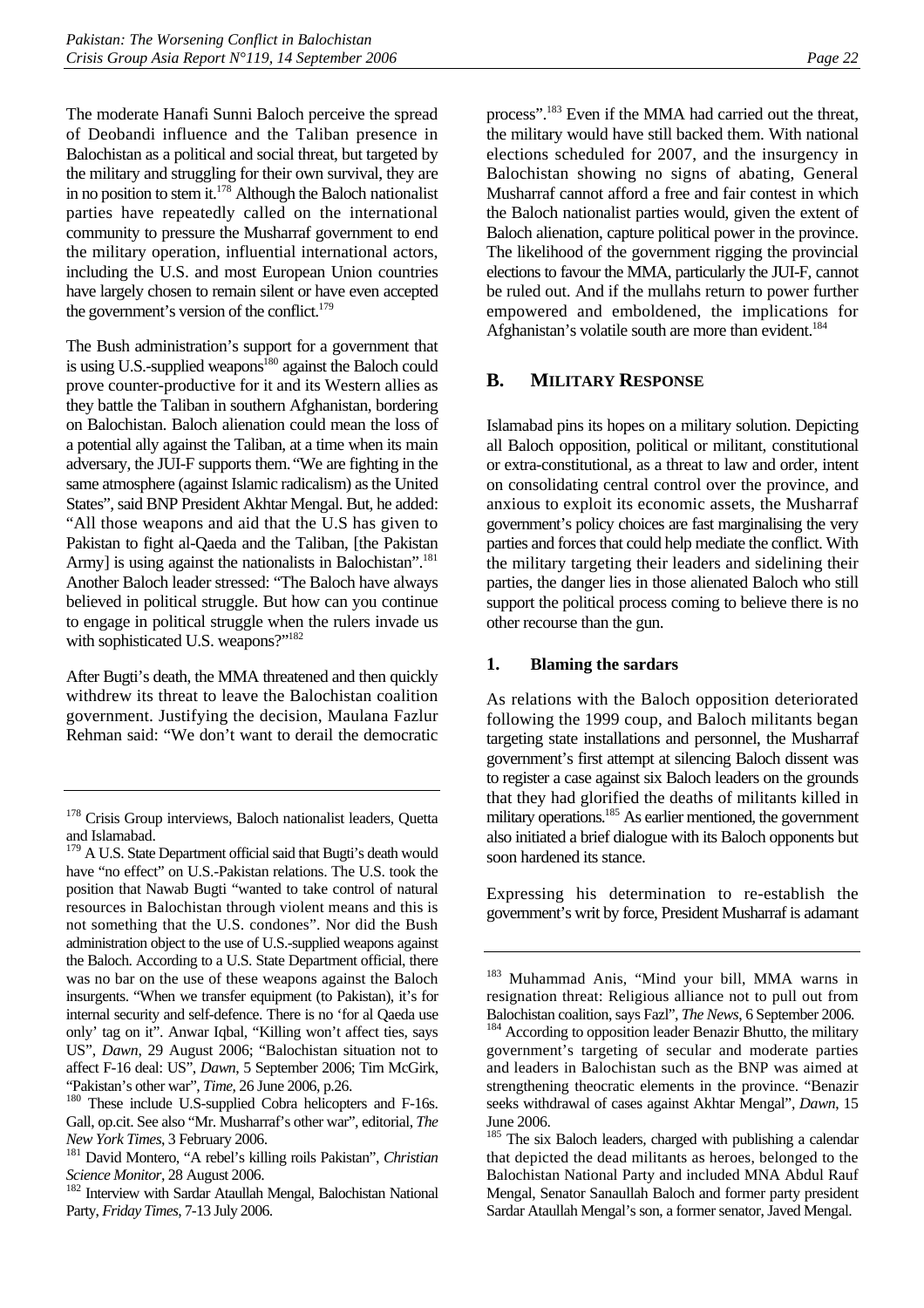that the only way to resolve the conflict is to "fix" the sardars who are responsible for the conflict, and who, with what he believes is foreign backing, are a threat to the integrity of the state.186 With Nawab Bugti's death in the 26 August operation, it appears that he intends to make good on his threat. It is also clear that decisions are still taken in the General Headquarters of the Pakistan army, with little or no consultation with civilians, even those that represent the federal government. In July, for instance, Balochistan Governor Owais Ghani had said that the government had no intention of harming Bugti. "He is too old to be punished. He is a respected figure. We just want him to give up arms".<sup>187</sup> A few weeks later, Bugti was killed.

The military government also maintains that with the exception of the "terrorists" who have taken on the state because of their opposition to development, all other Baloch sardars have sided with it. Rejecting the argument that the government's development schemes had sparked the insurgency and that the conflict was confined to the tribal territories of a few sardars, an opposition parliamentarian said: "If the federal government claims that the troubled areas in Balochistan are only 7 per cent of the province, then why is there no development in the rest of the 93 per cent?"188 The Secretary-General of Nawab Bugti's party stressed: "If the (dissenting) sardars are guarding their selfinterest, then they would side with the government, not confront it", adding, "only when you have the support of the masses and are fighting for the people, can you can confront the government". $^{18}$ 

Filing charges, ranging from murder to attacks on government property, against the dissenting sardars, the government also appears to have given up the option of dialogue. To drive the point home, Islamabad has targeted the families of a number of prominent Baloch leaders. The first official notification of the seizure of assets of members of the banned Balochistan Liberation Army in July 2006 included not only Nawab Bugti and Nawab Khair Bakhsh Marri's names but also those of their family members, including wives, daughters, sons-in-law, daughters-inlaw and grandchildren.<sup>190</sup>

Islamabad's clampdown on Baloch dissent also extends far beyond the rebellious sardars. On 8 December 2005, Interior Minister Sherpao admitted that some 4,000 people had been arrested in Balochistan since early in the year, when the conflict began. $191$  There is little more recent information about the numbers of Baloch detained but charges have been filed against some prominent national and provincial parliamentarians of the opposition parties; travel restrictions have been enforced against others. Most disturbingly, many Baloch dissidents have "disappeared", including students, doctors, lawyers and journalists, detained by intelligence agencies but not produced before any court of law.192 Security forces and intelligence agencies are also accused of intimidation, arbitrary arrests, torture, disappearances and extrajudicial killings. The Human Rights Commission of Pakistan (HRCP) has evidence to support these claims.<sup>193</sup>

Amnesty International (AI) supported the HRCP charges of scores of arbitrary arrests and detentions, extra-judicial executions, torture, and "disappearances", and the excessive use of force by security and intelligence force in Balochistan since early 2005. It called for "human rights abuses [to] be stopped forthwith and that all allegations of human rights, including civil political and economic rights, be independently and impartially investigated with a view to bringing the perpetrators to justice".<sup>194</sup> The courts in Pakistan must meet their responsibility, holding the executive responsible for abuse of power. As an immediate step, the Supreme Court should constitute a high level commission to enquire into Nawab Bugti's killing. By taking a stand now, it would not only help the process of reconciliation but could also dissuade the military from targeting other Baloch political dissidents in a similar fashion.

AI has also rightly called upon the militants to abide by international humanitarian law, which prohibits the use of torture, deliberate killing of civilians and indiscriminate

<sup>186</sup> Ihtasham-ul-Haque, "Rebel sardars 'to be fixed': Musharraf praises role of agencies, criticises media", *Dawn*, 21 July 2006.<br><sup>187</sup> Bugti was 79-years old. Malik Siraj Akbar's interview with

Owais Ahmed Ghani, *The Friday Times*, 14-20 July 2006. 188 Crisis Group interview, BNP Senator Sanaullah Baloch,

Quetta, March 2006.

Crisis Group interview, JWP Secretary-General Senator Agha Shahid Bugti, Quetta, March 2006.

 $190$  Of the 42 "BLA members" whose bank accounts were frozen, 25 were members of Nawab Bugti's family. Aside from Akbar Bugti, they included his sons, sons-in-law, daughter, daughter-inlaw and grandchildren; and Nawab Khair Bakhsh Marri's sons, granddaughters and daughters-in-law. Two parliamentarians,

Bugti's son-in-law Senator Shahid Bugti and Marri's son, Balaach Marri, member of the Balochistan Provincial Assembly, were also included on the list. "Accounts of 42 'BLA members' to be frozen", *Dawn,* 21 July 2006.

<sup>&</sup>lt;sup>191</sup> "Pakistan: Allegations of serious human rights violations in Balochistan must be investigated", public statement, Amnesty International, 10 February 2006, available at http://www. amnestyusa.org/news/document.do?id+ENGASA330042006.

<sup>&</sup>lt;sup>192</sup> According to HRCP Chairperson Asma Jahangir, the Commission had credible evidence of intelligence services picking up dozens of people, most of whom had no links with the militants. "HRCP concerned about praise for agencies", *Dawn*, 22 July 2006.

<sup>&</sup>lt;sup>193</sup> "Conflict in Balochistan – A report of the fact-finding missions", op.cit.

<sup>&</sup>lt;sup>194</sup> "Allegations of serious human rights violations in Balochistan", op.cit.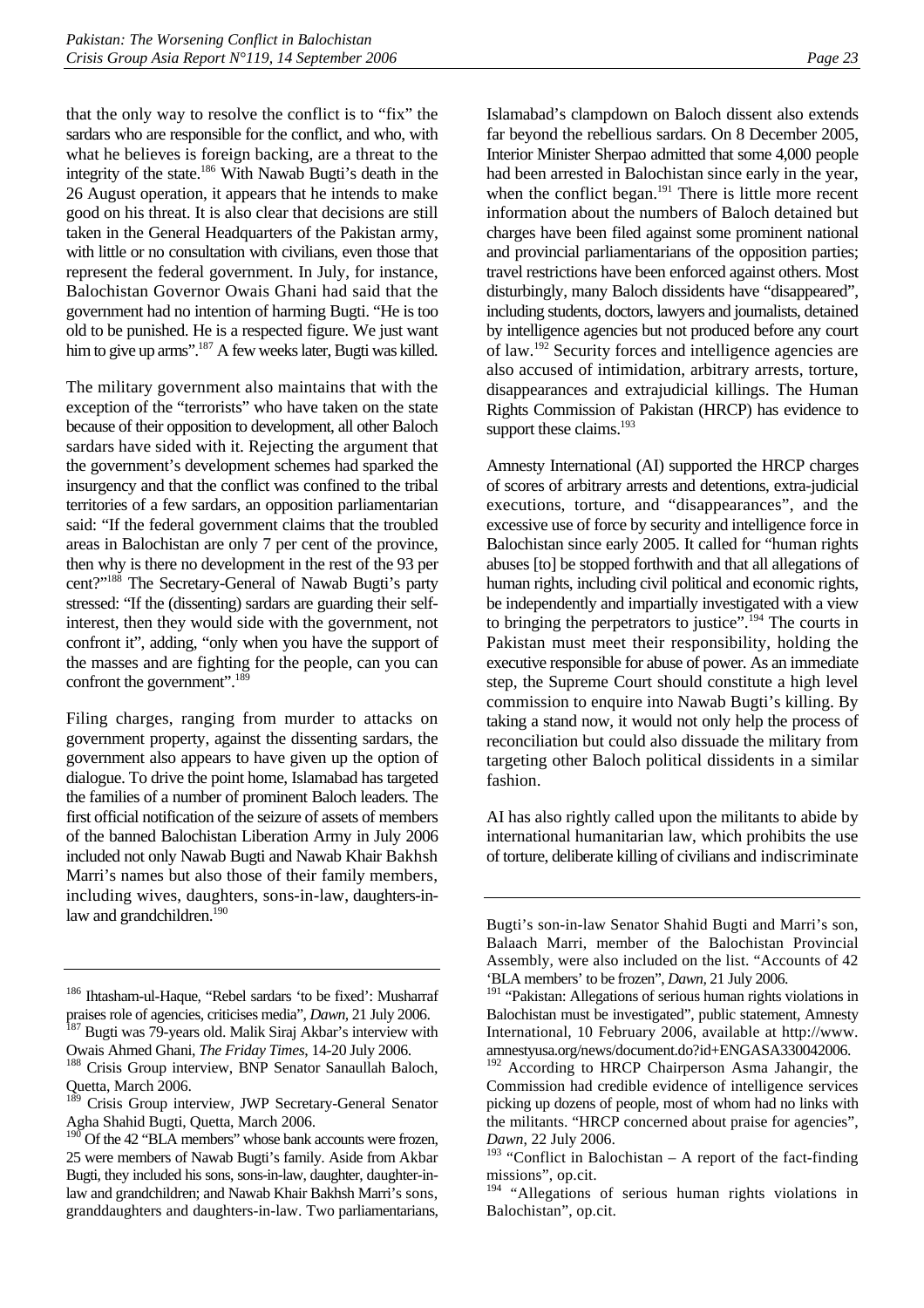attacks.195 The use of landmines by the militants, in particular, has resulted in numerous casualties, not just of military personnel but also of civilian non-combatants.<sup>196</sup>

By relying on repression and coercion, the state has unfortunately encouraged the use of armed force by the Baloch. Systematically attacked by the centre, the Baloch political leadership is hardening its stance.<sup>197</sup> With their political parties under siege, and their leaders targeted, more, young alienated Baloch could be tempted to join the militants.

#### **2. Military operations**

Insisting that operations are not conducted by the army but by the FC and Balochistan Levies, Islamabad argues it has little choice but to resort to force to protect vital communications and energy links, safeguard security personnel and installations, and ensure that the rebel sardars and their armed followers do not undermine the government's development schemes.<sup>198</sup> President Musharraf has warned the Baloch nationalists to end their attempts to incite people with slogans like "sovereignty of Balochistan" and "rights of Balochistan", warning that his government would forcefully quell any attempts to impede the development process.<sup>199</sup> Ruling out any compromise with "miscreants" trying to sabotage peace and development in Balochistan, Musharraf reiterated, in an address to the nation, that "the time has come to end the sway of these sardars and establish the writ of the government to protect national assets and installations…there will be no political settlement with these cruel Baloch sardars who remained involved in anti-government, anti-democracy and even anti-state activities in the past".<sup>200</sup>

Since attacks by the military and paramilitary forces are not targeted and calibrated, they have claimed scores of civilian casualties in the two hardest hit districts, Dera Bugti and Kohlu. According to the Human Rights Commission of Pakistan, many of the dead were women and children.<sup>202</sup> HRCP also found that thousands, including 85 per cent of Dera Bugti's population, were internally displaced by the fighting, most of whom have received little assistance from the government.<sup>203</sup> With Dera Bugti and Kohlu virtually under a state of siege, civilians are the worst hit. "There is a war-like situation", said HRCP Chairperson Asma Jahangir, "ordinary people are suffering greatly".<sup>204</sup>

Despite official claims that the military campaign is paying dividends, with many rebels eliminated and others surrendering, there are no signs of the insurgency abating.<sup>205</sup> Military action, which began in Dera Bugti and was then

<sup>203</sup> Dera Bugti's nazim (mayor) and HRCP estimated that 100,000 people were displaced in Dera Bugti and Kohlu districts alone. Official figures are not available. "When pride stands in the way of tears", *Dawn,* 13 July 2006; "More fighting in Balochistan, but no aid in eight long months", IRIN, UN Office for the Coordination of Humanitarian Relief, 31 August 2006. See also "Pakistan: Humanitarian situation in parts of Balochistan deteriorating", IRIN, 26 April 2006.

<sup>204</sup> "Focus on the conflict in Balochistan", IRIN, UN Office for the Coordination of Humanitarian Relief, 2 February 2006. Asma Jahangir is a member of the Crisis Group Board.

<sup>&</sup>lt;sup>195</sup> Ibid.

<sup>&</sup>lt;sup>196</sup> Landmines, salted by the militants and the security forces "have emerged as a major source of civilian deaths and injuries" in Dera Bugti and Kohlu, said an analyst. "Pakistan: Humanitarian situation in parts of Balochistan deteriorating", IRIN, UN Office for the Coordination of Humanitarian Relief, 26 April 2006.

<sup>&</sup>lt;sup>197</sup> Sardar Ataullah Mengal, for instance, stated: "We believe in democracy, human rights and the rights of nationalities [but] Musharraf cannot expect us to tow the line. We will not submit to the whims of a military dictator". Crisis Group interview with BNP leader Sardar Ataullah Mengal, Karachi, April 2006.

<sup>&</sup>lt;sup>198</sup> Claiming that the situation was under control, Balochistan Governor Owais Ahmed Ghani said: "There were speculations about a military operation [but] we would never use the army against our own people, no matter how intense the violence. Within two months, with the cooperation of 850 Frontier Corps personnel from the NWFP, we had made tremendous progress in rounding up the terrorists and dismantling their networks. Since then the situation has greatly improved". Malik Siraj Akbar's interview with Owais Ahmed Ghani, op.cit.

<sup>&</sup>lt;sup>199</sup> "Musharraf warns slogan-mongers", *Dawn*, 23 May 2006.<br><sup>200</sup> Shakil Sheikh, "Musharraf warns India against blame game", *The News,* 3 August 2006; "No compromise with

General Musharraf's warning to the Baloch leaders – to stop fighting or "you won't even know what hit you" – epitomises the military's approach to the crisis.<sup>201</sup> The military action, however, has alienated even the most moderate Baloch. If the insurgents have targeted gas fields and pipelines, electricity grids and railway tracks, official installations and personnel with rockets, mortars, submachine guns and landmines, the military and other security forces have used heavy artillery, air force jets and helicopter gunships in an indiscriminate and disproportionate show of force.

Baloch nationalists", *Daily Times,* 15 July 2006. 201 "Don't push us. It isn't the 1970s when you can hit and run and hide in the mountains", said Musharraf, referring to military action against Baloch militants from 1973-1977. Zahid Hussain, "Gathering Storm", op.cit.

<sup>&</sup>lt;sup>202</sup> "Conflict in Balochistan – A report of the fact-finding missions", op.cit. With a news blackout in some of the worstaffected areas, such as Dera Bugti and Kohlu, it is nearly impossible to obtain exact figures of casualties or detainees.

<sup>205</sup> In July 2006 alone, the government claimed that 28 Bugti commanders surrendered voluntarily, along with 1,415 tribesmen. Media reports collated by Crisis Group in July 2006. The District Coordination Officer in Dera Bugti now claims that the entire district has been "cleared of saboteurs" and the writ of the government reestablished. "Six commanders, 500 men surrender: government", *Dawn*, 22 July 2006.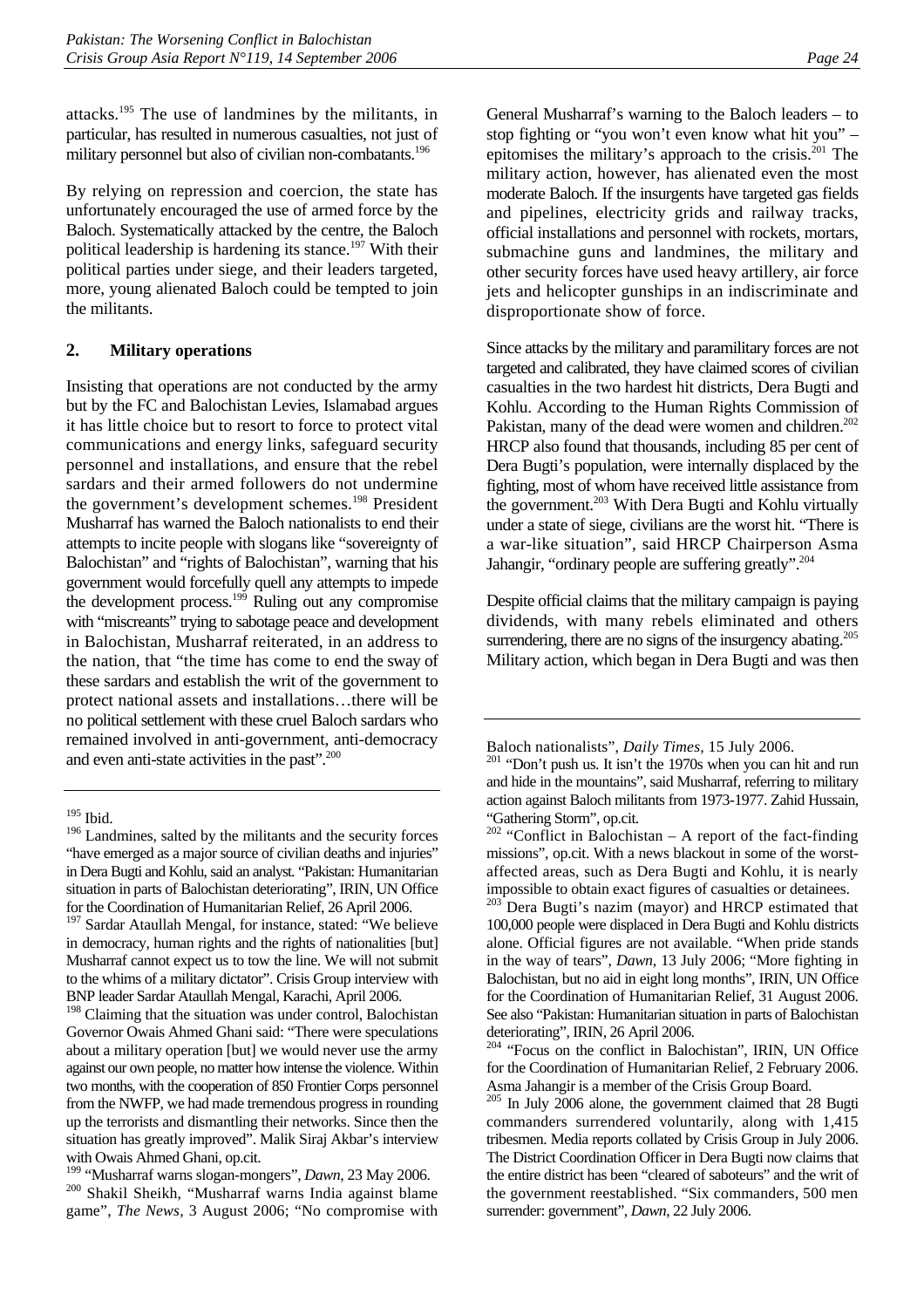extended to the Marri areas, has not ended.<sup>206</sup> Insurgent attacks, too, are frequent, from the southernmost tip of Balochistan to the capital Quetta. With the government bent on a military solution, the prospects of rapprochement appear poor.

The federal government has the authority to intervene in the exercise of provincial power when there is a "grave menace to the peace and tranquillity or economic life" in Pakistan.<sup>207</sup> It can declare an emergency if internal disturbances are beyond the control of a provincial government.208 A provincial government can also entrust functions that fall under its purview to the federal government. Otherwise, the maintenance of law and order and policing lie within provincial authority. The federal government can deploy the armed forces to act "in aid of civil power"209 but the armed forces cannot act on their own violation. In Balochistan, however, the military government has, for all practical purposes usurped the province's policing powers and that of the federal government.

From the attack on General Musharraf at Kohlu on 14 December 2005 till now, the military's decision to subdue the Baloch militants once and for all has only resulted in both sides upping their stakes. The impact of the conflict is already felt outside Balochistan's borders, in the Baloch majority areas of Punjab and Sindh.<sup>210</sup> Following Nawab Bugti's killing, even if the military were, inconceivably, to win the battle for Dera Bugti and Kohlu, it has already lost the war for hearts and minds in Balochistan.<sup>211</sup>

## **VI. GEOPOLITICS**

Islamabad insists that the Baloch 'miscreants' have foreign backing, political and material. Some government officials have implied that U.S. and British intelligence agencies support the militants – to undermine the proposed Iran-Pakistan-India gas pipeline and to prevent Gwadar from becoming a functional port at which China's presence might threaten U.S. oil and naval interests in the Gulf region. $212$ But the brunt of the blame is placed on India.

India has expressed concern at the "spiralling military violence in Balochistan"213 and has strongly condemned Nawab Bugti's killing.214 Pakistan has not only denounced India's comments as interference in its internal affairs but President Musharraf has also accused it of arming and funding the Balochistan insurgency.<sup>215</sup> According to Balochistan's chief minister, Jam Mohammed Yousaf, India's intelligence agency, the Research and Analysis Wing, supports terrorists and their training camps in Balochistan.216 Balochistan Governor Owais Ghani accused India of financing the insurgency and Afghan warlords and drug barons of arming the militants. $217$ 

Pakistani intelligence agencies are convinced that Indian consulates in Kandahar, bordering on Balochistan, and the city of Jalalabad, bordering on NWFP, provide funds and arms to the Balochistan Liberation Army and the Balochistan Liberation Front.<sup>218</sup> In their opinion, Pakistan's regional adversary is fishing in Balochistan's troubled waters. Some Pakistani officials also believe that India wants to destabilise Balochistan to prevent China from using Gwadar port as a possible naval base and listening post

<sup>206</sup> Warning that "reckless military" actions in Balochistan would have terrible consequences, HRCP called attention to the operations in Kohlu district. "Army action has terrible consequences", *Dawn*, 5 September 2006; "18 killed in fresh Kohlu operation", *Dawn*, 4 September 2006.<br><sup>207</sup> Articles 147, 148 and 149 of the constitution.<br><sup>208</sup> Article 232.

<sup>209</sup> Article 245 states: "The Armed Forces shall, under the directions of the Federal Government, defend Pakistan against external aggression or threat of war, and subject to law, *act in the aid of civil power when called upon to do so*". Emphasis added. 210 In January 2006, the BLA claimed responsibility for an attack

on railway links in Dera Ghazi Khan. On 5 January, the army was deployed at Dera Ghazi Khan's airport after an abortive attempt on an electricity pylon. In Jacobabad, in Sindh, which also houses a significant Baloch population, there have been a series of attacks on gas pipelines. Shahzada Zulfikar, "Power supply to Machh suspended", *The Nation,* 8 January 2006; "Balochistan operation – security upped at DG Khan airport", *Daily Times*, 5 January 2006; and S.M. Wajih, "Rocket fired at gas pipeline in Jacobabad", *Daily Times*, 14 November 2003.<br><sup>211</sup> The treatment meted out (to the Baloch) by the federal

government is not what happens in a democracy. You don't unleash the military against your own people", said an opposition Baloch politician. Crisis Group interview with Senator Agha Shahid Bugti, Quetta, March 2006.

<sup>212</sup> M. Ilyas Khan, "Back to the hills", *Herald*, September 2004. Crisis Group interviews, Islamabad, March 2006.

<sup>213 &</sup>quot;India defends comments on Balochistan", *The Tribune*, 2 January 2006.

<sup>&</sup>lt;sup>214</sup> "The unfortunate killing of the veteran Baloch leader", said the ministry of external affairs spokesperson, "is a tragic loss to the people of Balochistan and Pakistan. This military attack [underlines] the need for peaceful dialogue to address the grievances and aspirations of [the] people of Balochistan. Military force can never solve political problems". "India condemns Bugti's killing", *The Financial Express*, 28 August 2006. 215 Musharraf's spokesperson, Director-General Inter-Services

Public Relations Major General Shaukat Sultan, accused India's Research and Analysis Wing of supporting "terrorist activities in Balochistan". Sarfaraz Ahmed, "Interview with Major General Shaukat Sultan", *Daily Times*, 15 September 2004; "New Delhi fuelling Balochistan violence, says

Musharraf", *Daily Times*, 9 January 2006; 216 "RAW camps in Balochistan", *Dawn,* 31 August 2004. 217 "Afghans, India, fuelling Balochistan insurgency, says

Owais Ghani", *Daily Times*, 7 February 2006. 218 "Balochistan unrest: Agencies 'have proof' of Indian

involvement"*, Daily Times,* 13 February 2006.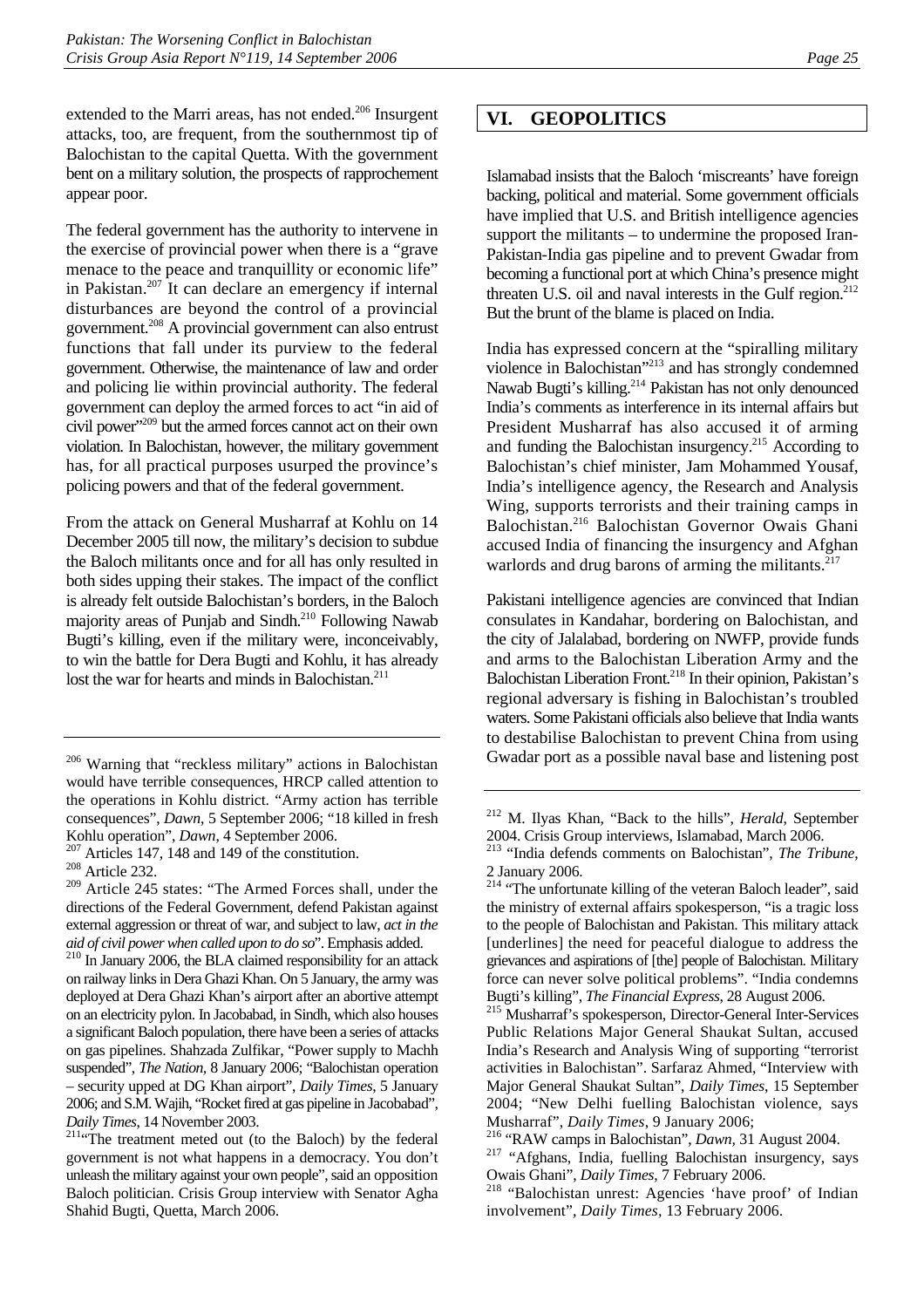in the Arabian Sea. $219$  Even if India were conceivably cultivating Baloch dissidents, following an age-old pattern of both countries interfering in the other's internal affairs, the extent of such support would likely be limited. After all, a Balochistan that spins out of control would not serve India's interests. It would destabilise Afghanistan and undermine India's prospect of gaining access to the energy resources of Iran and Central Asia through pipelines that would traverse Balochistan.

The Pakistan government has offered little hard evidence of substantive foreign funding or cross-border sanctuaries and bases. Baloch nationalist parliamentarians understandably reject such linkages, pointing out that previous governments also had accused Baloch dissidents of serving foreign masters.220 Senator Sanaullah Baloch emphasised that the militancy was an "indigenous, nationalist movement".221 However, it is possible that the Baloch militants are financing their operations through the lucrative trade in drugs and arms across the borders with Afghanistan and Iran. The large and prosperous Baloch diaspora, especially in the Gulf States, which is sympathetic to the Baloch nationalist cause, is most likely another source of financing.222 The militants must also have the support of their fellow Baloch in Afghanistan, but the latter's capacity would be limited to material assistance. Obtaining and using sanctuaries in the bordering Afghan provinces would be difficult, given the resurgent Taliban, who are certainly not sympathetic to the Baloch cause.

The Musharraf government is in a bind. It cannot claim that it is fighting against citizens who are demanding long overdue political, economic and social rights; hence the emphasis on a foreign-supported insurgency is partly a bid to gain domestic legitimacy for the use of force in Balochistan. It is equally keen to convince its international, in particular Western allies, that it has no choice but to use military force against terrorists who are bent on destabilising the state. Even if the government were to succeed in discrediting the Baloch militants internationally, $2^{23}$  it would face a far steeper task in convincing the Baloch.

## **VII. CONCLUSION**

Asked about a possible end to the stalemate in Balochistan, Nawab Akbar Khan Bugti said: "At the moment war is being imposed on us. If someone survives it, then we'll see. General Sahib [Pervez Musharraf] has promised to hit us in a way that we will not know what hit us. In one sense, it is quick death he is promising us. They could do this to a few Baloch leaders, but not to the whole Baloch nation".224 In the wake of Bugti's death, Musharraf still insists that his government will enforce the writ of the state at all costs. $225$  But making good on that claim requires far more than military force. By targeting political leaders and using indiscriminate force, the government will merely perpetuate the conflict. In the process, its legitimacy will be gravely damaged, and the state it claims to defend will emerge far weaker and more divided.

With Bugti's death, the directions of the conflict in Balochistan have become far more ominous, evident in the tide of anger that has swept the province. "Emotions are running high", said Amanullah Kanrani, JWP spokesperson, "We are devastated by our loss". Asked how the government could redress matters, he said: "[This] government cannot do anything more. It has played its last card".226 Calling Bugti's killing "a huge disaster, not only for Balochistan but also for the whole country", NP leader Dr Abdul Hayee Baloch said that the Baloch "have all been devastated by the magnitude of the crime the government had committed. If this is what they could do to him, just imagine what they are doing to ordinary Baloch men, women and children every day. Hundreds have been killed, thousands have been arrested, and scores of others have simply disappeared. If this sort of barbarity does not constitute state terrorism, what does?" <sup>227</sup>

By eliminating a political leader, the military government has strengthened the ranks of the militants in Balochistan.<sup>228</sup>

<sup>&</sup>lt;sup>219</sup> "We have evidence that the insurgents are getting help from India and some other countries which are not happy with China's involvement in the construction of Gwadar port", said a senior security official. Zahid Hussain, "Musharraf's other war", op.cit.

 $220$  Similar accusations were made by the Ayub government. During the 1970s, Baloch dissidents were accused of working for Afghanistan and the Soviet Union but these charges were subsequently dropped.

<sup>&</sup>lt;sup>221</sup> Crisis Group interview, BNP parliamentarian, Senator Sanaullah Baloch, Quetta, March 2006.

<sup>&</sup>lt;sup>222</sup> A Baloch analyst maintains that "rich Baloch from the Gulf region" are a major source of financing, "since expatriates are generally more patriotic and nationalistic". Crisis Group interview, Sher Ali Mazari, Islamabad, February 2006.

<sup>&</sup>lt;sup>223</sup> The British government placed the BLA on its list of terrorist

organisations in July 2006 but others, including the U.S. have yet to follow suit. "UK declares BLA terrorist organisation", *Dawn*, 18 July 2006.

<sup>224</sup> Haroon Rashid's interview with Akbar Khan Bugti, *Newsline*, February 2006.<br><sup>225</sup> Shaiq Hussain, "No compromise on writ of government,

says Musharraf", *The Nation*, 28 August 2006.<br><sup>226</sup> Crisis Group telephone interview, Amanullah Kanrani,

spokesperson and Central Information Secretary, JWP, 28 August 2006.

 $227$  "Helicopter gunships were used to kill a frail 80-year man" whose "only fault was that he was struggling for his people's rights", said Dr Baloch. Crisis Group telephone interview with Dr Abdul Hayee Baloch, National Party, 31 August 2006.

<sup>&</sup>lt;sup>228</sup> "You will see the youth of Balochistan that had been sitting in universities going into politicised but armed and dangerous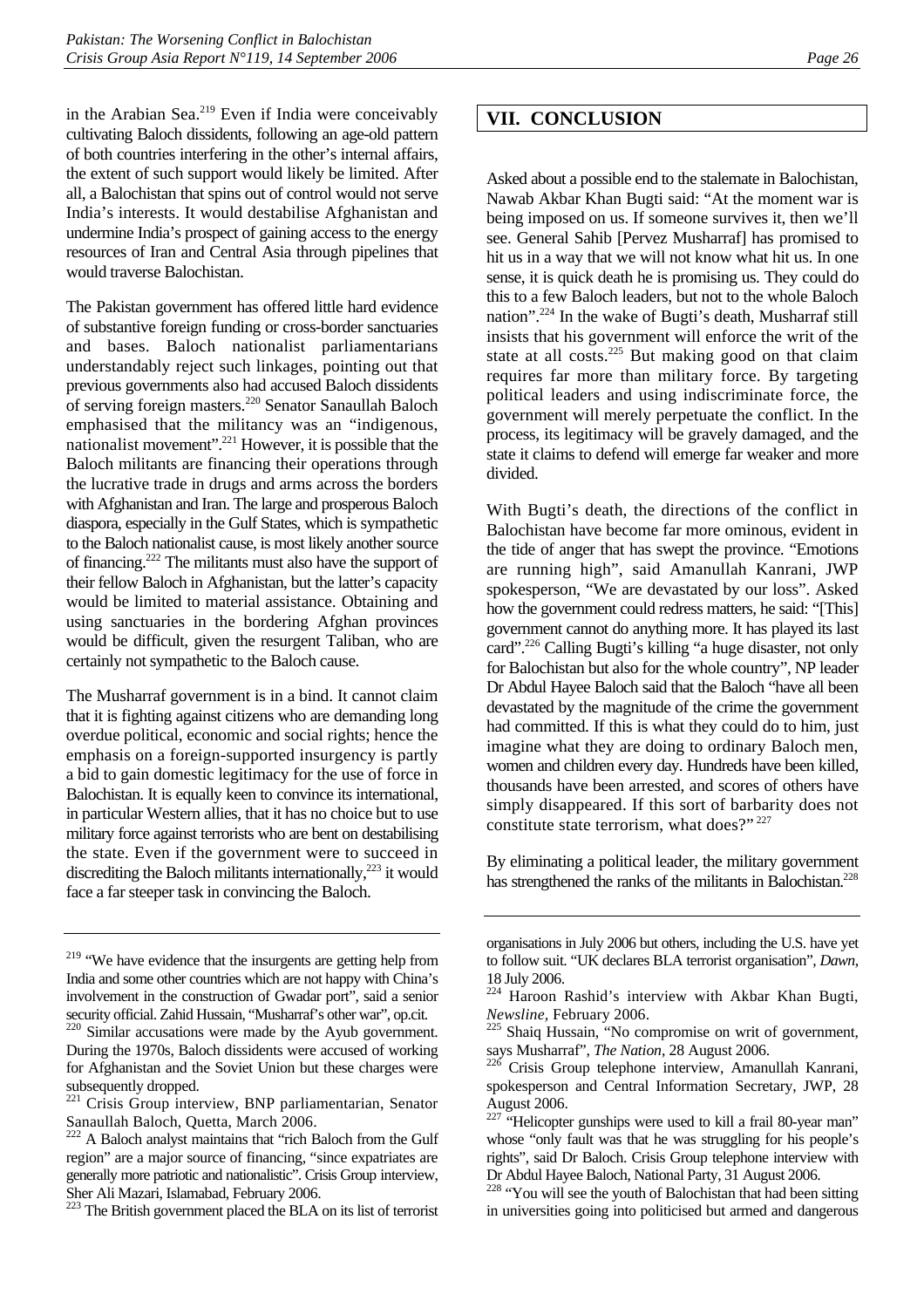The insurgency is not likely to recede, nor will Islamabad manage to dampen Baloch anger so long as the military runs the show. With unrest refusing to die down in Balochistan and Baloch nationalist leaders submitting their resignations from the provincial and national legislatures,<sup>229</sup> some of the more politically astute of Musharraf's civilian colleagues are increasingly concerned about the direction of the conflict. Expressing grief at Bugti's death, PML-Q Secretary General Mushahid Hussain said: "He was a friend and a prominent political figure. His death, and the manner of it, is sad and unfortunate".<sup>230</sup> But Hussain and other ruling party leaders have little say in the making of policy and no control over a military establishment that is unaccountable to any civilian institution.

With Bugti's killing, the credibility of President Musharraf and the military has sunk to an all time low, not just in Balochistan but in all the smaller federal units. The extent to which the federation has been damaged can hardly yet be assessed. "There is no doubt at all that the federation has been gravely weakened", said an opposition leader. "There will be a very adverse impact on national stability and national integration. The only way out is an immediate restoration of genuine democracy".231 If the dangerous and fast widening gap between the Baloch and the centre is to be narrowed, the restoration of democracy is indeed the only way out.

If a free and fair general election is held in 2007, the Baloch nationalist parties will likely sweep the polls in the Baloch majority areas of the province. With representative institutions restored, the Baloch would once again have political avenues and mechanisms to voice their grievances and demands. In the absence of military support for the Pashtun Islamists, Pashtun moderate forces in Balochistan, too, would be empowered. It is in the interests of the international community to ensure that this election is indeed democratic, free, fair and transparent. Instability in Balochistan not only damages the Pakistani polity but also adversely affects the stability of its immediate region and beyond.

#### **Islamabad/Brussels, 14 September 2006**

movements", said PPP national parliamentarian Sherry Rehman. Crisis Group interview, Islamabad, 28 August 2006.

<sup>229</sup> Malik Siraj Akbar, "BNP-Mengal quits assemblies", *Daily Times*, 4 September 2006. 230 "Mushahid grieves over the death of 'a friend'", *Daily Times*,

<sup>28</sup> August 2006.

<sup>&</sup>lt;sup>231</sup> Crisis Group interview, Ahsan Iqbal, Information Secretary, PML-N, Islamabad, 29 August 2006.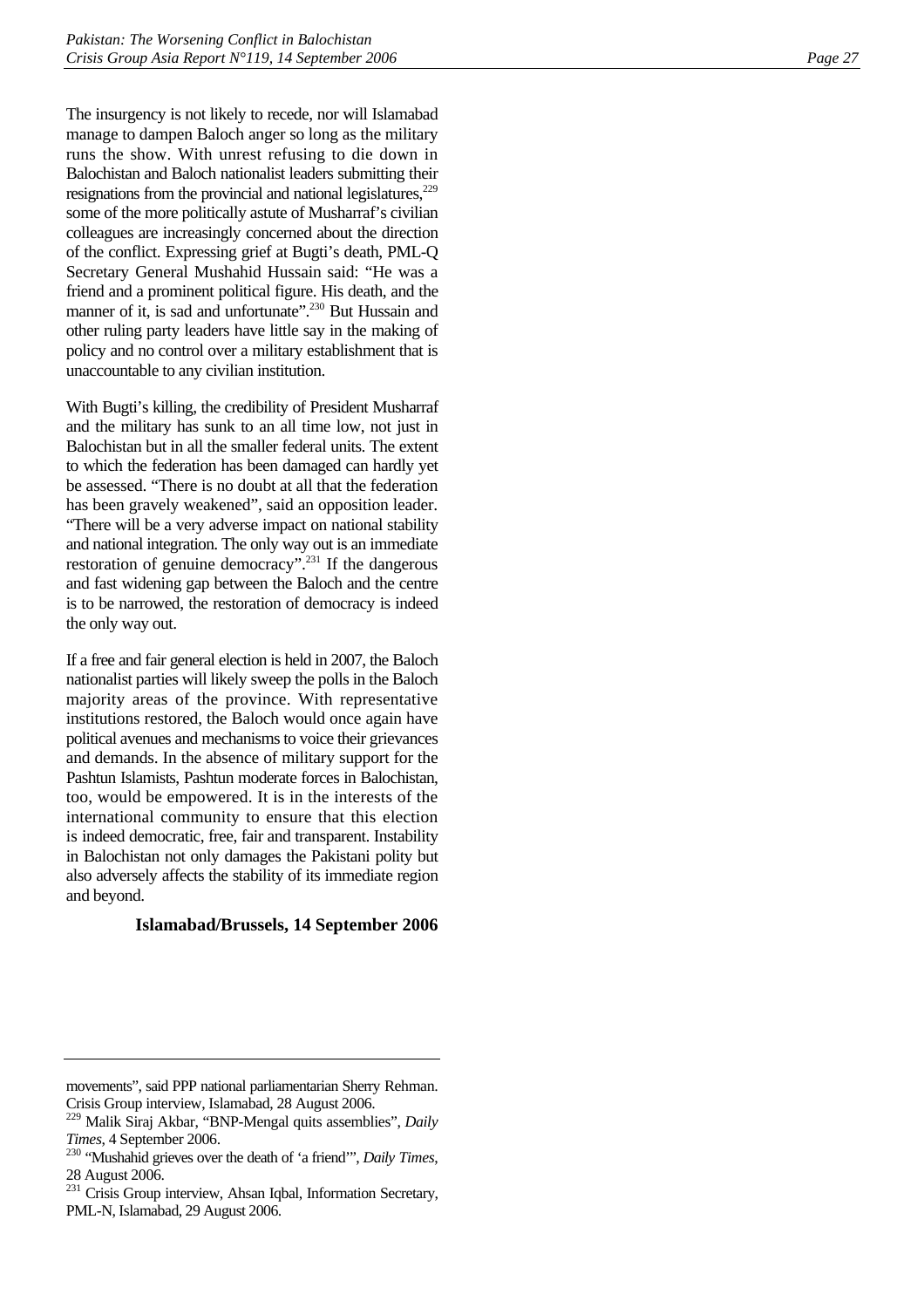## **APPENDIX A**

## **MAP OF BALOCHISTAN**

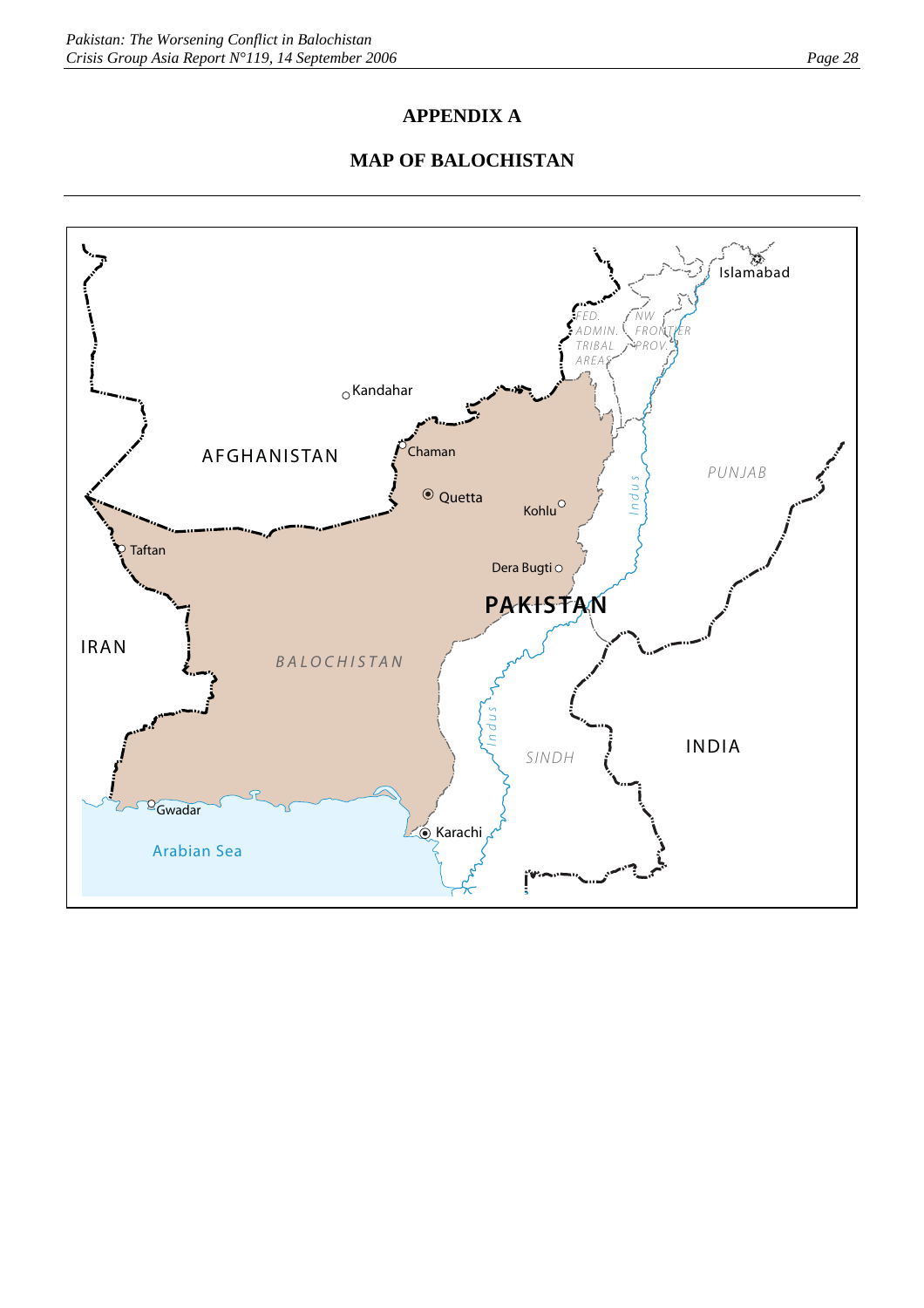## **APPENDIX B**

## **ABOUT THE INTERNATIONAL CRISIS GROUP**

The International Crisis Group (Crisis Group) is an independent, non-profit, non-governmental organisation, with nearly 120 staff members on five continents, working through field-based analysis and high-level advocacy to prevent and resolve deadly conflict.

Crisis Group's approach is grounded in field research. Teams of political analysts are located within or close by countries at risk of outbreak, escalation or recurrence of violent conflict. Based on information and assessments from the field, it produces analytical reports containing practical recommendations targeted at key international decision-takers. Crisis Group also publishes *CrisisWatch*, a twelve-page monthly bulletin, providing a succinct regular update on the state of play in all the most significant situations of conflict or potential conflict around the world.

Crisis Group's reports and briefing papers are distributed widely by email and printed copy to officials in foreign ministries and international organisations and made available simultaneously on the website, www.crisisgroup.org. Crisis Group works closely with governments and those who influence them, including the media, to highlight its crisis analyses and to generate support for its policy prescriptions.

The Crisis Group Board – which includes prominent figures from the fields of politics, diplomacy, business and the media – is directly involved in helping to bring the reports and recommendations to the attention of senior policy-makers around the world. Crisis Group is co-chaired by the former European Commissioner for External Relations Christopher Patten and former U.S. Ambassador Thomas Pickering. Its President and Chief Executive since January 2000 has been former Australian Foreign Minister Gareth Evans.

Crisis Group's international headquarters are in Brussels, with advocacy offices in Washington DC (where it is based as a legal entity), New York, London and Moscow. The organisation currently operates thirteen field offices (in Amman, Bishkek, Bogotá, Cairo, Dakar, Dushanbe, Islamabad, Jakarta, Kabul, Nairobi, Pristina, Seoul and Tbilisi), with analysts working in over 50 crisis-affected countries and territories across four continents. In Africa, this includes Angola, Burundi, Côte d'Ivoire, Democratic Republic of the Congo, Eritrea, Ethiopia, Guinea, Liberia, Rwanda, the Sahel region, Sierra Leone, Somalia, Sudan, Uganda and Zimbabwe; in Asia, Afghanistan, Indonesia, Kashmir, Kazakhstan, Kyrgyzstan, Myanmar/Burma, Nepal, North Korea, Pakistan, Tajikistan, Turkmenistan and Uzbekistan; in Europe, Albania, Armenia, Azerbaijan, Bosnia and Herzegovina, Georgia, Kosovo, Macedonia, Moldova, Montenegro and Serbia; in the Middle East, the whole region from North Africa to Iran; and in Latin America, Colombia, the Andean region and Haiti.

Crisis Group raises funds from governments, charitable foundations, companies and individual donors. The following governmental departments and agencies currently provide funding: Australian Agency for International Development, Austrian Federal Ministry of Foreign Affairs, Belgian Ministry of Foreign Affairs, Canadian Department of Foreign Affairs and International Trade, Canadian International Development Agency, Canadian International Development Research Centre, Czech Ministry of Foreign Affairs, Dutch Ministry of Foreign Affairs, European Union (European Commission), Finnish Ministry of Foreign Affairs, French Ministry of Foreign Affairs, German Foreign Office, Irish Department of Foreign Affairs, Japanese International Cooperation Agency, Principality of Liechtenstein Ministry of Foreign Affairs, Luxembourg Ministry of Foreign Affairs, New Zealand Agency for International Development, Republic of China (Taiwan) Ministry of Foreign Affairs, Royal Danish Ministry of Foreign Affairs, Royal Norwegian Ministry of Foreign Affairs, Swedish Ministry for Foreign Affairs, Swiss Federal Department of Foreign Affairs, United Kingdom Foreign and Commonwealth Office, United Kingdom Department for International Development, U.S. Agency for International Development.

Foundation and private sector donors include Carnegie Corporation of New York, Compton Foundation, Flora Family Foundation, Ford Foundation, Fundación DARA Internacional, Bill & Melinda Gates Foundation, William & Flora Hewlett Foundation, Hunt Alternatives Fund, Korea Foundation, John D. & Catherine T. MacArthur Foundation, Moriah Fund, Charles Stewart Mott Foundation, Open Society Institute, Pierre and Pamela Omidyar Fund, David and Lucile Packard Foundation, Ploughshares Fund, Sigrid Rausing Trust, Rockefeller Foundation, Rockefeller Philanthropy Advisors, Sarlo Foundation of the Jewish Community Endowment Fund and Viva Trust.

#### **September 2006**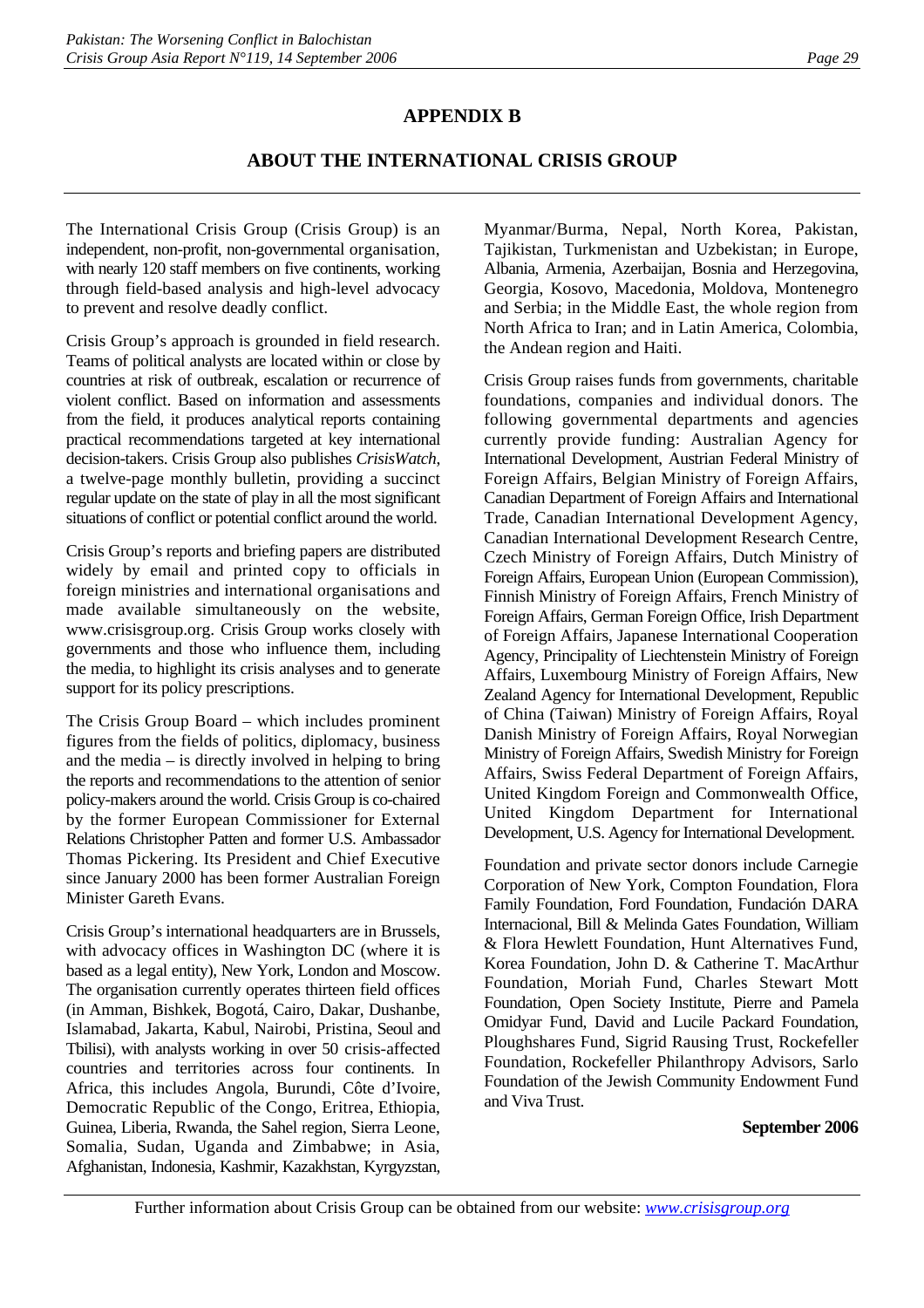## **APPENDIX C**

## **INTERNATIONAL CRISIS GROUP REPORTS AND BRIEFINGS ON ASIA SINCE 2003**

#### **CENTRAL ASIA**

*Cracks in the Marble: Turkmenistan's Failing Dictatorship*, Asia Report N°44, 17 January 2003 (also available in Russian)

*Uzbekistan's Reform Program: Illusion or Reality?*, Asia Report N°46, 18 February 2003 (also available in Russian)

*Tajikistan: A Roadmap for Development*, Asia Report N°51, 24 April 2003

*Central Asia: Last Chance for Change*, Asia Briefing Nº25, 29 April 2003 (also available in Russian)

*Radical Islam in Central Asia: Responding to Hizb ut-Tahrir*, Asia Report N°58, 30 June 2003

*Central Asia: Islam and the State*, Asia Report N°59, 10 July 2003

*Youth in Central Asia: Losing the New Generation*, Asia Report N°66, 31 October 2003

*Is Radical Islam Inevitable in Central Asia? Priorities for Engagement*, Asia Report N°72, 22 December 2003

*The Failure of Reform in Uzbekistan: Ways Forward for the International Community*, Asia Report N°76, 11 March 2004 (also available in Russian)

*Tajikistan's Politics: Confrontation or Consolidation?*, Asia Briefing Nº33, 19 May 2004

*Political Transition in Kyrgyzstan: Problems and Prospects*, Asia Report N°81, 11 August 2004

*Repression and Regression in Turkmenistan: A New International Strategy*, Asia Report N°85, 4 November 2004 (also available in Russian)

*The Curse of Cotton: Central Asia's Destructive Monoculture*, Asia Report N°93, 28 February 2005 (also available in Russian)

*Kyrgyzstan: After the Revolution*, Asia Report N°97, 4 May 2005 (also available in Russian)

*Uzbekistan: The Andijon Uprising*, Asia Briefing N°38, 25 May 2005 (also available in Russian)

*Kyrgyzstan: A Faltering State*, Asia Report N°109, 16 December 2005 (also available in Russian)

*Uzbekistan: In for the Long Haul*, Asia Briefing N°45, 16 February 2006

*Central Asia: What Role for the European Union?*, Asia Report N°113, 10 April 2006

*Kyrgyzstan's Prison System Nightmare,* Asia Report N°118, 16 August 2006

#### **NORTH EAST ASIA**

*Taiwan Strait I: What's Left of "One China"?*, Asia Report N°53, 6 June 2003

*Taiwan Strait II: The Risk of War*, Asia Report N°54, 6 June 2003

*Taiwan Strait III: The Chance of Peace*, Asia Report N°55, 6 June 2003

*North Korea: A Phased Negotiation Strategy*, Asia Report N°61, 1 August 2003

*Taiwan Strait IV: How an Ultimate Political Settlement Might Look*, Asia Report N°75, 26 February 2004

*North Korea: Where Next for the Nuclear Talks?*, Asia Report N°87, 15 November 2004 (also available in Korean and in Russian)

*Korea Backgrounder: How the South Views its Brother from Another Planet*, Asia Report N°89, 14 December 2004 (also available in Korean and in Russian)

*North Korea: Can the Iron Fist Accept the Invisible Hand?*, Asia Report N°96, 25 April 2005 (also available in Korean and in Russian)

*Japan and North Korea: Bones of Contention*, Asia Report Nº100, 27 June 2005 (also available in Korean)

*China and Taiwan: Uneasy Détente*, Asia Briefing N°42, 21 September 2005

*North East Asia's Undercurrents of Conflict*, Asia Report N°108, 15 December 2005 (also available in Korean)

*China and North Korea: Comrades Forever?*, Asia Report N°112, 1 February 2006 (also available in Korean)

*After North Korea's Missile Launch: Are the Nuclear Talks Dead?*, Asia Briefing N°52, 9 August 2006

#### **SOUTH ASIA**

*Afghanistan: Judicial Reform and Transitional Justice*, Asia Report N°45, 28 January 2003

*Afghanistan: Women and Reconstruction*, Asia Report N°48. 14 March 2003 (also available in Dari)

*Pakistan: The Mullahs and the Military*, Asia Report N°49, 20 March 2003

*Nepal Backgrounder*: *Ceasefire – Soft Landing or Strategi*c *Pause?*, Asia Report N°50, 10 April 2003

*Afghanistan's Flawed Constitutional Process*, Asia Report N°56, 12 June 2003 (also available in Dari)

*Nepal: Obstacles to Peace,* Asia Report N°57, 17 June 2003

*Afghanistan: The Problem of Pashtun Alienation*, Asia Report N°62, 5 August 2003

*Peacebuilding in Afghanistan*, Asia Report N°64, 29 September 2003

*Disarmament and Reintegration in Afghanistan*, Asia Report N°65, 30 September 2003

*Nepal: Back to the Gun*, Asia Briefing Nº28, 22 October 2003

*Kashmir: The View from Islamabad*, Asia Report N°68, 4 December 2003

*Kashmir: The View from New Delhi*, Asia Report N°69, 4 December 2003

*Kashmir: Learning from the Past*, Asia Report N°70, 4 December 2003

*Afghanistan: The Constitutional Loya Jirga*, Afghanistan Briefing Nº29, 12 December 2003

*Unfulfilled Promises: Pakistan's Failure to Tackle Extremism*, Asia Report N°73, 16 January 2004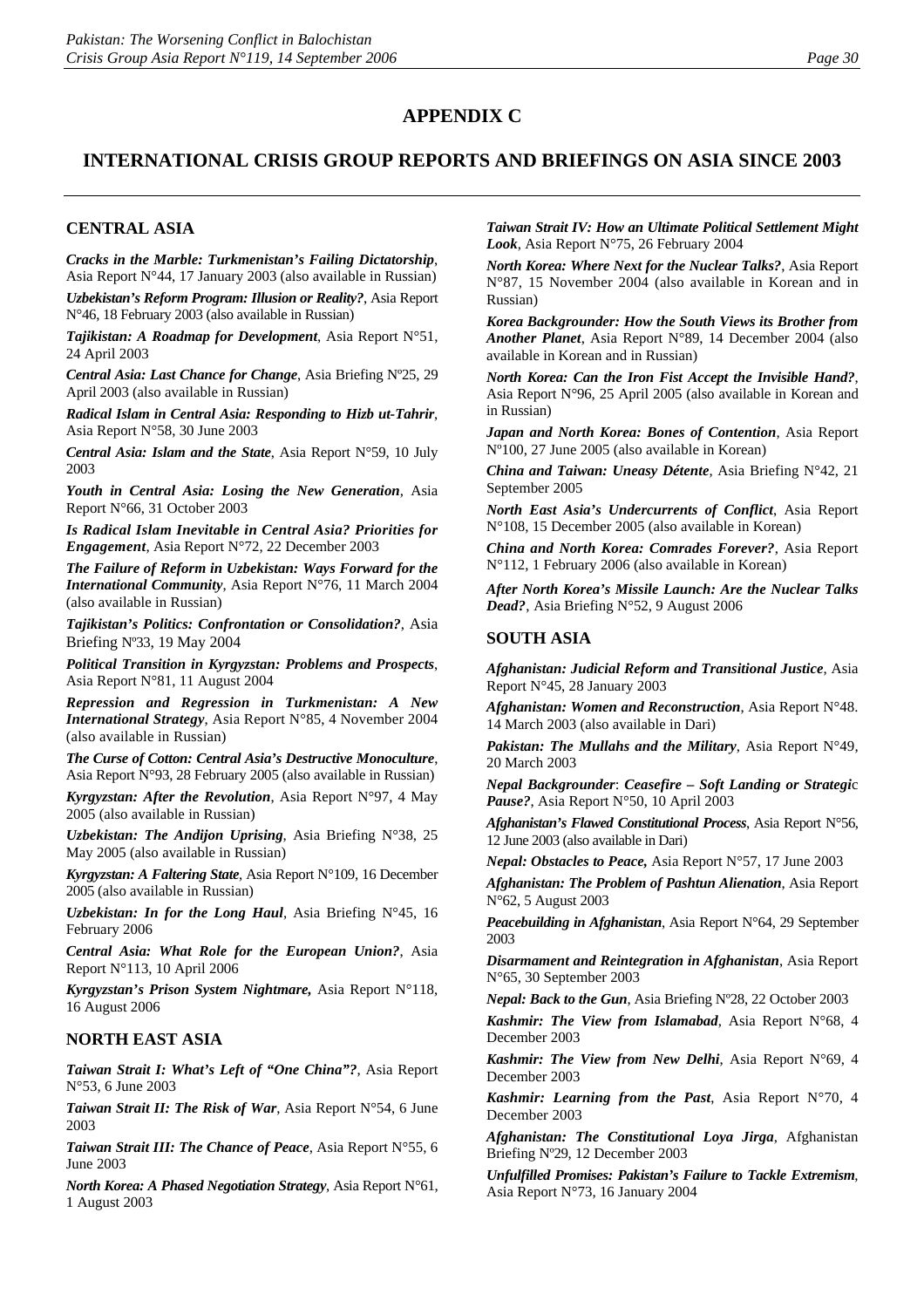*Nepal: Dangerous Plans for Village Militias*, Asia Briefing Nº30, 17 February 2004 (also available in Nepali)

*Devolution in Pakistan: Reform or Regression?*, Asia Report N°77, 22 March 2004

*Elections and Security in Afghanistan*, Asia Briefing Nº31, 30 March 2004

*India/Pakistan Relations and Kashmir: Steps toward Peace*, Asia Report Nº79, 24 June 2004

*Pakistan: Reforming the Education Sector*, Asia Report N°84, 7 October 2004

*Building Judicial Independence in Pakistan*, Asia Report N°86, 10 November 2004

*Afghanistan: From Presidential to Parliamentary Elections*, Asia Report N°88, 23 November 2004

*Nepal's Royal Coup: Making a Bad Situation Worse*, Asia Report N°91, 9 February 2005

*Afghanistan: Getting Disarmament Back on Track*, Asia Briefing N°35, 23 February 2005

*Nepal: Responding to the Royal Coup*, Asia Briefing N°35, 24 February 2005

*Nepal: Dealing with a Human Rights Crisis*, Asia Report N°94, 24 March 2005

*The State of Sectarianism in Pakistan*, Asia Report N°95, 18 April 2005

*Political Parties in Afghanistan*, Asia Briefing N°39, 2 June 2005

*Towards a Lasting Peace in Nepal: The Constitutional Issues*, Asia Report N°99, 15 June 2005

*Afghanistan Elections: Endgame or New Beginning?*, Asia Report N°101, 21 July 2005

*Nepal: Beyond Royal Rule*, Asia Briefing N°41, 15 September 2005

*Authoritarianism and Political Party Reform in Pakistan*¸ Asia Report N°102, 28 September 2005

*Nepal's Maoists: Their Aims, Structure and Strategy*, Asia Report N°104, 27 October 2005

*Pakistan's Local Polls: Shoring Up Military Rule*, Asia Briefing N°43, 22 November 2005

*Nepal's New Alliance: The Mainstream Parties and the Maoists*, Asia Report 106, 28 November 2005

*Rebuilding the Afghan State: The European Union's Role*, Asia Report N°107, 30 November 2005

*Nepal: Electing Chaos*, Asia Report N°111, 31 January 2006

*Pakistan: Political Impact of the Earthquake*, Asia Briefing N°46, 15 March 2006

*Nepal's Crisis: Mobilising International Influence*, Asia Briefing N°49, 19 April 2006

*Nepal: From People Power to Peace?*, Asia Report N°115, 10 May 2006

*Afghanistan's New Legislature: Making Democracy Work*, Asia Report N°116, 15 May 2006

*India, Pakistan and Kashmir: Stabilising a Cold Peace*, Asia Briefing N°51, 15 June 2006

#### **SOUTH EAST ASIA**

*Aceh: A Fragile Peace*, Asia Report N°47, 27 February 2003 (also available in Indonesian)

*Dividing Papua: How Not to Do It*, Asia Briefing Nº24, 9 April 2003

*Myanmar Backgrounder: Ethnic Minority Politics,* Asia Report N°52, 7 May 2003

*Aceh: Why the Military Option Still Won't Work*, Indonesia Briefing Nº26, 9 May 2003 (also available in Indonesian)

*Indonesia: Managing Decentralisation and Conflict in South Sulawesi,* Asia Report N°60, 18 July 2003

*Aceh: How Not to Win Hearts and Minds,* Indonesia Briefing Nº27, 23 July 2003

*Jemaah Islamiyah in South East Asia: Damaged but Still Dangerous,* Asia Report N°63, 26 August 2003

*The Perils of Private Security in Indonesia: Guards and Militias on Bali and Lombok*, Asia Report N°67, 7 November 2003

*Indonesia Backgrounder: A Guide to the 2004 Elections*, Asia Report N°71, 18 December 2003

*Indonesia Backgrounder: Jihad in Central Sulawesi*, Asia Report N°74, 3 February 2004

*Myanmar: Sanctions, Engagement or Another Way Forward?*, Asia Report N°78, 26 April 2004

*Indonesia: Violence Erupts Again in Ambon*, Asia Briefing N°32, 17 May 2004

*Southern Philippines Backgrounder: Terrorism and the Peace Process*, Asia Report N°80, 13 July 2004 (also available in Indonesian)

*Myanmar: Aid to the Border Areas*, Asia Report N°82, 9 September 2004

*Indonesia Backgrounder: Why Salafism and Terrorism Mostly Don't Mix*, Asia Report N°83, 13 September 2004

*Burma/Myanmar: Update on HIV/AIDS policy*, Asia Briefing Nº34, 16 December 2004

*Indonesia: Rethinking Internal Security Strategy*, Asia Report N°90, 20 December 2004

*Recycling Militants in Indonesia: Darul Islam and the Australian Embassy Bombing*, Asia Report N°92, 22 February 2005 (also available in Indonesian)

*Decentralisation and Conflict in Indonesia: The Mamasa Case*, Asia Briefing N°37, 3 May 2005

*Southern Thailand: Insurgency, Not Jihad*, Asia Report N°98, 18 May 2005 (also available in Thai)

*Aceh: A New Chance for Peace*, Asia Briefing N°40, 15 August 2005

*Weakening Indonesia's Mujahidin Networks: Lessons from Maluku and Poso*, Asia Report N°103, 13 October 2005 (also available in Indonesian)

*Thailand's Emergency Decree: No Solution*, Asia Report N°105, 18 November 2005 (also available in Thai)

*Aceh: So far, So Good*, Asia Update Briefing N°44, 13 December 2005 (also available in Indonesian)

*Philippines Terrorism: The Role of Militant Islamic Converts*, Asia Report Nº110, 19 December 2005

*Papua: The Dangers of Shutting Down Dialogue,* Asia Briefing N°47, 23 March 2006 (also available in Indonesian)

*Aceh: Now for the Hard Part*, Asia Briefing N°48, 29 March 2006

*Managing Tensions on the Timor-Leste/Indonesia Border*, Asia Briefing N°50, 4 May 2006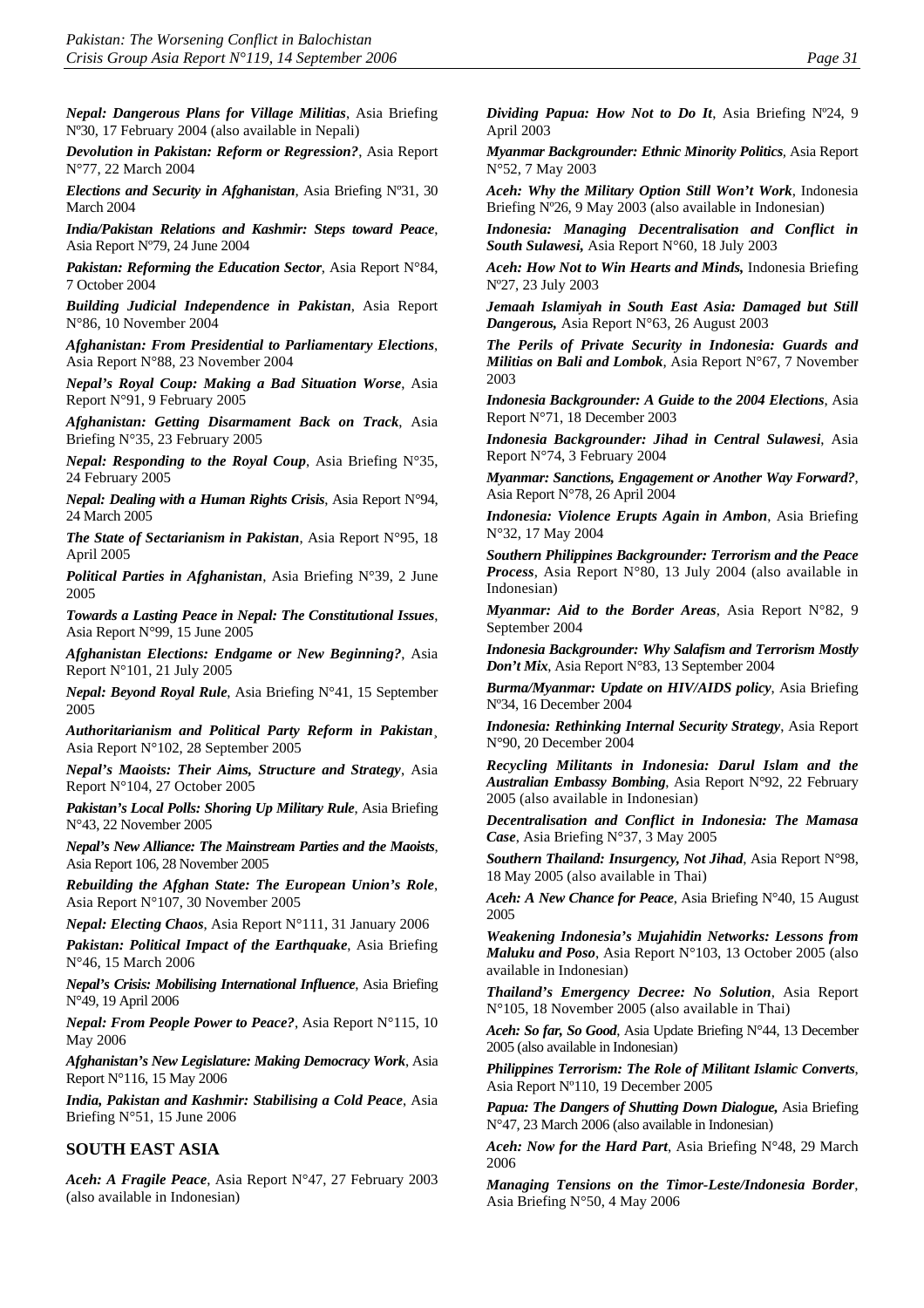*Terrorism in Indonesia: Noordin's Networks*, Asia Report N°114, 5 May 2006

*Islamic Law and Criminal Justice in Aceh*, Asia Report N°117, 31 July 2006

*Papua: Answers to Frequently Asked Questions*, Asia Briefing N°53, 5 September 2006

## **OTHER REPORTS AND BRIEFINGS**

For Crisis Group reports and briefing papers on:

- Africa
- Europe
- Latin America and Caribbean
- Middle East and North Africa
- Thematic Issues
- *CrisisWatch*

please visit our website www.crisisgroup.org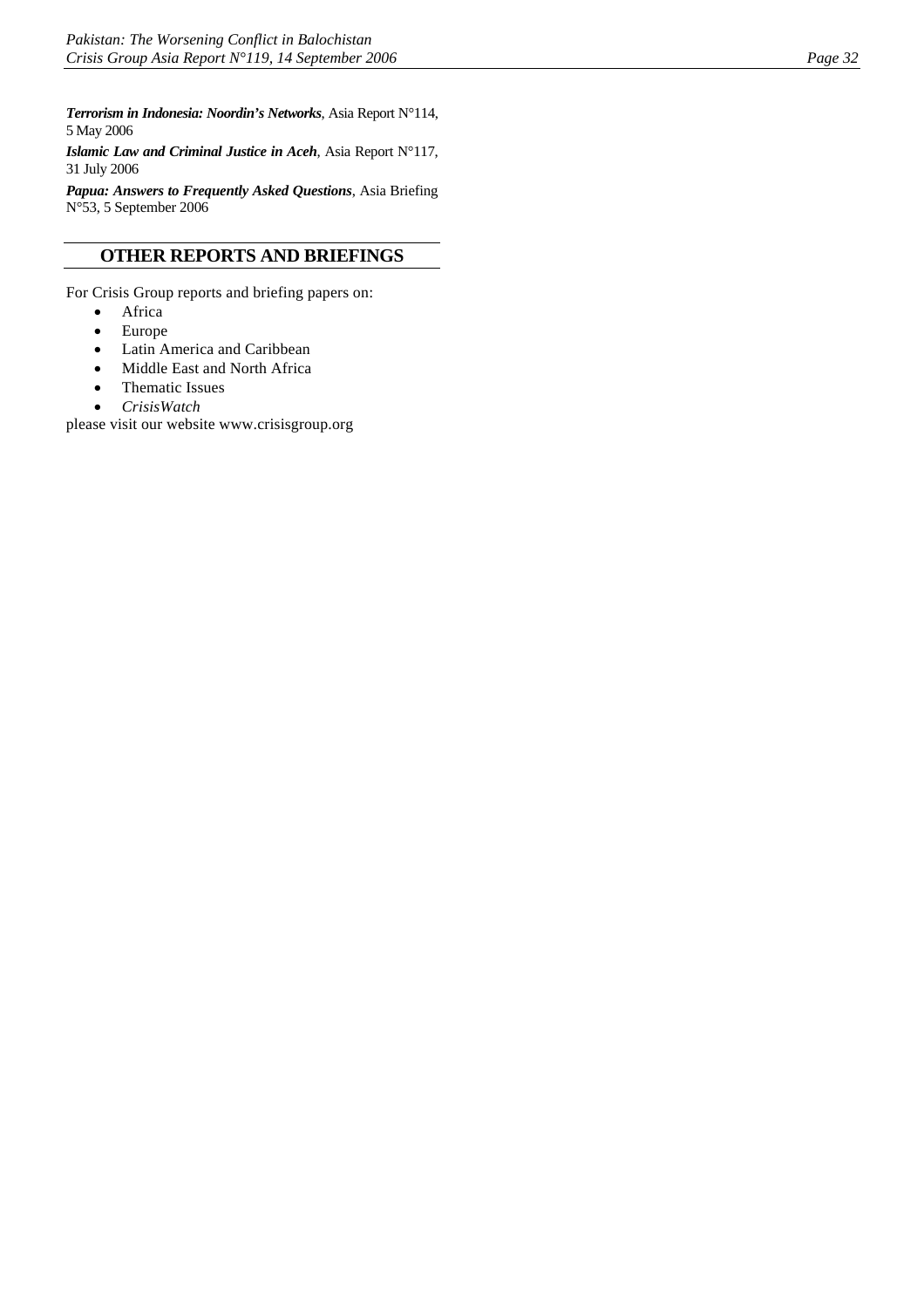## **APPENDIX D**

## **INTERNATIONAL CRISIS GROUP BOARD OF TRUSTEES**

*Co-Chairs*

**Christopher Patten** *Former European Commissioner for External Relations, Governor of Hong Kong and UK Cabinet Minister; Chancellor of Oxford University*

**Thomas Pickering**  *Former U.S. Ambassador to the UN, Russia, India, Israel, Jordan, El Salvador and Nigeria*

*President & CEO*

**Gareth Evans** *Former Foreign Minister of Australia*

*Executive Committee*

**Cheryl Carolus** *Former South African High Commissioner to the UK and Secretary General of the ANC*

**Maria Livanos Cattaui\*** *Former Secretary-General, International Chamber of Commerce*

**Yoichi Funabashi** *Chief Diplomatic Correspondent & Columnist, The Asahi Shimbun, Japan* 

**Frank Giustra** *Chairman, Endeavour Financial, Canada*

**Stephen Solarz** *Former U.S. Congressman*

**George Soros** *Chairman, Open Society Institute*

**Pär Stenbäck** *Former Foreign Minister of Finland \*Vice-Chair*

**Morton Abramowitz** *Former U.S. Assistant Secretary of State and Ambassador to Turkey*

**Adnan Abu-Odeh** *Former Political Adviser to King Abdullah II and to King Hussein and Jordan Permanent Representative to the UN*

**Kenneth Adelman** *Former U.S. Ambassador and Director of the Arms Control and Disarmament Agency*

**Ersin Arioglu** *Member of Parliament, Turkey; Chairman Emeritus, Yapi Merkezi Group*

**Shlomo Ben-Ami** *Former Foreign Minister of Israel*

**Lakhdar Brahimi** *Former Special Adviser to the UN Secretary-General and Algerian Foreign Minister*

**Zbigniew Brzezinski**

*Former U.S. National Security Advisor to the President*

**Kim Campbell** *Former Prime Minister of Canada; Secretary General, Club of Madrid*

**Naresh Chandra** *Former Indian Cabinet Secretary and Ambassador of India to the U.S.*

**Joaquim Alberto Chissano** *Former President of Mozambique*

**Victor Chu** *Chairman, First Eastern Investment Group, Hong Kong*

**Wesley Clark** *Former NATO Supreme Allied Commander, Europe*

**Pat Cox** *Former President of European Parliament*

**Uffe Ellemann-Jensen** *Former Foreign Minister of Denmark*

**Mark Eyskens** *Former Prime Minister of Belgium*

**Joschka Fischer** *Former Foreign Minister of Germany*

**Leslie H. Gelb** *President Emeritus of Council on Foreign Relations, U.S.* 

**Carla Hills** *Former Secretary of Housing and U.S. Trade Representative*

**Lena Hjelm-Wallén** *Former Deputy Prime Minister and Foreign Affairs Minister, Sweden*

**Swanee Hunt** *Chair of Inclusive Security: Women Waging Peace; former U.S. Ambassador to Austria*

**Anwar Ibrahim** *Former Deputy Prime Minister of Malaysia*

**Asma Jahangir** *UN Special Rapporteur on the Freedom of Religion or Belief; Chairperson, Human Rights Commission of Pakistan*

**Nancy Kassebaum Baker** *Former U.S. Senator* 

**James V. Kimsey** *Founder and Chairman Emeritus of America Online, Inc. (AOL)*

**Wim Kok** *Former Prime Minister of Netherlands*

**Trifun Kostovski** *Mayor of Skopje, Macedonia; founder of Kometal Trade Gmbh* 

**Ricardo Lagos** *Former President of Chile* 

**Joanne Leedom-Ackerman** *Novelist and journalist, U.S.*